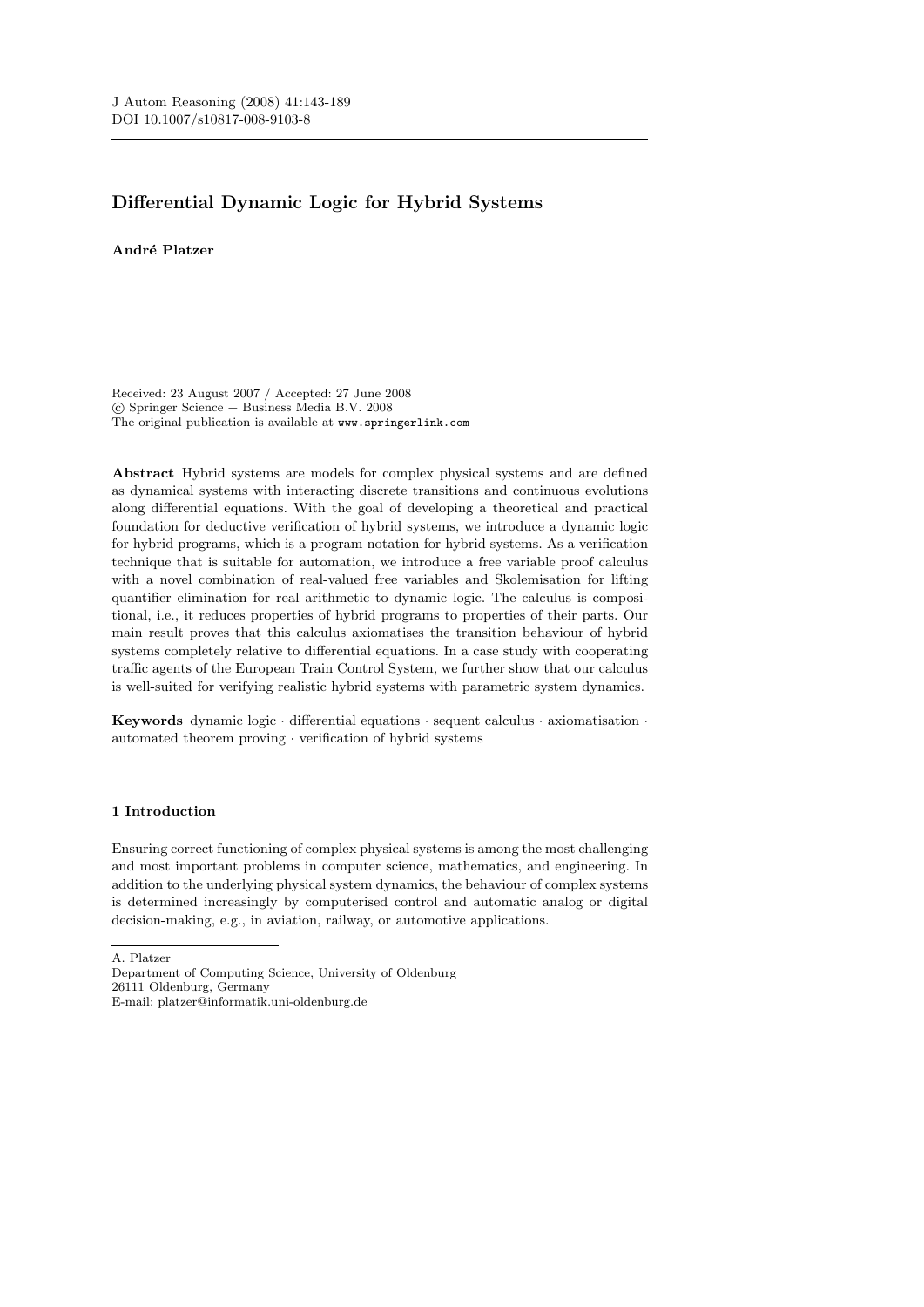

Fig. 1 Hybrid automaton for an (overly) simplified train control system

Hybrid Systems. As a common mathematical model for complex physical systems, hybrid systems are dynamical systems [46] where the system state evolves over time according to interacting laws of discrete and continuous dynamics [56, 3,9, 36, 11, 21]. Continuous dynamics is specified by differential equations. It results, e.g., from the continuous movement of a train along the track (train position  $z$  evolves with velocity  $v$ along the differential equation  $z' = v$  where  $z'$  is the time-derivative of z) or from the continuous variation of its velocity over time  $(v' = a$  with acceleration a). Other behaviour can be modelled more naturally by discrete dynamics, for example, the instantaneous change of control variables like the acceleration (e.g., the changing of a by setting  $a := -b$  with braking force  $b > 0$  or change of status information in discrete controllers. Both kinds of dynamics interact, e.g., when measurements of the continuous state affect decisions of discrete controllers (the train switches to braking mode when  $v$ is too high). Likewise, they interact when the resulting control choices take effect by changing the control variables of the continuous dynamics (e.g., changing control variable a in  $z'' = a$ ). The superposition of continuous dynamics with analog or discrete control causes complex system behaviour, which can neither be verified by purely continuous reasoning (because of the discontinuities caused by discrete transitions) nor by considering discrete change in isolation (because safety depends on continuous states).

Among several other models for hybrid systems [11], hybrid automata [36, 3] are the most widely used notation. They specify discrete and continuous dynamics in a graph, see Fig. 1 for a (much too) simple train control example. Each node corresponds to a continuous dynamical system and is decorated by its differential equation and an invariant region specifying the maximum domain of evolution. In node brake of Fig. 1, the differential equations  $z' = v, v' = a$  only apply within the invariant region  $v \ge 0$ (the train does not move backwards by braking). Edges specify the discrete switching behaviour between the respective modes of continuous evolution. They can be decorated with conditions (*guards*) that need to hold and with discrete state transformations (jumps) that take instantaneous effect when the system follows the edge. For example, the automaton in Fig. 1 can take an edge to leave node *accel* when train  $z$  passed point s, set the acceleration to braking by  $a := -b$ , and enter mode brake.

Model Checking. As a standard verification technique, model checking [24, 15] has been used successfully for verifying temporal logic properties [51, 24,25, 2] of finite-state abstractions of automata-based transition structures by exhaustive state space exploration [3, 37, 36, 45]. The continuous state spaces of hybrid automata, however, do not admit equivalent finite-state abstractions [36]. Because of this, model checkers for hybrid automata use various approximations [37, 3, 36,13, 28, 4, 14,5, 58, 45] and are still more successful in falsification than in verification. Furthermore, for hybrid systems with symbolic parameters in the dynamics, correctness crucially depends on the free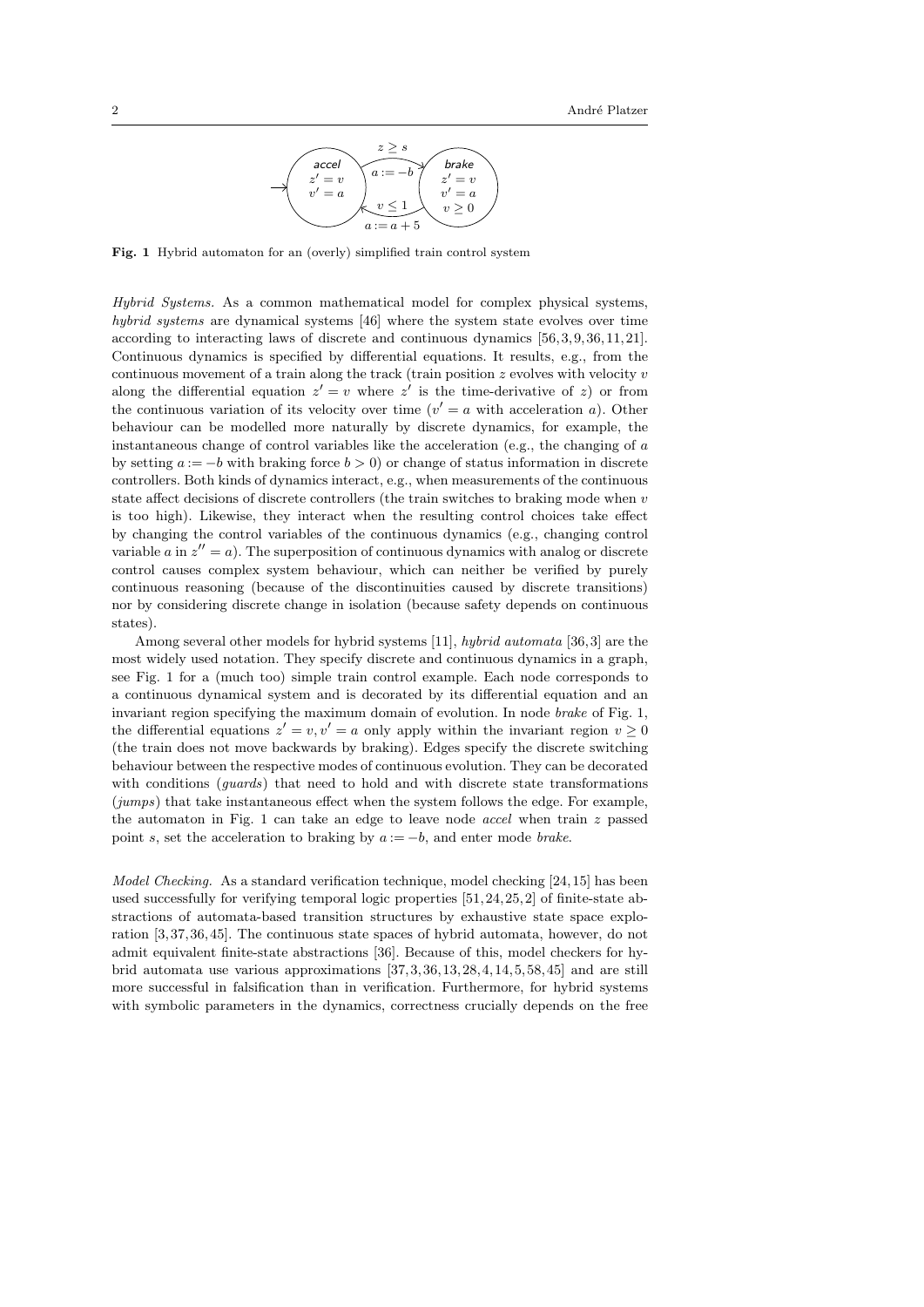parameters (e.g.,  $b$  and  $s$  in Fig. 1). It is, however, quite difficult to determine corresponding symbolic parameter constraints from concrete values of a counterexample trace produced by a model checker, especially if they rely on nonstructural state splitting [13,14, 5, 29]. Finally, in hybrid systems with nontrivial interaction of discrete and continuous dynamics, parameters also have a nontrivial impact on the system behaviour, leading to nonlinear parameter constraints and nonlinearities in the discrete and continuous dynamics. Thus, standard model checking approaches [36, 3, 13, 29] cannot be used, as they require at most linear discrete dynamics.

Deductive Verification. Deductive approaches [7, 8, 38,35, 34, 60, 20,21] have been used for verifying systems by proofs instead of by state space exploration and, thus, do not require finite-state abstractions. Davoren and Nerode [21] further argue that deductive methods support formulas with free parameters. First-order logic, for instance, has widely proven its power and flexibility in handling symbolic parameters as free or quantified logical variables. However, first-order logic has no built-in means for referring to state transitions, which are crucial for verifying dynamical systems where states change over time.

In temporal logics [51, 24,25, 2], state transitions can be referred to using modal operators. In deductive approaches, temporal logics have been used to prove validity of formulas in calculi [21, 60]. Valid formulas of temporal logic, however, only express generic facts that are true for all systems, regardless of their actual behaviour. Hence, the behaviour of a specific hybrid system would need to be characterised declaratively with temporal formulas to obtain meaningful results. Then, however, equivalence of declarative temporal representations and actual system operations needs to be proven separately using other techniques.

Dynamic logic (DL)  $[52, 34, 35]$  is a successful approach for verifying infinite-state discrete systems deductively [7, 8,38, 35, 34]. Like model checking, DL does not need declarative characterisations of system behaviour but can analyse the transition behaviour of actual operational system models directly. Yet, operational models are fully internalised within DL-formulas, and DL is closed under logical operators. Within a single specification and verification language, it combines operational system models with means to talk about the states that are reachable by following system transitions. DL provides parameterised modal operators  $[\alpha]$  and  $\langle \alpha \rangle$  that refer to the states reachable by system  $\alpha$  and can be placed in front of any formula. The formula  $\alpha|\phi$  expresses that all states reachable by system  $\alpha$  satisfy formula  $\phi$ . Likewise,  $\langle \alpha \rangle \phi$  expresses that there is at least one state reachable by  $\alpha$  for which  $\phi$  holds. These modalities can be used to express necessary or possible properties of the transition behaviour of  $\alpha$  in a natural way. They can be nested or combined propositionally. In first-order dynamic logic with quantifiers,  $\exists p [\alpha](\beta)\phi$  says that there is a choice of parameter p such that for all possible behaviour of system  $\alpha$  there is a reaction of system  $\beta$  that ensures  $\phi$ . Likewise,  $\exists p \left( [\alpha] \phi \wedge [\beta] \psi \right)$  says that there is a choice of parameter p that makes both  $[\alpha] \phi$ and  $\left[\beta\right]\psi$  true, simultaneously.

On the basis of first-order logic over the reals, which we use to describe safe regions of hybrid systems and to quantify over parameter choices, we introduce a first-order dynamic logic over the reals with modalities that directly quantify over the possible transition behaviour of hybrid systems. Since hybrid systems are subject to both continuous evolution and discrete state change, we generalise dynamic logic so that operational models  $\alpha$  of hybrid systems can be used in modal formulas like  $\alpha | \phi$ .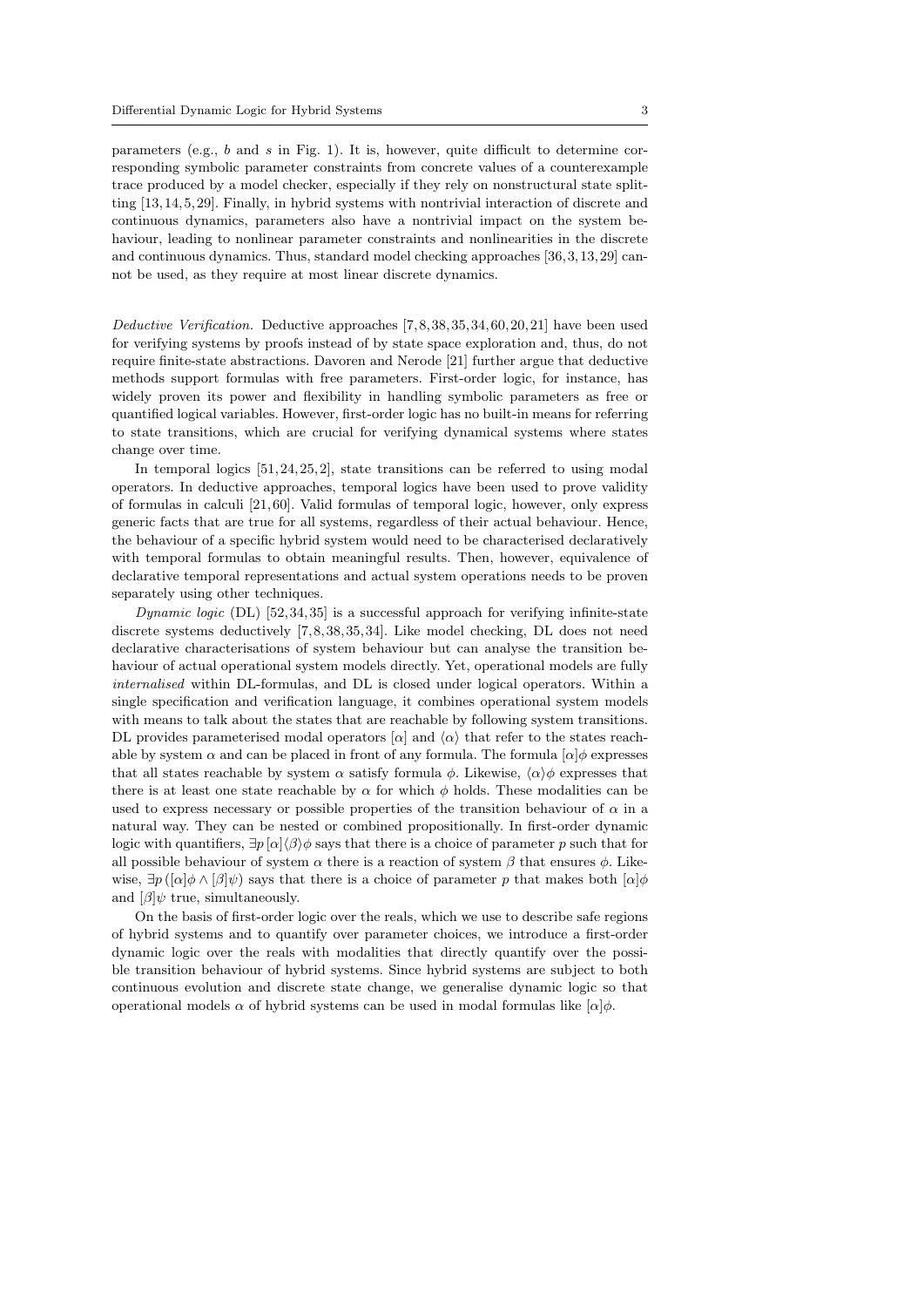Compositional Verification. As a verification technology for our logic, we devise a compositional proof calculus for verifying properties of a hybrid system by proving properties of its parts. The calculus decomposes  $[\alpha]\phi$  symbolically into an equivalent formula, e.g.,  $[\alpha_1]\phi_1 \wedge [\alpha_2]\phi_2$  about subsystems  $\alpha_i$  of  $\alpha$  and subproperties  $\phi_i$  of  $\phi$ . With this,  $[\alpha]\phi$ can simply be verified by proving the  $[\alpha_i] \phi_i$  separately and combining the results conjunctively. In particular, synthesised parameter constraints carry over from the latter to the former just by conjunction.

Unfortunately, hybrid automata are not suitably compositional for this purpose. Their graph structures cannot be decomposed into subgraphs  $\alpha_i$  so that  $[\alpha_1]\phi_1 \wedge [\alpha_2]\phi_2$ is equivalent to  $[\alpha]\phi$ , because of the dangling edges between the subgraphs  $\alpha_i$ . For instance, the automaton in Fig. 1 cannot simply be verified by proving  $[accel] \phi \wedge [brake] \phi$ , because the effects of edges between the nodes need to be taken into account.

Consequently, we do not impose an automaton structure on the system. Instead, we introduce hybrid programs as a textual program notation for hybrid systems that allows for flexible programmatic combinations of elementary discrete or continuous transitions by structured control programs with a perfectly compositional semantics: The semantics of a compound hybrid program is a simple function of the semantics of its parts and does not further depend on automata graph structures. The resulting firstorder dynamic logic for hybrid programs is called *differential dynamic logic*  $(d\mathcal{L})$  and constitutes a natural specification and verification logic for hybrid systems. With the goal of developing a solid theoretical, practical, and applicable foundation for deductive verification of hybrid systems by automated theorem proving, the focus of this paper is a thorough analysis of the logic  $d\mathcal{L}$  and its calculus.

Lifting Quantifier Elimination. When proving  $d\mathcal{L}$  formulas, interacting hybrid dynamics causes interactions of arithmetic quantifiers and dynamic modalities, which both affect the values of symbols. For continuous evolutions, we have to prove formulas like  $\forall t [\alpha]x\geq 0$  expressing that, for all durations t of some evolution in  $\alpha, x \geq 0$  holds after all executions of system  $\alpha$ . Standard first-order quantifier rules [33,26,27] are incomplete for handling these situations, because they are based on instantiation or unification, which is already insufficient for proving the tautology  $\forall z (z^2 \geq 0)$ . Unfortunately, decision procedures for real arithmetic like real quantifier elimination [55,16] cannot handle  $\forall t$  either, because of the modality [ $\alpha$ ]. The actual algebraic constraints on t still depend on how the system variables evolve along the dynamics of  $\alpha$ . This effect inherently results from the interacting dynamics of hybrid systems, where the duration  $t$  of a continuous evolution determines the resulting state and, hence, affects all subsequent discrete or continuous evolutions in  $\alpha$ . Thus, the effect of  $\alpha$  first needs to be analysed with respect to the arithmetical constraints it imposes on t for  $x \geq 0$ to hold, before the quantifier  $\forall t$  can be handled.

In our previous work [48], we used separate side deductions for reducing the unquantified kernel  $[\alpha]x \geq 0$  to some arithmetic formula  $\psi$  before returning to  $\forall t \psi$  in the main proof. This is easy to understand and can be performed without much change in interactive theorem provers. It is, however, not necessarily well-suited for automation.

In this paper, we present an improved calculus that is suitable for automation and combines deductive and arithmetical quantifier reasoning within a single proof. It introduces real-valued free variables and Skolem terms to postpone quantifier elimination and continue reasoning beyond the occurrence of a real quantifier in front of a modality. Later, however, our calculus reintroduces a corresponding quantifier into the proof when its algebraic constraints have been discovered completely. For  $\forall t[\alpha]x \geq 0$ , our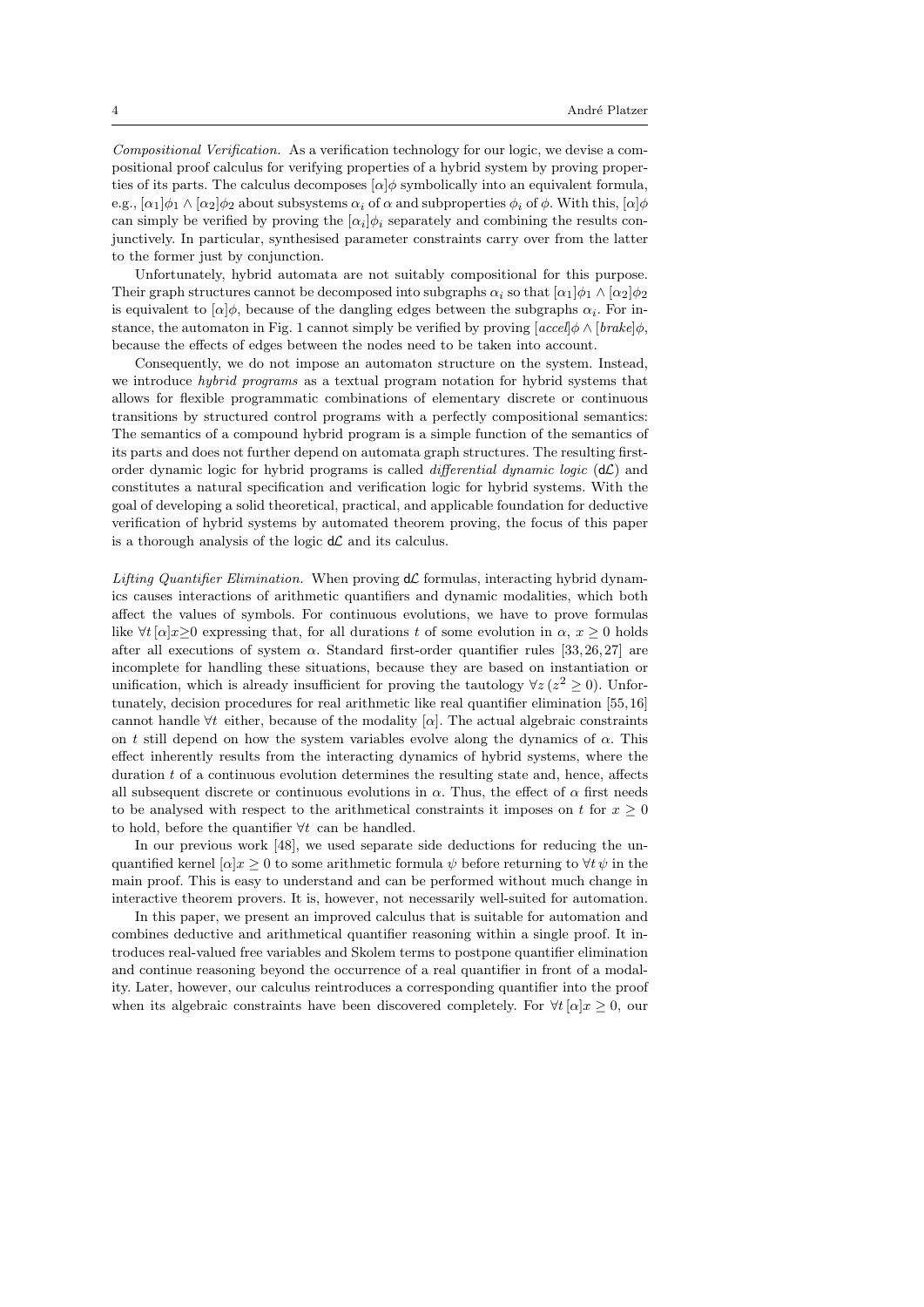calculus will, for instance, continue with the unquantified kernel  $\alpha |x| \geq 0$  after replacing t by a Skolem term  $s(x)$ . Once all arithmetical constraints on  $s(x)$  are known, a quantifier for  $s(x)$  is reintroduced and handled by real quantifier elimination [55,16]. In a similar manner, our calculus combines quantifier elimination with deduction for handling existential real quantifiers using real-valued free variables.

We introduce a calculus that makes this intuition formally precise. Crucially, we exploit the relationship of Skolem terms and free variables in order to keep track of the lost quantifier nesting to prohibit unsound rearrangements of quantifiers when they are reintroduced. The corresponding calculus rules are perfectly natural and comply with the prerequisites of quantifier elimination over the reals. Further, the  $d\mathcal{L}$  semantics and calculus are fully compositional so that properties of a hybrid program can be proven by reduction to properties of its parts following a structural symbolic decomposition within the  $d\mathcal{L}$  calculus.

Related Work. Model checking approaches work by state space exploration and require [36] various abstractions or approximations [37, 3, 36, 28,4, 14, 58, 45] for hybrid automata, including numerical approximations [13,5].

Beyond standard approaches [3,36, 29] for linear systems with constant dynamics, Lafferriere et al. [41] presented a decision procedure for o-minimal hybrid automata and classes of linear dynamics with a homogeneous eigenstructure. They analyse the discrete and continuous dynamics independently, which requires completely decoupled dynamics with forgetful jumps, i.e., where the outcome of a jump is completely independent of the continuous state.

Chutinan and Krogh [13] presented polyhedral approximations of hybrid automata with polyhedral discrete dynamics, invariants, and initial state sets.

Fränzle [28] showed that reachability is decidable for specific classes of robust polynomial hybrid automata, where the safe and unsafe states are sufficiently separate and the safe region is bounded.

Asarin et al. [5] used piecewise linear numerical approximations in an approximate reachability algorithm for continuous systems with known Lipschitz bounds.

Mysore et al. [45] showed decidability of bounded-time and bounded switching reachability prefixes of semi-algebraic hybrid automata.

Because hybrid systems do not admit equivalent finite-state abstractions [36] and due to general limits of numerical approximation [50], model checkers are still more successful in falsification than in verification. To obtain a sound verification approach and for improved handling of free parameters [21], we follow a symbolic logic-based approach and support  $d\mathcal{L}$  as a significantly more expressive specification language. Finally, we introduce hybrid programs as a more uniform model for hybrid systems that is amenable to compositional symbolic verification.

Zhou et al. [60] extended duration calculus with mathematical expressions in derivatives of state variables. They use a multitude of calculus rules and a non-constructive oracle that requires external mathematical reasoning about the notions of derivatives and continuity.

Davoren and Nerode  $[20, 21]$  presented a semantics of modal  $\mu$ -calculus in hybrid systems and examine topological aspects. They provided Hilbert-style calculi to prove formulas that are valid for all hybrid systems simultaneously. With this, however, only limited information can be obtained about a particular system: In propositional modal logics, system behaviour needs to be axiomatised declaratively in terms of abstract actions a, b, c of unknown effect.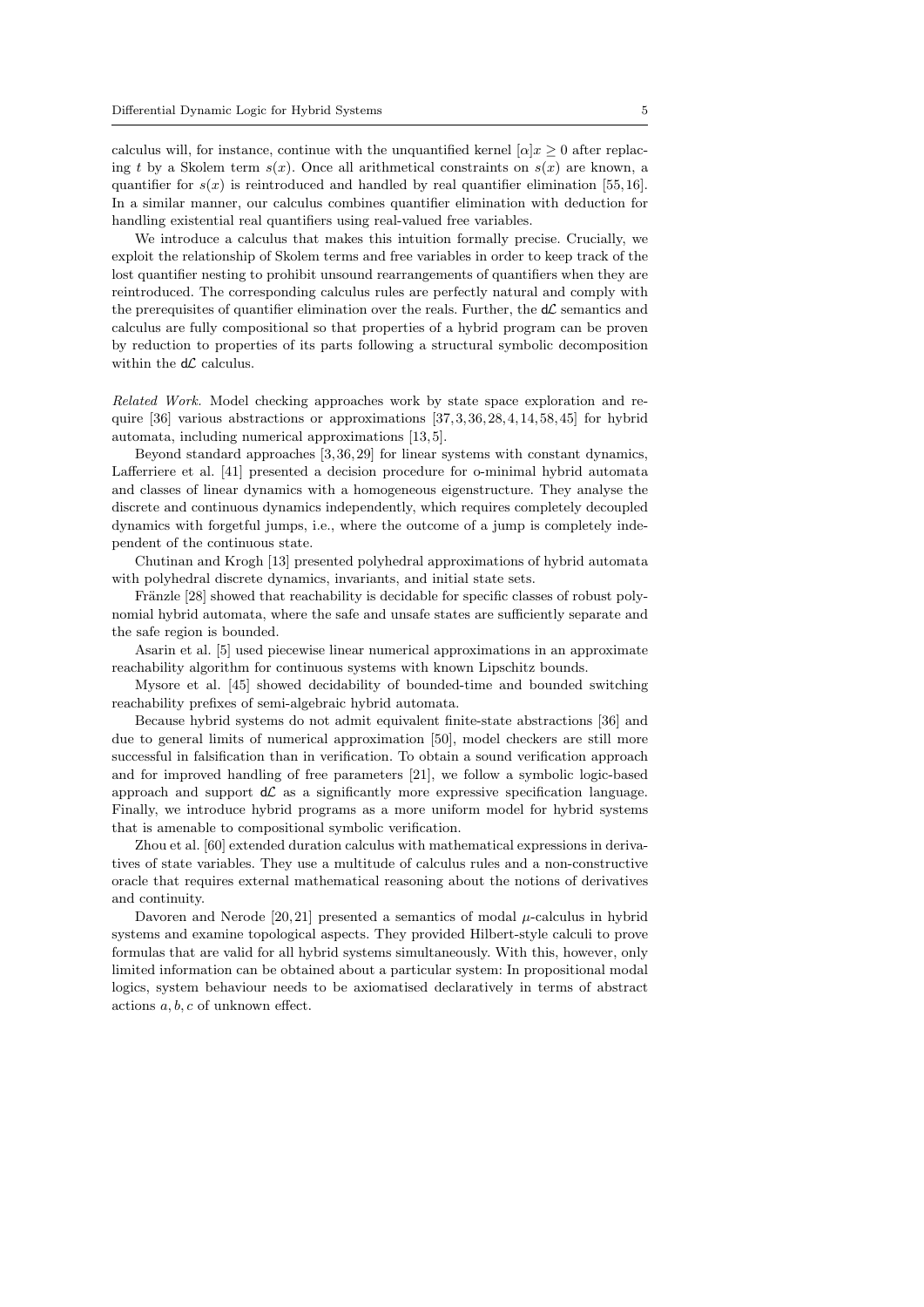Inspired by He [39], Zhou et al. [12] presented a hybrid variant of CSP as a language for describing hybrid systems. They gave a semantics in extended duration calculus [60] but no verification technique.

Rönkkö et al. [53] extended guarded command programs with differential relations and gave a weakest-precondition semantics in higher-order logic with built-in derivatives. Without providing a means for verification of this higher-order logic, this approach is still limited to providing a notational variant of classical mathematics.

The strength of our logic primarily is that it is an expressive *first-order* dynamic logic: It handles actual operational models of hybrid systems like  $a := a + 5$ ;  $z'' = a$  instead of abstract propositional actions of unknown effect. The advantage of our calculus in comparison to others [60, 20, 21] is that it provides a constructive modular combination of arithmetic reasoning with reasoning about hybrid transitions and works by structural decomposition. With this, our calculus can be used easily for verifying actual operational hybrid system models, which is of considerable practical interest [36, 11, 13, 14, 45,18, 50, 19]. It supports free parameters and first-order definable flows, which are well-suited for verifying the coordination of train dynamics. First-order approximations of more general flows can be used according to [4, 50,46].

Manna et al.  $[43, 40]$  and Abrahám et al.  $[1]$  used theorem provers for checking invariants of hybrid automata in STeP [43] or PVS [1], respectively. Their working principle is, however, quite different from ours. Given a hybrid automaton and given a global system invariant, they compile, in a single step, a verification condition expressing that the invariant is preserved under all transitions of the hybrid automaton. Hence, hybrid aspects and transition structure vanish completely before the proof starts. All that remains is a flat quantified mathematical formula. Which hybrid systems can be verified with this approach in practice strongly depends on the general mathematical proving capabilities of STeP and PVS, which typically require user interaction.

In contrast, we follow a fully symbolic approach using a genuine specification and verification logic for hybrid systems. Our dynamic logic works deductively by symbolic decomposition and preserves the transition structure during the proof, which simplifies traceability of results considerably. Further, the structure in this symbolic decomposition can be exploited for deriving invariants or parametric constraints. Consequently, in  $d\mathcal{L}$ , invariants do not necessarily need to be given beforehand. Moreover, in practice, guiding quantifier elimination procedures along natural splitting possibilities of the structural decomposition performed by the  $d\mathcal{L}$  calculus turns out to be important for successful automatic proof strategies [47].

Contributions. Our main conceptual contribution is the differential dynamic logic  $d\mathcal{L}$ for hybrid programs, which captures the logical quintessence of the dynamics of hybrid systems succinctly. Our main practical contribution is a concise free variable calculus for  $d\mathcal{L}$  that axiomatises the transition behaviour of hybrid systems relative to differential equation solving. It is suitable for automated theorem proving and for verifying hybrid interacting discrete and continuous dynamics compositionally. Our main theoretical contribution is that we prove the  $d\mathcal{L}$  calculus to be complete relative to the handling of differential equations. To the best of our knowledge, this is the first relative completeness proof for a logic of hybrid systems, and even the first formal notion of hybrid completeness. Our results fully align hybrid and continuous reasoning prooftheoretically and show that hybrid systems with interacting repetitive discrete and continuous evolutions can be verified whenever differential equations can. As an ap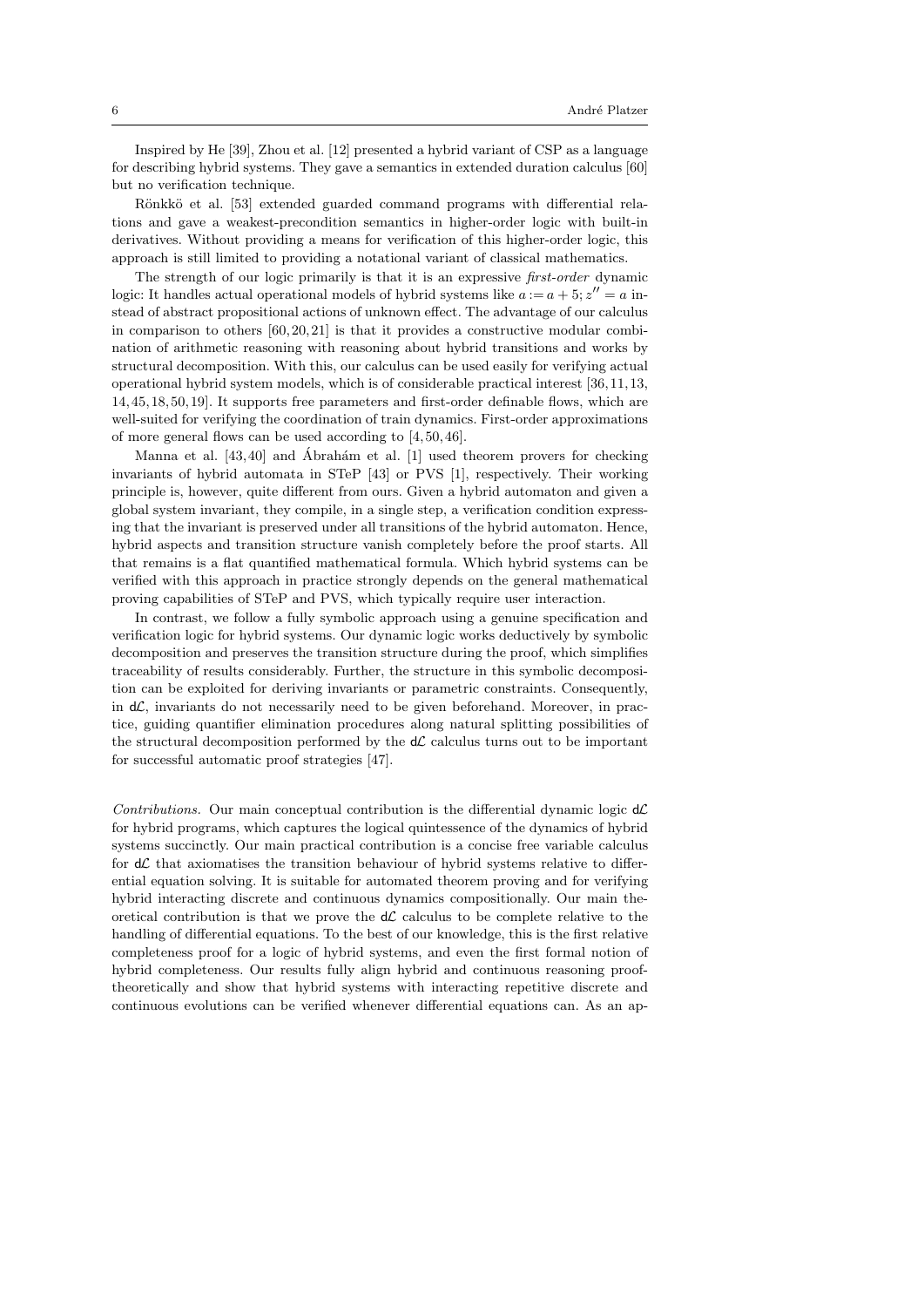plied contribution, we further demonstrate that our logic and calculus can be used successfully for verifying collision avoidance in realistic train control applications.

This paper extends our previous results [48] in various aspects. We generalise the logic to support systems of differential equations instead of one-dimensional change. We introduce a generalised free variable calculus that is significantly more suitable for automated theorem proving than previous calculi, and we prove our augmented calculus to be relatively complete. Finally, we extend our train case study to the general case with free acceleration and derive parameter constraints that are required for safety.

Structure of this Paper. After introducing syntax and semantics of the differential dynamic logic  $d\mathcal{L}$  in Section 2, we introduce a free variable sequent calculus for  $d\mathcal{L}$  in Section 4 and prove soundness and relative completeness in Section 5. In Section 6, we use our calculus to prove an inductive safety property of a train control system presented in Section 3. We draw conclusions and discuss future work in Section 7.

#### 2 Syntax and Semantics of Differential Dynamic Logic

In this section, we introduce the differential dynamic logic  $d\mathcal{L}$  in which operational models of hybrid systems are internalised as first-class citizens, so that correctness statements about the transition behaviour of hybrid systems can be expressed as formulas. As a basis,  $d\mathcal{L}$  includes (nonlinear) real arithmetic for describing concepts like safe regions of the state space. Further,  $d\mathcal{L}$  supports real-valued quantifiers for quantifying over the possible values of system parameters or durations of continuous evolutions. For talking about the transition behaviour of hybrid systems,  $d\mathcal{L}$  provides modal operators like  $[\alpha]$  or  $\langle \alpha \rangle$  that refer to the states reachable by following the transitions of hybrid system  $\alpha$ .

The logic  $d\mathcal{L}$  is a first-order dynamic logic over the reals for hybrid programs, which is a compositional program notation for hybrid systems. Hybrid programs provide:

- Discrete jump sets. Discrete transitions are represented as instantaneous assignments of values to state variables, which are, essentially, difference equations. They can express resets  $a := -b$  or adjustments of control variables like  $a := a + 5$ , as occurring in the discrete transformations attached to edges in hybrid automata, see Fig. 1. Likewise, implicit discrete state changes like the changing of evolution modes from one node of an automaton to the other can be expressed uniformly as, e.g.,  $q := brake$ , where variable q remembers the current node. To handle simultaneous changes of multiple variables, discrete jumps can be combined to sets of jumps with simultaneous effect following corresponding techniques in the discrete case [8]. For instance, the discrete jump set  $a := a + 5$ ,  $A := 2a^2$  expresses that a is increased by 5 and, simultaneously, variable A is set to  $2a^2$ , which is evaluated before a receives its new value.
- Differential equation systems. Continuous variation in system dynamics is represented using differential equation systems as evolution constraints. For example the differential equation  $z'' = -b$  describes deceleration and  $z' = v, v' = -b \& v \ge 0$  expresses that the evolution only applies as long as the speed is  $v \geq 0$ , which represents mode brake of Fig. 1. This is an evolution along the differential equation system  $z' = v, v' = -b$  that is restricted to remain within the region  $v \ge 0$ , i.e., to stop braking before  $v < 0$ . Such an evolution can stop at any time within  $v \ge 0$ , it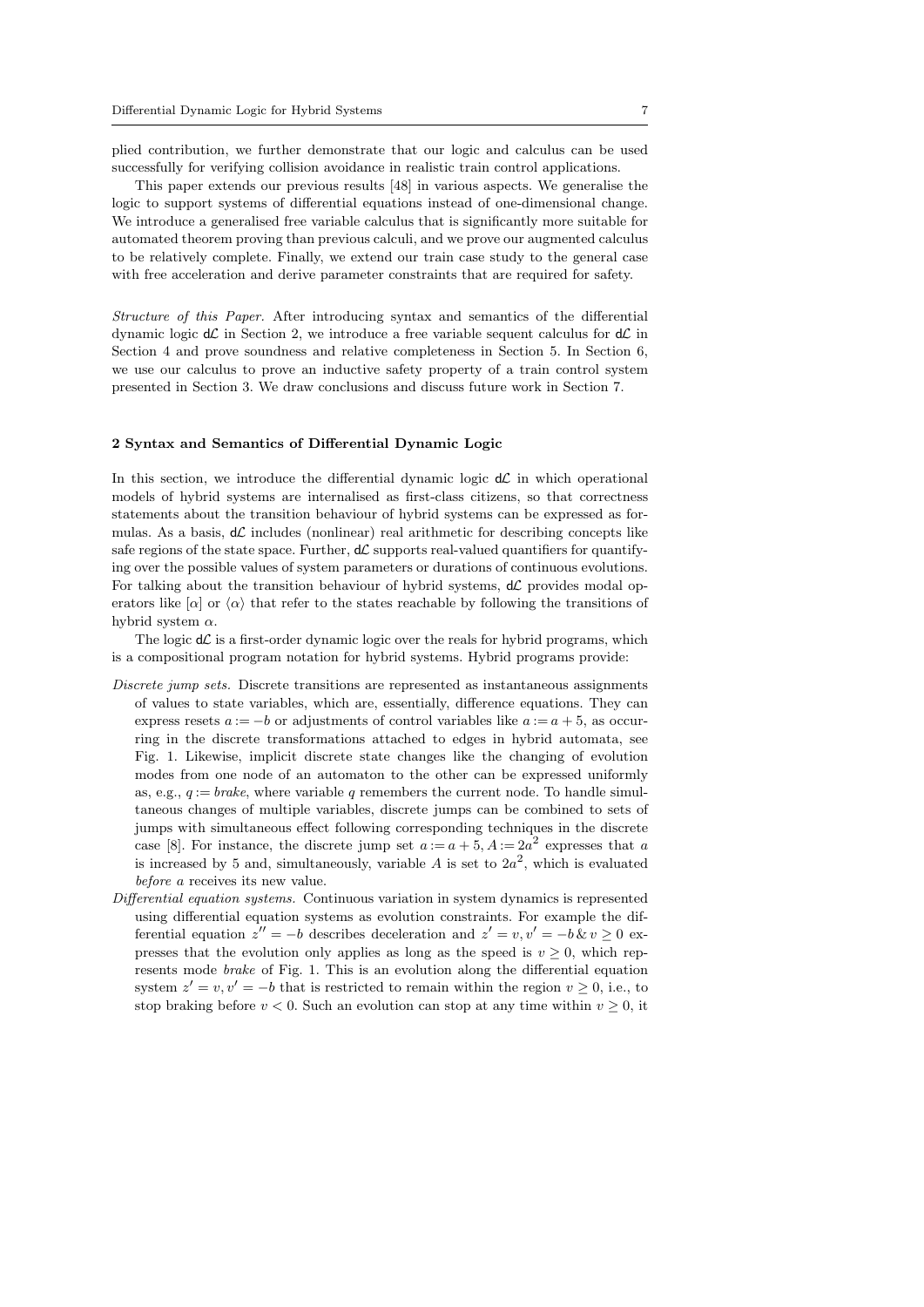could even continue with transient grazing along the border  $v = 0$ , but it is never allowed to enter  $v < 0$ .

Control structure. Discrete and continuous transitions—represented as difference or differential equations, respectively—can be combined to form a hybrid program with interacting hybrid dynamics using regular expression operators  $(\cup,^*$ ; of regular programs [35] as control structure. For example,  $q := accel \cup z'' = -b$  describes a train controller that can either choose to switch to acceleration mode or brake by the differential equation  $z'' = -b$ , by a nondeterministic choice (∪). In conjunction with other regular combinations, control constraints can be expressed using tests like  $?z \geq s$  as guards for the system state.

With these operations, hybrid systems can be represented naturally as hybrid programs. For example, Fig. 2 depicts a hybrid program rendition of the hybrid automaton in Fig. 1. We represent each discrete and continuous transition of the automaton as a sequence of statements with a nondeterministic choice between these transitions. Line 4 represents a continuous transition. It tests if the current node  $q$  is brake, and then follows a differential equation system restricted to the invariant region  $v \geq 0$ . Line 3 characterises a discrete transition of the automaton. It tests the guard  $z \geq s$  when in node accel, resets  $a := -b$ , and then switches q to node brake. By the semantics of hybrid automata [3, 36], an automaton in node accel is only allowed to make a transition to node brake if the invariant of brake is true when entering the node, which is expressed by the additional test  $?v \geq 0$ . In order to obtain a fully compositional model, hybrid programs make these implicit side-conditions explicit. Finally, the <sup>\*</sup>-operator at the end of Fig. 2 expresses that the transitions of a hybrid automaton can repeat indefinitely.

$$
q := accel; \quad \nearrow' initial mode is node accel * /
$$
  
\n
$$
\left( \begin{array}{cc} (?q = accel; & z' = v, v' = a) \\ \cup (?q = accel \land z \ge s; & a := -b; & q := brake; ?v \ge 0 \end{array} \right)
$$
  
\n
$$
\cup (?q = brake; z' = v, v' = a \& v \ge 0)
$$
  
\n
$$
\cup (?q = brake \land v \le 1; a := a + 5; q := accel) \right)^*
$$

Fig. 2 Hybrid program rendition of hybrid automaton from Fig. 1

#### 2.1 Syntax of Differential Dynamic Logic

The formulas of  $d\mathcal{L}$  are built over a set V of real-valued logical variables and a (finite) signature  $\Sigma$  of real-valued function and predicate symbols, with the usual function and predicate symbols for real arithmetic, such as  $0, 1, +, -, \cdot, /, =, \leq, \leq, \geq, \geq$ . System state variables are represented as real-valued constant symbols of  $\Sigma$ . Unlike fixed symbols like 1, state variables are flexible [8], i.e., their interpretation can change from state to state during the execution of a hybrid program. Flexibility of symbols will be used to represent the progression of system values along states over time during a hybrid evolution. Rigid symbols like 1, instead, have the same value at all states.

There is no need to distinguish between discrete and continuous variables in  $d\mathcal{L}$ . The distinction between logical variables in  $V$ , which can be quantified, and state variables in  $\Sigma$ , which can change their value by discrete jumps and differential equations in modalities, is not strictly required. For instance, quantification of state variables is definable using auxiliary logical variables. The distinction makes the semantics less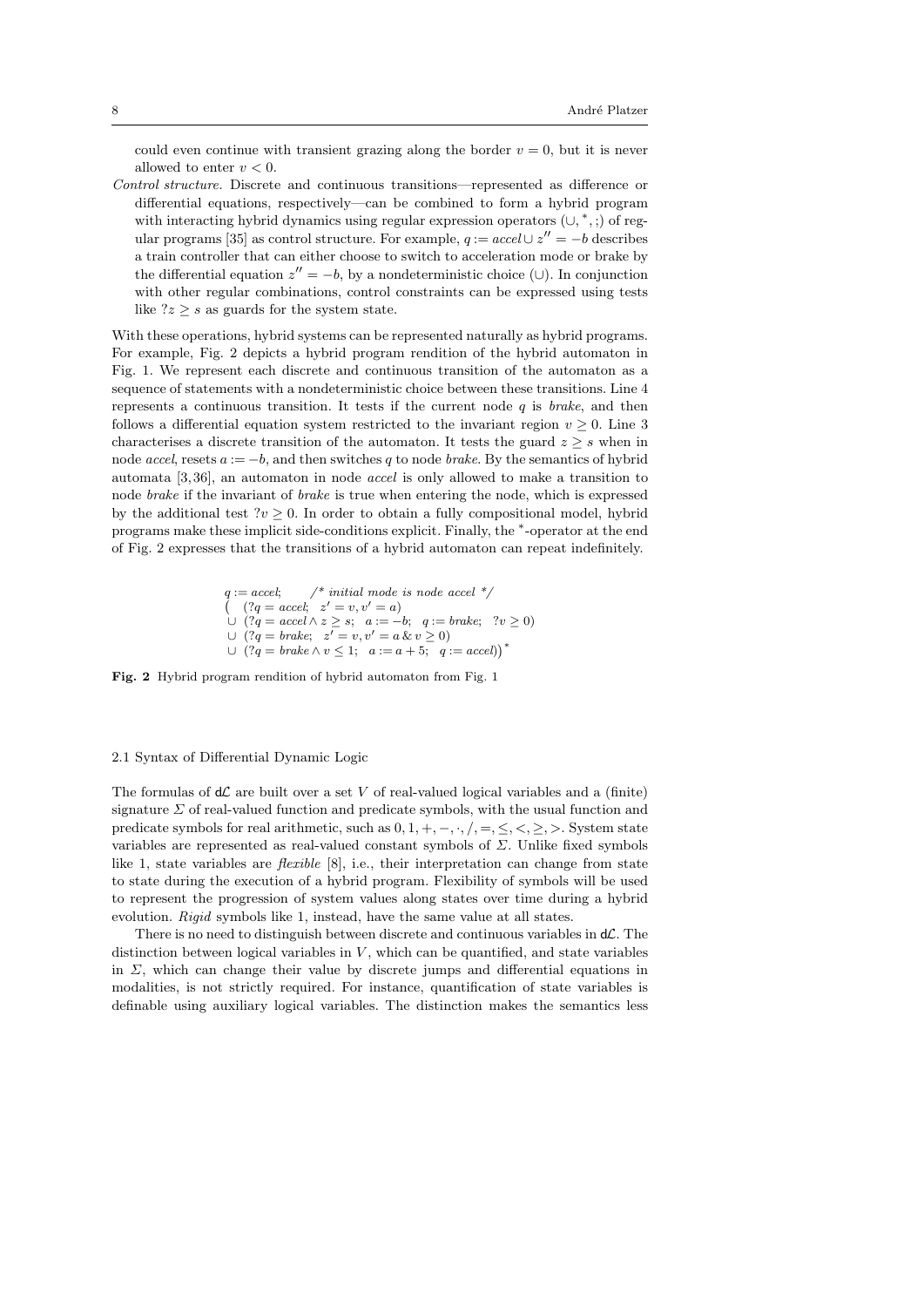subtle, though. Our calculus assumes that V contains sufficiently many variables and  $\Sigma$ contains additional Skolem function symbols, which are reserved for use by the calculus.

The set  $\text{Trm}(\Sigma, V)$  of terms is defined as in classical first-order logic yielding polynomial (or rational) expressions over V and over additional Skolem terms  $s(t_1, \ldots, t_n)$ with terms  $t_i$ . Our calculus only uses Skolem terms  $s(X_1, \ldots, X_n)$  with logical variables  $X_i \in V$ . The set of formulas of *first-order logic* is defined as usual, giving firstorder real arithmetic [55] augmented with Skolem terms. We will show the relationship to standard first-order real arithmetic without Skolem terms in Lemma 2 of Section 4.2.2.

# 2.1.1 Hybrid Programs

As uniform compositional models for hybrid systems, discrete and continuous transitions can be combined by structured control programs.

**Definition 1 (Hybrid programs)** The set  $HP(\Sigma, V)$  of hybrid programs, with typical elements  $\alpha, \beta$ , is defined inductively as the smallest set such that

- 1. If  $x_i \in \Sigma$  is a state variable and  $\theta_i \in \mathrm{Trm}(\Sigma, V)$  for  $1 \leq i \leq n$ , then the *discrete* jump set  $(x_1 := \theta_1, \ldots, x_n := \theta_n) \in \text{HP}(\Sigma, V)$  is a hybrid program.
- 2. If  $x_i \in \Sigma$  is a state variable and  $\theta_i \in \text{Trm}(\Sigma, V)$  for  $1 \leq i \leq n$ , then,  $x'_i = \theta_i$  is a differential equation in which  $x'_i$  represents the time-derivative of variable  $x_i$ . If, further,  $\chi$  is a first-order formula, then  $(x'_1 = \theta_1, \ldots, x'_n = \theta_n \& \chi) \in \text{HP}(\Sigma, V)$ .
- 3. If  $\chi$  is a first-order formula, then  $(?\chi) \in \mathrm{HP}(\varSigma, V)$ .
- 4. If  $\alpha, \beta \in \text{HP}(\Sigma, V)$ , then  $(\alpha \cup \beta) \in \text{HP}(\Sigma, V)$ .
- 5. If  $\alpha, \beta \in \text{HP}(\Sigma, V)$ , then  $(\alpha; \beta) \in \text{HP}(\Sigma, V)$ .
- 6. If  $\alpha \in \text{HP}(\Sigma, V)$ , then  $(\alpha^*) \in \text{HP}(\Sigma, V)$ .

The effect of jump set  $x_1 := \theta_1, \ldots, x_n := \theta_n$  is to simultaneously change the interpretations of the  $x_i$  to the respective  $\theta_i$  by performing a discrete jump in the state space. In particular, the  $\theta_i$  are evaluated before changing the value of any  $x_j$ . The effect of  $x'_1 = \theta_1, \ldots, x'_n = \theta_n \& \chi$  is an ongoing continuous evolution respecting the differential equation system  $x'_1 = \theta_1, \ldots, x'_n = \theta_n$  while remaining within the region  $\chi$ . The evolution is allowed to stop at any point in  $\chi$ . It is, however, required to stop before it leaves  $\chi$ . For unconstrained evolutions, we write  $x' = \theta$  in place of  $x' = \theta \& true$ . For structural reasons, we expect both difference equations (discrete jump sets) and differential equations to be given in explicit form, i.e., with the affected variable on the left. The  $d\mathcal{L}$  semantics allows arbitrary differential equations. To retain feasible arithmetic, some of our calculus rules assume that, like in [3, 28, 45, 36], the differential equations have first-order definable flows or approximations. We assume that standard techniques are used to determine corresponding solutions or approximations, e.g., [4, 41, 50,46, 59].

The test action  $?\chi$  is used to define conditions. Its semantics is that of a noop if  $\chi$  is true in the current state; otherwise, like *abort*, it allows no transitions. Note that, according to Def. 1, we only allow first-order formulas as tests. Instead, we could allow *rich tests*, i.e., arbitrary  $d\mathcal{L}$  formulas  $\chi$  with nested modalities as tests  $? \chi$ inside hybrid programs (and even in invariant regions  $\chi$  of differential equations). The calculus and our meta-results directly carry over to rich test  $d\mathcal{L}$ . To simplify the presentation, however, we refrain from allowing arbitrary  $d\mathcal{L}$  formulas as tests, because that requires simultaneous inductive handling of hybrid programs and  $d\mathcal{L}$  formulas in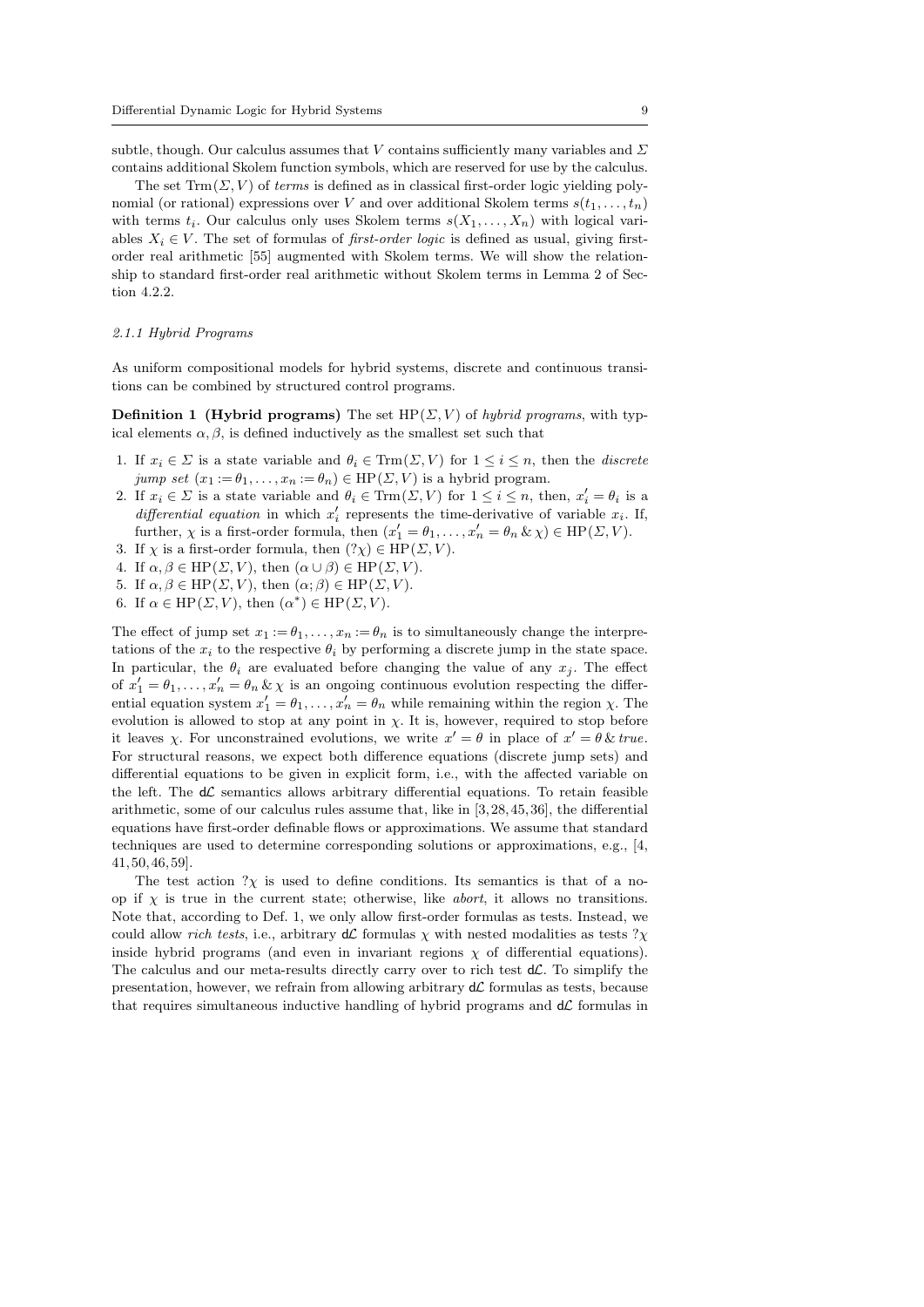syntax, semantics, and completeness proofs, because  $d\mathcal{L}$  formulas would then be allowed to occur in hybrid programs and vice versa.

The non-deterministic choice  $\alpha \cup \beta$ , sequential composition  $\alpha$ ;  $\beta$ , and non-deterministic repetition  $\alpha^*$  of programs are as usual but generalised to a semantics in hybrid systems. Choices  $\alpha \cup \beta$  are used to express behavioural alternatives between the transitions of  $\alpha$ and  $\beta$ . The sequential composition  $\alpha$ ;  $\beta$  says that the hybrid program  $\beta$  starts executing after  $\alpha$  has finished ( $\beta$  never starts if  $\alpha$  does not terminate). Observe that, like repetitions, continuous evolutions within  $\alpha$  can take longer or shorter, which already causes uncountable nondeterminism. This nondeterminism is inherent in hybrid systems and as such reflected in hybrid programs. Repetition  $\alpha^*$  is used to express that the hybrid process  $\alpha$  repeats any number of times, including zero times. The control flow operations of choice, sequential composition, and repetition can be combined with  $? \chi$ to form all other control structures [35]. For instance,  $(?\chi; \alpha)^*$ ;  $? \neg \chi$  corresponds to a while loop that repeats  $\alpha$  while  $\chi$  holds and only stops when  $\chi$  ceases to hold.

Hybrid programs are designed as a minimal extension of conventional discrete programs. They characterise hybrid systems succinctly by adding continuous evolution along differential equations as the only additional primitive operation to a regular basis of conventional discrete programs. To yield hybrid systems, their operations are interpreted over the domain of real numbers. This gives rise to an elegant syntactic hierarchy of discrete, continuous, and hybrid systems. Hybrid automata [36] can be represented as hybrid programs using a straightforward generalisation of standard program encodings of automata. The fragment of hybrid programs without differential equations corresponds to conventional discrete programs generalised over the reals or to discrete-time dynamical systems [9]. The fragment without discrete jumps corresponds to switched continuous systems  $[9, 11]$ , whereas the fragment of differential equations gives purely continuous dynamical systems [54]. Only the composition of mixed discrete jumps and continuous evolutions gives rise to truly hybrid behaviour.

# 2.1.2 Formulas of Differential Dynamic Logic

The formulas of  $d\mathcal{L}$  are defined as in first-order dynamic logic [35]. That is, they are built using propositional connectives  $\neg, \wedge, \vee, \rightarrow, \leftrightarrow$  and quantifiers  $\forall, \exists$  (first-order part). In addition, if  $\phi$  is a d $\mathcal L$  formula and  $\alpha$  a hybrid program, then  $[\alpha]\phi, \langle \alpha \rangle \phi$  are formulas (dynamic part).

**Definition 2** (Formulas) The set  $\text{Fml}(\Sigma, V)$  of formulas, with typical elements  $\phi, \psi$ , is the smallest set such that

- 1. If p is a predicate symbol of arity  $n \geq 0$  and  $\theta_i \in \text{Trm}(\Sigma, V)$  for  $1 \leq i \leq n$ , then  $p(\theta_1,\ldots,\theta_n) \in \text{Fml}(\Sigma,V).$
- 2. If  $\phi, \psi \in \text{Fml}(\Sigma, V)$ , then  $\neg \phi, (\phi \land \psi), (\phi \lor \psi), (\phi \to \psi) \in \text{Fml}(\Sigma, V)$ .
- 3. If  $\phi \in \text{Fml}(\Sigma, V)$  and  $x \in V$ , then  $\forall x \phi, \exists x \phi \in \text{Fml}(\Sigma, V)$ .
- 4. If  $\phi \in \text{Fml}(\Sigma, V)$  and  $\alpha \in \text{HP}(\Sigma, V)$ , then  $[\alpha] \phi, \langle \alpha \rangle \phi \in \text{Fml}(\Sigma, V)$ .

We consider  $\phi \leftrightarrow \psi$  as an abbreviation for  $(\phi \rightarrow \psi) \land (\psi \rightarrow \phi)$  to simplify the calculus. When train denotes the hybrid program in Fig. 2, the following  $d\mathcal{L}$  formula states that the train is able to leave region  $z < m$  when it starts in the same region:

$$
z < m \to \langle train \rangle z \ge m .
$$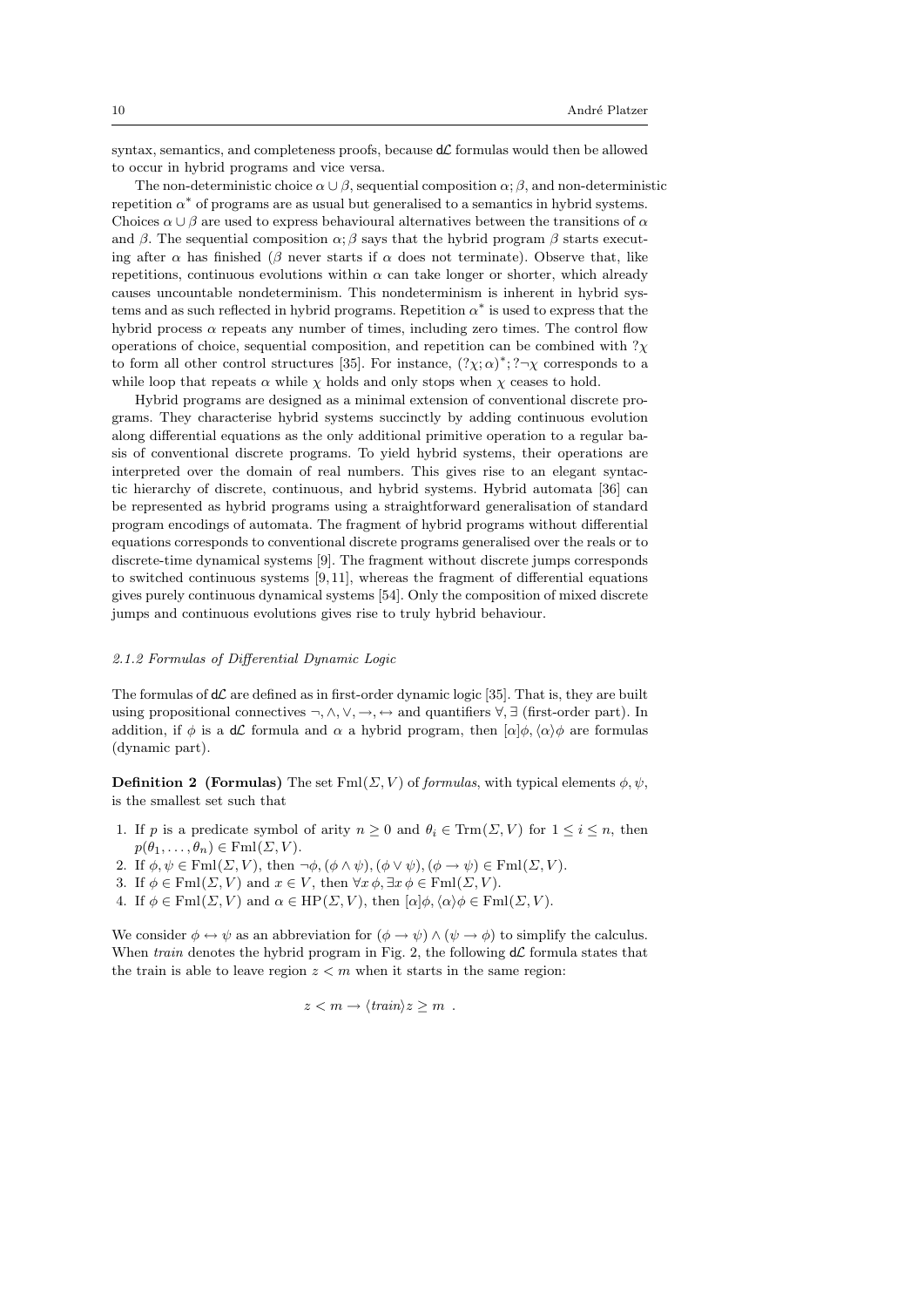Note that, according to Def. 2, hybrid programs are fully internalised in  $d\mathcal{L}$  and the logic is closed. That is, modalities can be combined propositionally, by quantifiers, or nested. For instance,  $[\alpha](\beta)x \leq c$  says that, whatever  $\alpha$  is doing,  $\beta$  can react in some way to reach a controlled state where x is less than some critical value c. Dually,  $\langle \beta \rangle [\alpha]x \leq c$ expresses that  $\beta$  can stabilise  $x \leq c$ , i.e., behave in such a way that  $x \leq c$  remains true no matter how  $\alpha$  reacts. Accordingly,  $\exists p [\alpha]x \leq c$  says that there is a choice of parameter p such that  $\alpha$  remains in  $x \leq c$ .

During our analysis, we assume differential equations and discrete transitions to be well-defined. In particular, we assume that all divisions  $p/q$  are guarded by conditions that ensure  $q \neq 0$  as, otherwise, the system behaviour is not well-defined due to an undefined value at a singularity. It is simple but tedious to augment the semantics and the calculus with corresponding side conditions to show that this is respected. For instance, we assume that  $x := p/q$  is guarded by  $?q \neq 0$  and that continuous evolutions are restricted such that the differential equations are well-defined as, e.g.,  $x' = p/q \& q \neq 0$ . Also see [8] for techniques how such exceptional behaviour can be handled by program transformation while avoiding partial valuations in the semantics. In logical formulas, partiality can be avoided by writing, e.g.,  $p = c \cdot q \wedge q \neq 0$  rather than  $p/q = c$ .

#### 2.2 Semantics of Differential Dynamic Logic

We define the semantics of  $d\mathcal{L}$  as a Kripke semantics with worlds representing the possible system states and with reachability along the hybrid transitions of the system as accessibility relation. The interpretations of  $d\mathcal{L}$  consist of states (worlds) that are essentially first-order structures over the reals. In particular, real values are assigned to state variables, possibly different values in each state. A potential behaviour of a hybrid system corresponds to a succession of states that contain the observable values of system variables during its hybrid evolution.

An interpretation I assigns functions and relations over the reals to the respective (rigid) symbols in  $\Sigma$ . The function and predicate symbols of real arithmetic are interpreted as usual by I. A state is a map  $\nu : \Sigma_{\mathcal{H}} \to \mathbb{R}$ ; the set of all states is denoted by Sta(Σ). Here,  $\Sigma<sub>f</sub>$  denotes the set of (flexible) state variables in  $\Sigma$  (they have arity 0). Finally, an *assignment of logical variables* is a map  $\eta: V \to \mathbb{R}$ . It contains the values for logical variables, which are not subject to change by modalities but only by quantification. Observe that flexible symbols (which represent state variables), are allowed to assume different interpretations in different states. Logical variable symbols, however, are rigid in the sense that their value is determined by  $\eta$  alone and does not depend on the state.

We will use  $\nu[x \mapsto d]$  to denote the modification of a state  $\nu$  that agrees with  $\nu$ except for the interpretation of the symbol  $x \in \Sigma_{\mathcal{H}}$ , which is changed to  $d \in \mathbb{R}$ . Similarly,  $\eta[x \mapsto d]$  agrees with the assignment  $\eta$  except on  $x \in V$ , which is assigned  $d \in \mathbb{R}$ .

For terms and formulas, the *valuation val*<sub>I, $n(\nu, \cdot)$  is defined as usual for first-order</sub> modal logic [27, 35] with a distinction of rigid and flexible functions [8]. Modalities parameterised by a hybrid program  $\alpha$  follow the accessibility relation spanned by the respective hybrid state transition relation  $\rho_{I,\eta}(\alpha)$ , which is simultaneously inductively defined in Def. 5.

Definition 3 (Valuation of terms) The valuation of terms with respect to interpretation I, assignment  $\eta$ , and state  $\nu$  is defined by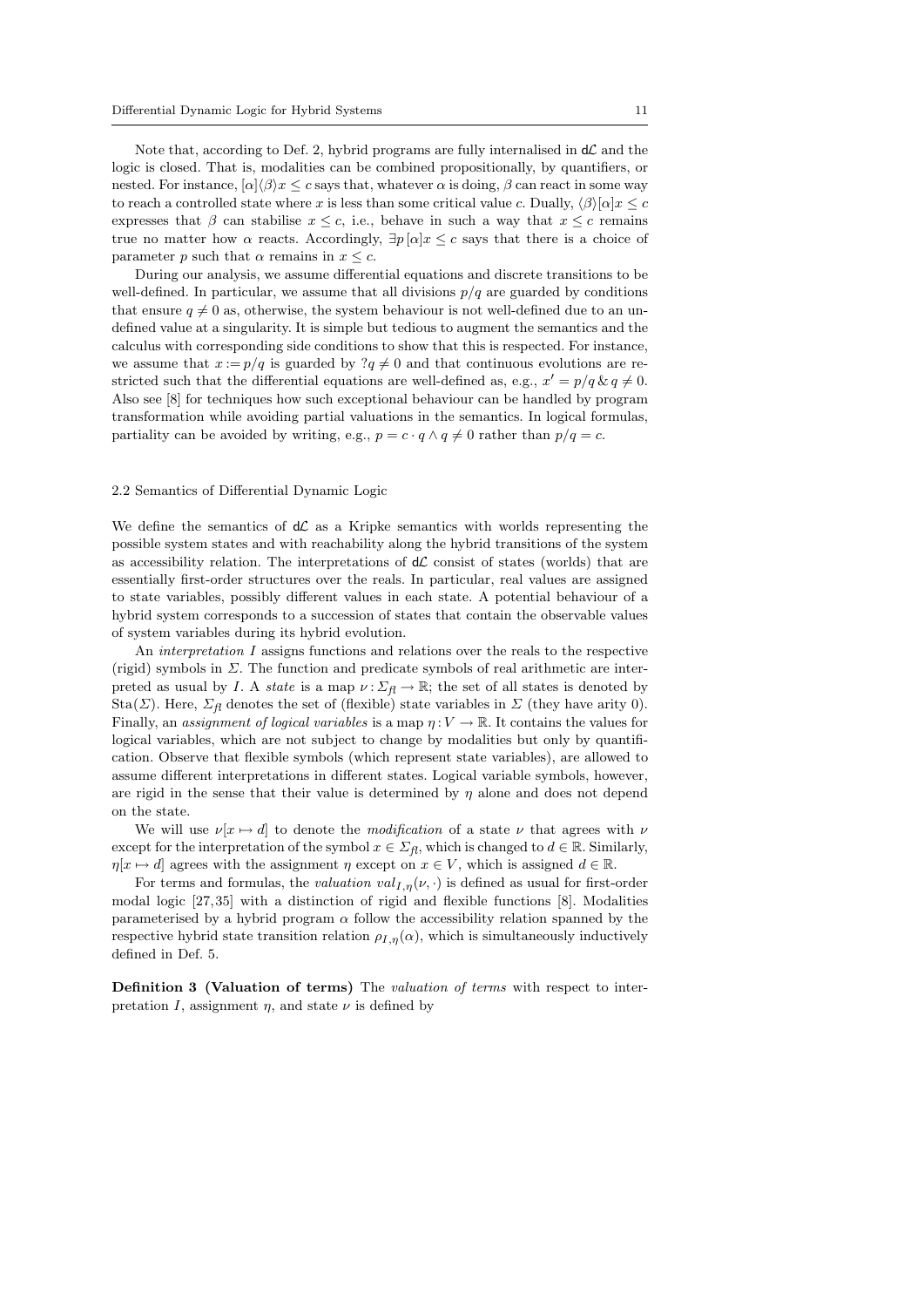- 1.  $val_{I,\eta}(\nu,x) = \eta(x)$  if  $x \in V$  is a logical variable.
- 2.  $val_{I,n}(\nu, a) = \nu(a)$  if  $a \in \Sigma$  is a state variable (flexible function symbol of arity 0).
- 3.  $val_{I,\eta}(\nu,f(\theta_1,\ldots,\theta_n))=I(f)\big( val_{I,\eta}(\nu,\theta_1),\ldots,val_{I,\eta}(\nu,\theta_n)\big)$  when  $f\in\Sigma$  is a rigid function symbol of arity  $n \geq 0$ .

**Definition 4 (Valuation of formulas)** The valuation,  $val_{I,\eta}(\nu, \cdot)$ , of formulas with respect to interpretation I, assignment  $\eta$ , and state  $\nu$  is defined as

- 1.  $val_{I,\eta}(\nu,p(\theta_1,\ldots,\theta_n))=I(p)(val_{I,\eta}(\nu,\theta_1),\ldots,val_{I,\eta}(\nu,\theta_n))$
- 2.  $val_{I,\eta}(\nu,\phi\wedge\psi)=true$  iff  $val_{I,\eta}(\nu,\phi)=true$  and  $val_{I,\eta}(\nu,\psi)=true$ . Accordingly for  $\neg, \vee, \rightarrow$
- 3.  $val_{I,\eta}(\nu, \forall x \phi) = true \text{ iff } val_{I,\eta[x \mapsto d]}(\nu, \phi) = true \text{ for all } d \in \mathbb{R}$
- 4.  $val_{I,\eta}(\nu,\exists x \phi) = true \text{ iff } val_{I,\eta[x \mapsto d]}(\nu,\phi) = true \text{ for some } d \in \mathbb{R}$
- 5.  $val_{I,\eta}(\nu,[\alpha]\phi) = true$  iff  $val_{I,\eta}(\omega,\phi) = true$  for all states  $\omega$  with  $(\nu,\omega) \in \rho_{I,\eta}(\alpha)$
- 6. val<sub>Ln</sub>( $\nu, \langle \alpha \rangle \phi$ ) = true iff val<sub>Ln</sub>( $\omega, \phi$ ) = true for some state  $\omega$  with  $(\nu, \omega) \in \rho_{L,n}(\alpha)$

Now we can define the transition semantics,  $\rho_{I,\eta}(\alpha)$ , of a hybrid program  $\alpha$ . The semantics of a hybrid program is captured by its hybrid state transition relation. For discrete jumps this transition relation holds for pairs of states that respect the discrete jump set. For continuous evolutions, the transition relation holds for pairs of states that can be interconnected by a continuous flow respecting the differential equations and invariant throughout the evolution.

**Definition 5** (Transition semantics of hybrid programs) The valuation,  $\rho_{I,n}(\alpha)$ , of a hybrid program  $\alpha$ , is a transition relation on states. It specifies which state  $\omega$  is reachable from a state  $\nu$  by operations of the hybrid program  $\alpha$  and is defined as follows

- 1.  $(\nu, \omega) \in \rho_{I,\eta}(x_1 := \theta_1, \ldots, x_n := \theta_n)$  iff  $\nu[x_1 \mapsto val_{I,\eta}(\nu, \theta_1)] \ldots [x_n \mapsto val_{I,\eta}(\nu, \theta_n)]$ equals state  $\omega$ . Particularly, the value of other variables  $z \notin \{x_1, \ldots, x_n\}$  remains constant, i.e.,  $val_{I,\eta}(\nu,z) = val_{I,\eta}(\omega,z)$ .
- 2.  $(\nu, \omega) \in \rho_{I,\eta}(x_1' = \theta_1, \ldots, x_n' = \theta_n \& \chi)$  iff there is a flow f of some duration  $r \geq 0$ from  $\nu$  to  $\omega$  along  $x'_1 = \theta_1, \ldots, x'_n = \theta_n \& \chi$ , i.e., a function  $f : [0, r] \to \text{Sta}(\Sigma)$  with  $f(0) = \nu, f(r) = \omega$  respecting the differential equations: for each  $x_i$ ,  $val_{I,\eta}(f(\zeta), x_i)$ is continuous in  $\zeta$  on  $[0, r]$  and has a derivative of value  $val_{I,\eta}(f(\zeta), \theta_i)$  at each time  $\zeta \in (0, r)$ . The value of other variables  $z \notin \{x_1, \ldots, x_n\}$  remains constant, i.e.,  $val_{I,\eta}(f(\zeta),z) = val_{I,\eta}(\nu,z)$  for all  $\zeta \in [0,r]$ . Further, the invariant is respected, i.e.,  $val_{I,\eta}(f(\zeta), \chi) = \text{true}$  for each  $\zeta \in [0, r]$ .
- 3.  $\rho_{I,\eta}(? \chi) = \{(\nu,\nu) : val_{I,\eta}(\nu,\chi) = true\}$
- 4.  $\rho_{I,\eta}(\alpha \cup \beta) = \rho_{I,\eta}(\alpha) \cup \rho_{I,\eta}(\beta)$
- 5.  $\rho_{I,\eta}(\alpha;\beta) = \{(\nu,\omega) : (\nu,z) \in \rho_{I,\eta}(\alpha), (z,\omega) \in \rho_{I,\eta}(\beta) \text{ for a state } z\}$
- 6.  $(\nu,\omega) \in \rho_{I,\eta}(\alpha^*)$  iff there are an  $n \in \mathbb{N}$  and states  $\nu = \nu_0,\ldots,\nu_n = \omega$  such that  $(\nu_i, \nu_{i+1}) \in \rho_{I,\eta}(\alpha)$  for all  $0 \leq i < n$ .

Note that the modifications of a discrete jump set are executed simultaneously in the sense that all terms  $\theta_i$  are evaluated in the initial state  $\nu$ . For simplicity, we assume the  $x_i$  to be different, and refer to previous work [8] for a compatible semantics and calculus handling concurrent modifications of the same  $x_i$ .

For differential equations like  $x' = \theta$ , Def. 5 characterises transitions along a continuous evolution respecting the differential equation, see Fig. 3a. A continuous transition along  $x' = \theta$  is possible from  $\nu$  to  $\omega$  whenever there is a continuous flow f of some duration  $r \geq 0$  connecting state  $\nu$  with  $\omega$  such that f gives a solution of the differential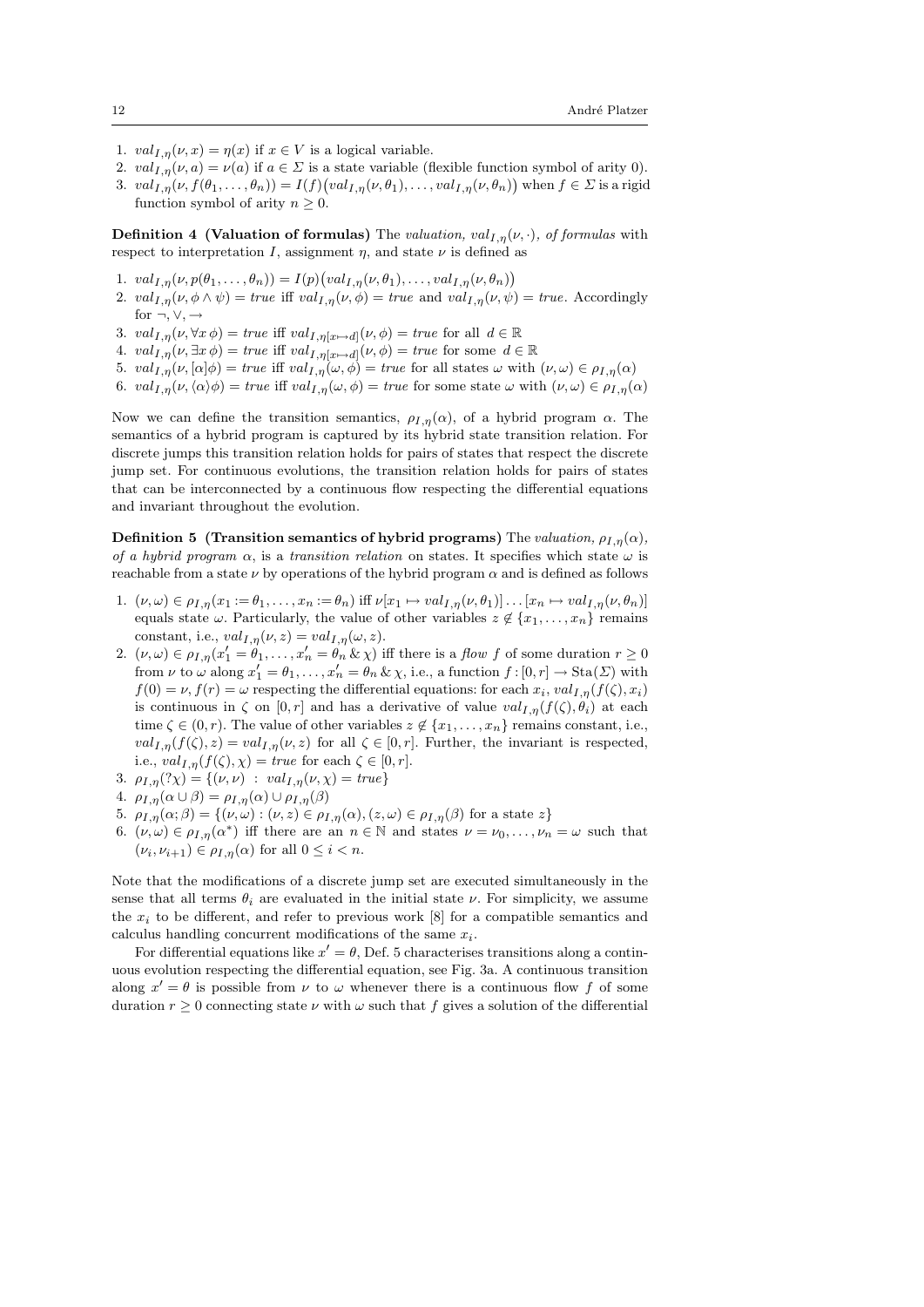equation  $x' = \theta$ . That is, its value is continuous on  $[0, r]$  and differentiable with the value of  $\theta$  as derivative on the open interval  $(0, r)$ . Further, only variables subject to a differential equation change during such a continuous transition. Similarly, the continuous transitions of  $x' = \theta \& \chi$  with invariant region  $\chi$  are those where f always resides within  $\chi$  during the whole evolution, see Fig. 3b.



Fig. 3 Continuous flow along differential equation  $x' = \theta$  over time t

For the semantics of differential equations, derivatives are well-defined on the open interval  $(0, r)$  as  $\text{Sta}(\Sigma)$  is isomorphic to some finite-dimensional real space spanned by the variables of the differential equations (derivatives are not defined on the closed interval  $[0, r]$  if  $r = 0$ ). For the purpose of a differential equation system, states are fully determined by an assignment of a real value to each occurring variable, which are finitely many. Furthermore, the terms of  $d\mathcal{L}$  are continuously differentiable on the open domain where divisors are non-zero, because the zero set of divisors is closed. Hence, solutions in  $d\mathcal{L}$  are unique:

**Lemma 1 (Uniqueness)** Differential equations of  $d\mathcal{L}$  have unique solutions, i.e., for each differential equation system, each state  $\nu$  and each duration  $r \geq 0$ , there is at most one flow  $f:[0,r] \to \text{Sta}(\Sigma)$  satisfying the conditions of Case 2 of Def. 5.

*Proof* Let  $x'_1 = \theta_1, \ldots, x'_n = \theta_n \& \chi$  be a differential equation system with invariant region  $\chi$ . Using simple computations in the field of rational fractions, we can assume the right-hand sides  $\theta_i$  of the differential equations to be of the form  $p_i/q_i$  for polynomials  $p_i, q_i$ . The set of points in real space where  $q_i = 0$  holds is closed. As a finite union of closed sets, the set where  $q_1 = 0 \vee \cdots \vee q_n = 0$  holds is closed. Hence, the valuations of the  $\theta_i$  are continuously differentiable on the complement of the latter set, which is open. Thus, as a consequence of Picard-Lindelöf's theorem  $[59,$  Theorem  $10.VI$ ], which is also known as the Cauchy-Lipschitz theorem, the solutions are unique on each connected component of this open domain. Consequently, solutions are unique when restricted to  $\chi$ , which, by assumption, entails  $q_1 \neq 0 \land \cdots \land q_n \neq 0$ .

For control-feedback loops  $\alpha$  with a discrete controller regulating a continuous plant, transition structures involve all safety-critical states, hence,  $\psi \to [\alpha]\phi$  is a natural rendition of the safety property that  $\phi$  holds at all states reachable by  $\alpha$  from initial states that satisfy  $\psi$ . Otherwise,  $d\mathcal{L}$  can be augmented with temporal operators to refer to intermediate states or nonterminating traces. The corresponding calculus is compatible and reduces temporal properties to non-temporal properties at intermediate states of the hybrid program [49].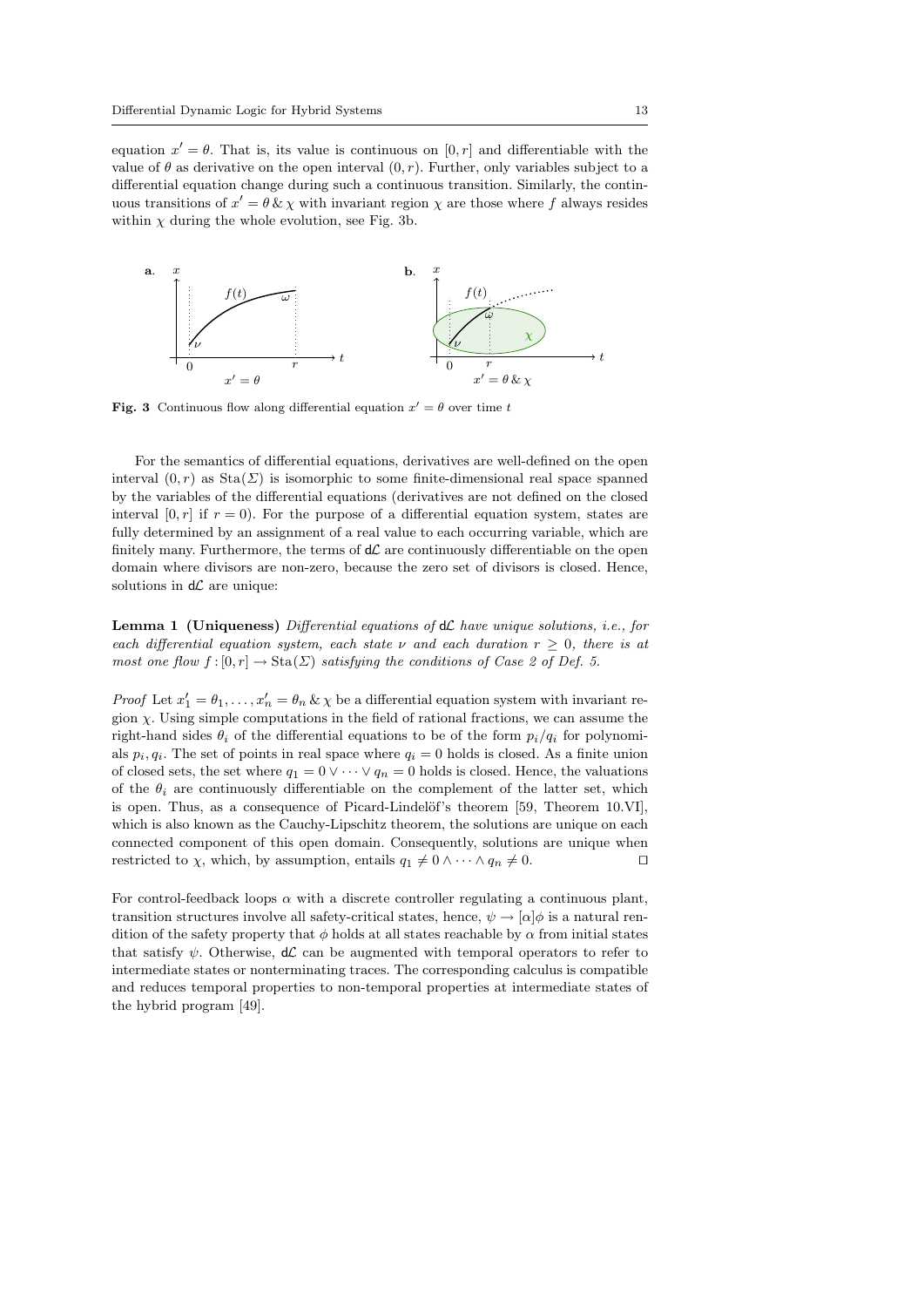# 3 Safety in the European Train Control System

As a case study to illustrate how  $d\mathcal{L}$  can be used for specifying and verifying hybrid systems, we examine a scenario of cooperating traffic agents in the European Train Control System (ETCS) [19]. The purpose of ETCS is to ensure that trains cannot crash into other trains or pass open gates. Its secondary objective is to maximise throughput and velocity without endangering safety. To achieve these objectives, ETCS discards the static partitioning of the track into fixed segments of mutually exclusive and physically separated access by trains, which has been used traditionally. Instead, permission to move is granted dynamically by decentralised Radio Block Controllers (RBC) depending on the current track situation and movement of other traffic agents within the region of responsibility of the RBC, see Fig. 4.



Fig. 4 ETCS train coordination protocol using dynamic movement authorities

This moving block principle is achieved by dynamically giving a movement authority (MA) to each traffic agent, within which it is obliged to remain. Before a train moves into a part of the track for which it does not have MA, it asks the RBC for an MA-extension (negotiation phase neg of Fig. 4). Depending on the MA that the RBC has currently given to other traffic agents or gates, the RBC will grant this extension and the train can move on. If the newly requested MA is still in possession of another train which could occupy the track, or if the MA is still consumed by an open gate, the RBC will deny the MA-extension such that the requesting train needs to reduce speed or start braking in order to safely remain within its old MA. As the negotiation process with the RBC can take time because of possibly unreliable wireless communication and negotiation of the RBC with other agents, the train initiates negotiation well before reaching the end of its MA. When the rear end of a train has safely left a part of a track, the train can give that part of its MA back to RBC control such that it can be used by other traffic agents.

In addition to increased flexibility and throughput of this moving block principle, the underlying technical concept of movement authorities can be exploited for verifying ETCS. It can be shown that a system of arbitrarily many trains, gates, and RBCs, which communicate in the aforementioned manner, safely avoids collisions if each traffic agent always resides within its MA under all circumstances, provided that the RBCs grant MA mutually exclusive so that the MAs dynamically partition the track [18]. This way, verification of a system of unboundedly many traffic agents can be reduced to an analysis of individual agents with respect to their specific MA.

For trains, speed supervision and automatic train protection are responsible for locally controlling the movement of a train such that it always respects its MA [18]. Depending on the current driving situation, the train controller determines a point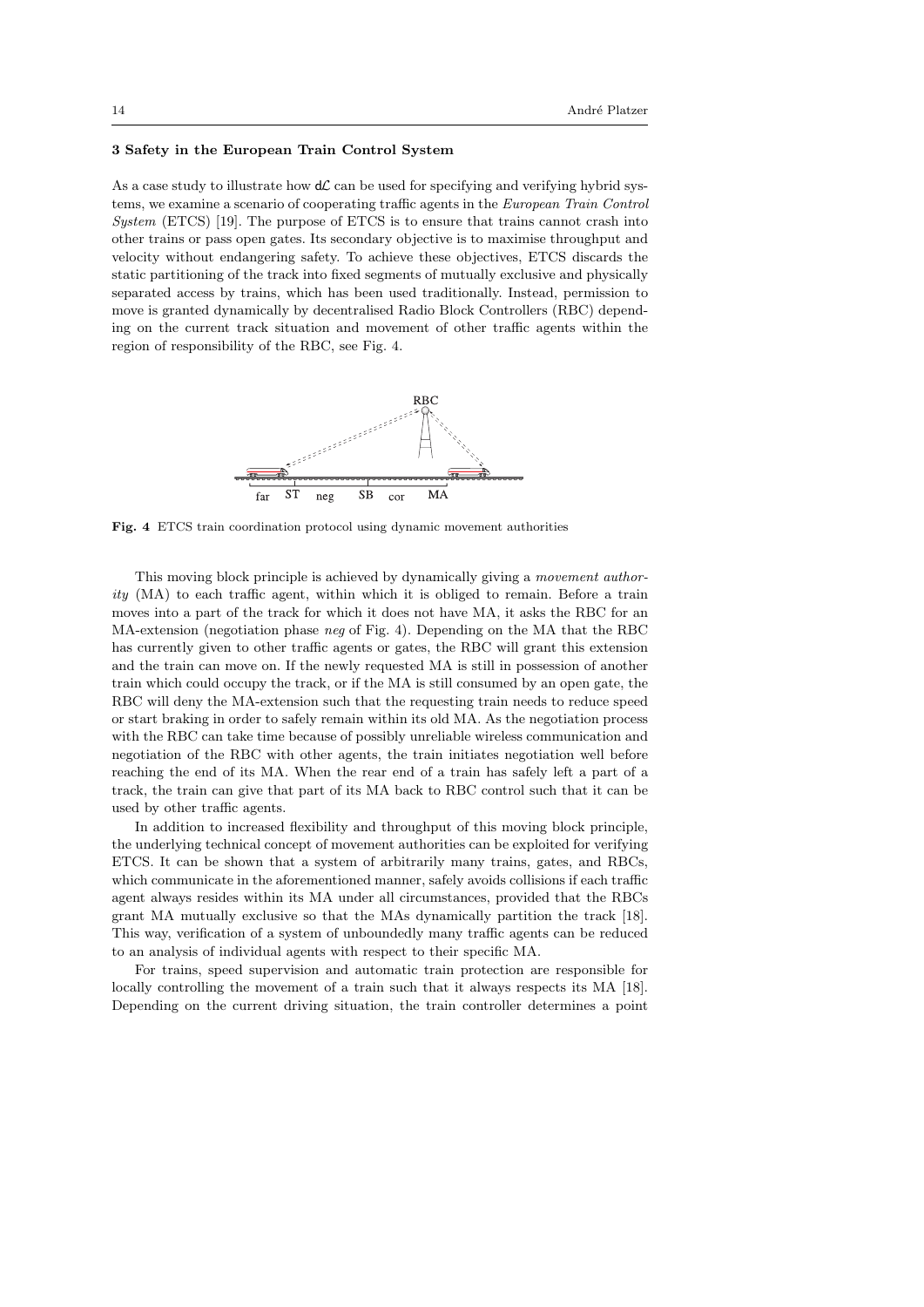SB (for start braking) upto which driving is safe, and adjusts its acceleration  $a$  in accordance with SB. Before SB, speed can be regulated freely (to keep the desired speed and throughput of a track profile). Beyond SB (correcting phase cor in Fig. 4), the train starts braking in order to make sure it remains within its MA if the RBC does not grant an extension in time.

We assume that an MA has been granted up to some track position, which we call m, and the train is located at position z, heading with initial speed v towards m. We represent the point SB as the safety distance s relative to the end m of the MA (i.e.,  $m - s = SB$ ). In this situation, dL can analyse the following crucial safety property of ETCS:

$$
\psi \rightarrow [(ctrl; drive)^*] z \le m
$$
\n
$$
\text{where } \text{ctrl} \equiv (?m - z \le s; a := -b) \cup (?m - z \ge s; a := A)
$$
\n
$$
\text{drive} \equiv \tau := 0; (z' = v, v' = a, \tau' = 1 \& v \ge 0 \land \tau \le \varepsilon) .
$$
\n
$$
\text{(1)}
$$

It expresses that a train always remains within its MA, assuming some constraint  $\psi$  for its parameters. The operational system model is a control-feedback loop of the digital controller *ctrl* and the plant *drive*. In *ctrl*, the train controller corrects its acceleration or brakes on the basis of the remaining distance  $(m-z)$ . As a failsafe recovery manoeuvre  $[18]$ , it applies brakes with force b if the remaining MA is less than s. Otherwise, speed is regulated freely. For simplicity, we assume the train uses a fixed acceleration A before having passed s. The verification is quite similar when the controller can dynamically choose any acceleration  $a \leq A$  instead.

After acceleration  $a$  has been set in  $ctrl$ , the train continues moving in  $drive$ . There, the position z of the train evolves according to the system  $z' = v, v' = a$  (i.e.,  $z'' = a$ ). The evolution in *drive* stops when the speed  $v$  drops below zero (or earlier). Simultaneously, clock  $\tau$  measures the duration of the current *drive* phase before the controllers react to situation changes again. Clock  $\tau$  is reset to zero when entering drive, constantly evolves along  $\tau' = 1$ , and is bound by the invariant region  $\tau \leq \varepsilon$ . The effect is that a *drive* phase is interrupted for reassessing the driving situation after at most  $\varepsilon$ seconds, and the  $ctrl$ ; drive feedback loop repeats. The corresponding transition structure  $\rho_{I,\eta}((ctrl; drive)^*)$  is depicted in Fig. 5a. Figure 5b shows a possible run of the train where speed regulation successively decreases velocity  $v$  because MA has not been extended in time. Finally, observe that the invariant region  $v \geq 0 \land \tau \leq \varepsilon$  needs to be true at all times during continuous evolutions of drive, otherwise there is no corresponding transition in  $\rho_{I,\eta}(drive)$ . This not only restricts the maximum duration of drive, but also imposes a constraint on permitted initial states: The arithmetic constraint  $v > 0$  expresses that the differential equation only applies for non-negative speed. Hence, like in a test  $?v \geq 0$ , program *drive* allows no transitions when v is initially less than 0. In that case,  $\rho_{I,\eta}((ctrl; drive)^*)$  collapses to the trivial identity transition with zero repetitions.

Here, we explicitly take into account possibly delayed controller reactions to bridge the gap of continuous-time models and discrete-time control design. To get meaningful results, we need to assume a maximum reaction delay  $\varepsilon$  as safety cannot otherwise be guaranteed. Polling cycles of sensors and digital controllers as well as latencies of actuators like brakes contribute to  $\varepsilon$ . Instead of using specific estimates for  $\varepsilon$  for a particular train, we accept  $\varepsilon$  as a fully symbolic parameter. Further, instead of manually choosing specific values for the free parameters of (1) as in model checking approaches [19], we will use our calculus to synthesise constraints on the relationship of parameters that are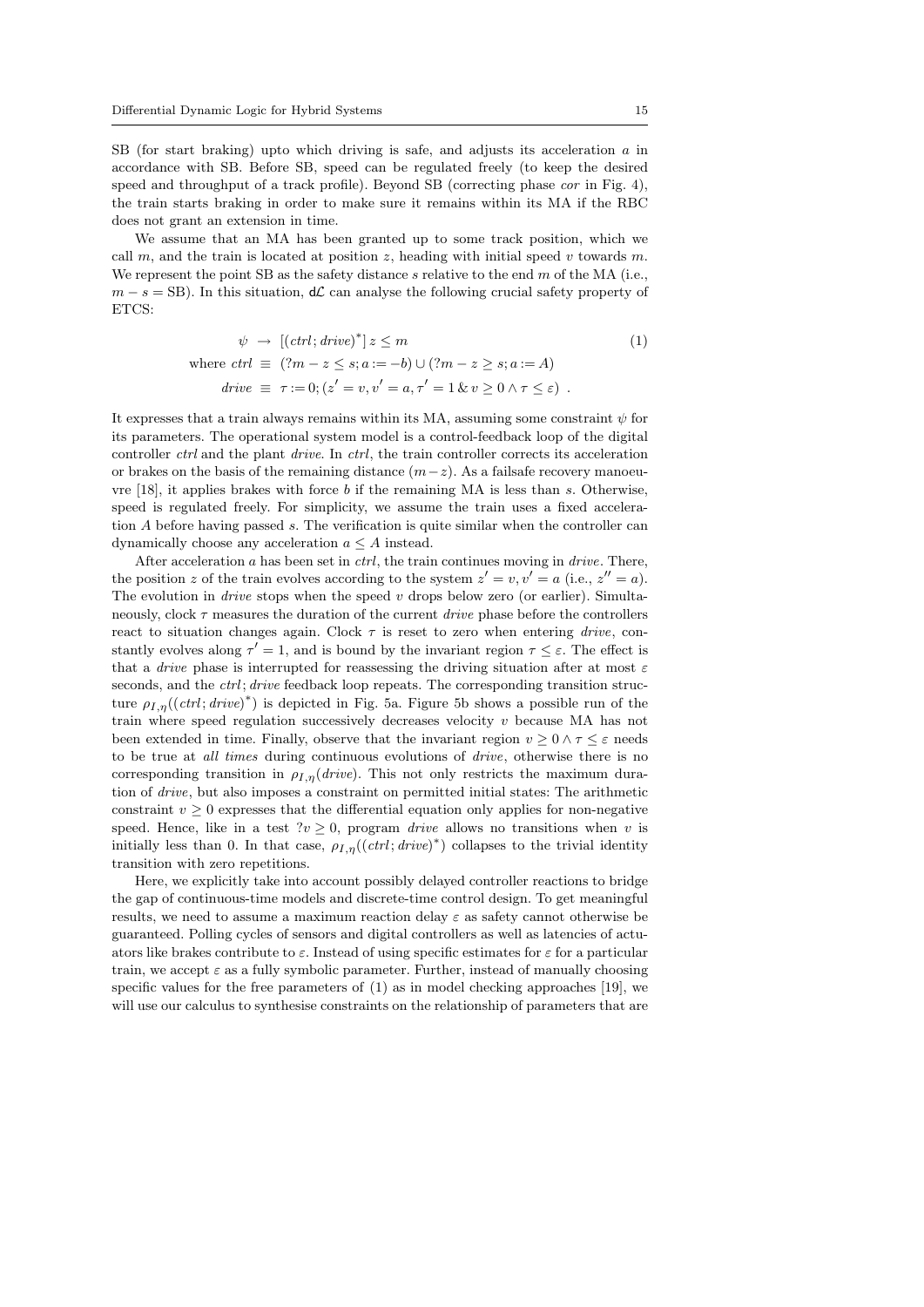

Fig. 5 ETCS transition structure and speed regulation of train speed control

required for a safe operation of train control. As they are of subordinate importance to the cooperation layer of train control [18], we do not model weather conditions, slope of track, or train mass.

Because of its nonlinear behaviour and nontrivial reset relations, system (1) is beyond the modelling capabilities of linear hybrid automata [3,36, 29] and beyond ominimal automata [41]. Previous approaches need linear flows [3, 36], do not support the coupled dynamics caused by nontrivial resets [41], require polyhedral initial sets and discrete dynamics [13], only handle robust systems with bounded regions [28], although parametric systems are not robust uniformly for all parameter choices, or they handle only bounded-time safety for systems with bounded switching [45]. Finally, in addition to general numerical limits [50], numerical approaches [13, 5] quickly become intractable due to the exponential impact of the number of variables.

#### 4 Free Variable Calculus for Differential Dynamic Logic

In this section, we introduce a sequent calculus for verifying hybrid systems by proving corresponding  $d\mathcal{L}$  formulas. The basic idea is to symbolically compute the effects of hybrid programs and successively transform them into logical formulas describing these effects by structural decomposition. The calculus consists of standard propositional rules, rules for dynamic modalities that are generalised to hybrid programs, and novel quantifier rules that integrate real quantifier elimination (or, in fact, any other quantifier elimination procedure) into the modal calculus using free variables and Skolemisation.

#### 4.1 Rules of the Calculus for Differential Dynamic Logic

A sequent is of the form  $\Gamma \vdash \Delta$ , where the antecedent  $\Gamma$  and succedent  $\Delta$  are finite sets of formulas. The semantics of  $\Gamma \vdash \Delta$  is that of the formula  $\bigwedge_{\phi \in \Gamma} \phi \to \bigvee_{\psi \in \Delta} \psi$ . For quantifier elimination rules, we make use of this fact by considering sequent  $\Gamma \vdash \Delta$  as an abbreviation for the latter formula.

The  $d\mathcal{L}$  calculus uses substitutions that take effect within formulas and programs. The result of applying to  $\phi$  the *substitution* that simultaneously replaces  $x_i$  by  $\theta_i$ (for  $1 \leq i \leq n$ ) is defined as usual; it is denoted by  $\phi_{x_1}^{\theta_1} \dots \phi_{x_n}^{\theta_n}$ . We assume  $\alpha$ -conversion for renaming as needed. In the  $d\mathcal{L}$  calculus, only admissible substitutions are applicable, which is crucial for soundness.

**Definition 6 (Admissible substitution)** An application of a substitution  $\sigma$  is admissible if no replaced term  $t$  occurs in the scope of a quantifier or modality binding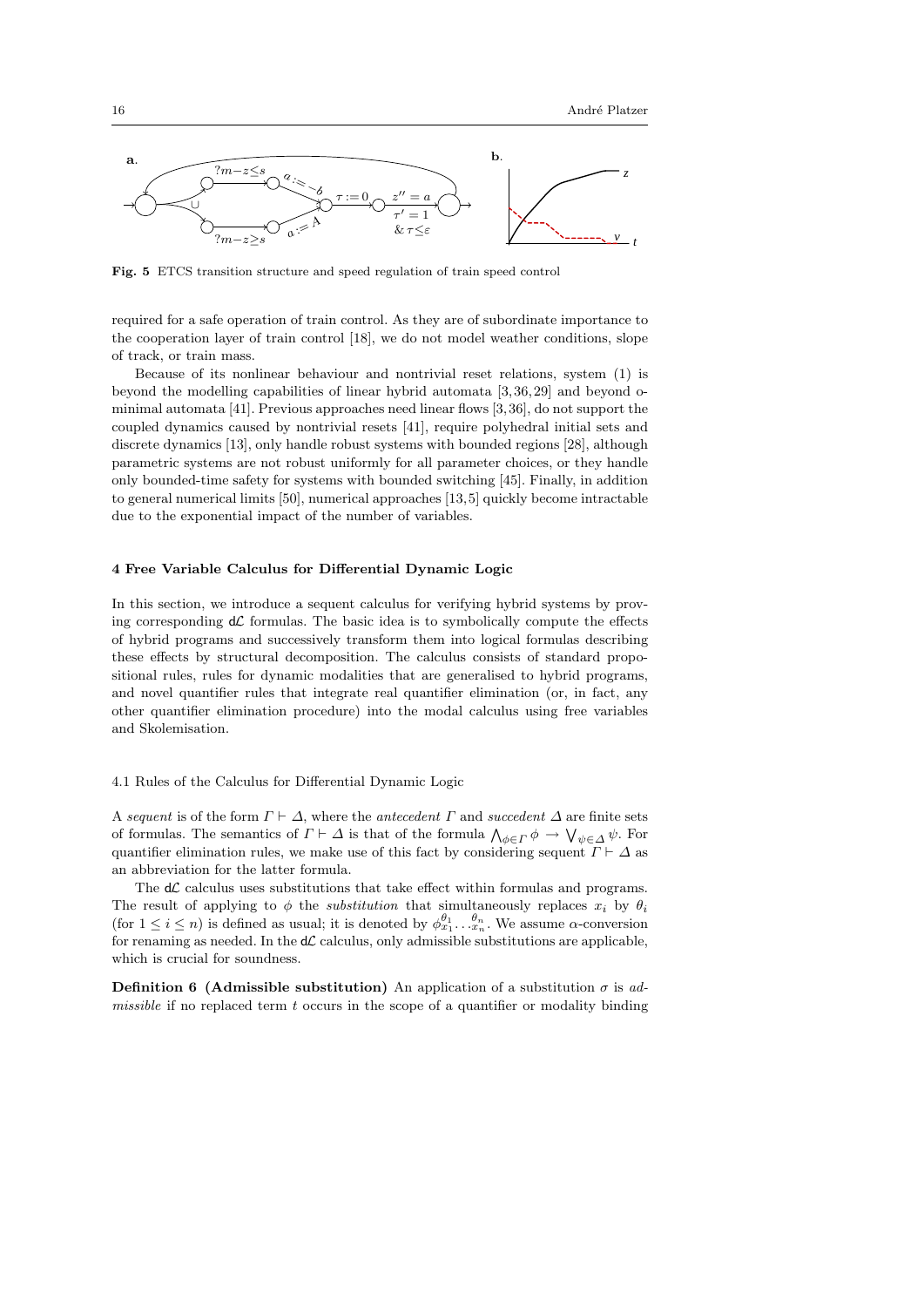a (logical or state) variable of t or of the replacement  $\sigma(t)$ . A modality binds a state variable x iff it contains a discrete jump set assigning to x (like  $x := \theta$ ) or a differential equation containing x' (like  $x' = \theta$ ).

Observe that, for soundness, the notion of bound variables can be any overapproximation of the set of variables that possibly change their value during a hybrid program. In vacuous identity changes like  $x := x$  or  $x' = 0$ , variable x will not really change its value, but we still consider x as a bound variable for simplicity. For a hybrid program  $\alpha$ , we denote by  $\forall^{\alpha}\phi$  the *universal closure* of formula  $\phi$  with respect to all state variables bound in  $\alpha$ . Quantification over state variable x is definable as  $\forall X$  [ $x := X$ ] $\Phi$  using an auxiliary logical variable X.

For handling quantifiers, we cannot use the standard rules [33, 26, 27], because these are for uninterpreted first-order logic and (ultimately) work by instantiating quantifiers, either eagerly as in ground tableaux or lazily by unification as in free variable tableaux  $[33, 26, 27]$ . The basis of  $d\mathcal{L}$ , instead, is first-order logic interpreted over the reals or in the theory of real-closed fields [55]. A formula like  $\exists a \forall x (x^2 + a > 0)$  cannot be proven by instantiation-based quantifier rules but is valid in the theory of real-closed fields. Unfortunately, quantifier elimination (QE) over the reals [16,55], which is the standard decision procedure for real arithmetic, cannot be applied to formulas with modalities either. Hence, we introduce novel quantifier rules that integrate quantifier elimination in a way that is compatible with dynamic modalities (as we illustrate in Section 4.2).

Definition 7 (Quantifier elimination) A first-order theory admits quantifier elim*ination* if, to each formula  $\phi$ , a quantifier-free formula  $\text{QE}(\phi)$  can be associated effectively that is equivalent (i.e.,  $\phi \leftrightarrow \text{QE}(\phi)$  is valid) and has no additional free variables or function symbols. The operation QE is further assumed to evaluate ground formulas (i.e., without variables), yielding a decision procedure for closed formulas of this theory.

As usual in sequent calculus rules—although the direction of entailment is from premisses (above rule bar) to conclusion (below)—the order of reasoning is goal-directed: Rules are applied in tableau-style, i.e., starting from the desired conclusion at the bottom (goal) to the resulting premisses (sub-goals). To highlight the logical essence of the  $d\mathcal{L}$  calculus, Fig. 6 provides *rule schemata* to which the following definition associates the calculus rules that are applicable in  $d\mathcal{L}$  proofs. The calculus consists of propositional rules (P-rules: P1–P10), first-order quantifier rules (F-rules: F1–F6), rules for dynamic modalities (D-rules: D1–D12), and global rules (G-rules: G1–G4).

Definition 8 (Rules) The rule schemata in Fig. 6 induce calculus rules by:

1. If

$$
\frac{\varPhi_1\vdash\varPsi_1\quad \dots \quad \varPhi_n\vdash\varPsi_n}{\varPhi_0\vdash\varPsi_0}
$$

is an instance of a P, G, or F1–F5 rule schema in Fig. 6, then

$$
\frac{\Gamma,\langle \mathcal{J} \rangle \Phi_1 \vdash \langle \mathcal{J} \rangle \Psi_1, \Delta \dots \Gamma, \langle \mathcal{J} \rangle \Phi_n \vdash \langle \mathcal{J} \rangle \Psi_n, \Delta}{\Gamma,\langle \mathcal{J} \rangle \Phi_0 \vdash \langle \mathcal{J} \rangle \Psi_0, \Delta}
$$

can be applied as a proof rule of the  $d\mathcal{L}$  calculus, where  $\Gamma, \Delta$  are arbitrary finite sets of additional context formulas (including empty sets) and  $\mathcal J$  is a discrete jump set (including the empty set). Hence, the rule context  $\Gamma$ ,  $\Delta$  and prefix  $\langle \mathcal{J} \rangle$  remain unchanged during rule applications.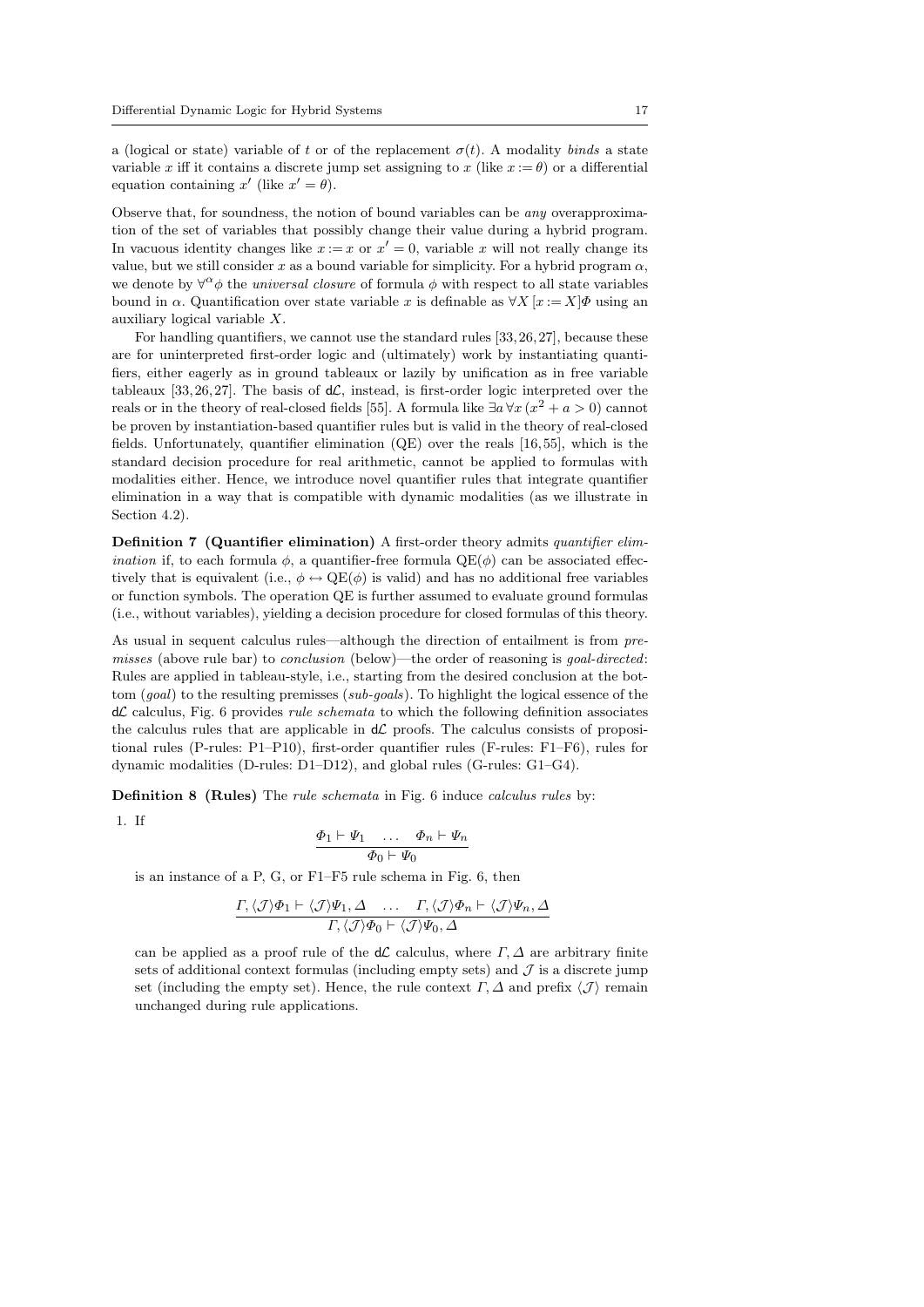2. Symmetric schemata can be applied on either side of the sequent: If

$$
\frac{\phi_1}{\phi_0}
$$

is an instance of one of the symmetric rule schemata (D-rules) in Fig. 6, then

$$
\frac{\Gamma \vdash \langle \mathcal{J} \rangle \phi_1, \Delta}{\Gamma \vdash \langle \mathcal{J} \rangle \phi_0, \Delta} \qquad \text{and} \qquad \frac{\Gamma, \langle \mathcal{J} \rangle \phi_1 \vdash \Delta}{\Gamma, \langle \mathcal{J} \rangle \phi_0 \vdash \Delta}
$$

can both be applied as proof rules of the  $d\mathcal{L}$  calculus, where  $\Gamma, \Delta$  are arbitrary finite sets of context formulas and  $\mathcal J$  is a discrete jump set (including empty sets). In particular, symmetric schemata yield equivalence transformations, because the same rule applies in the antecedent as in the succedent.

3. Schema F6 applies to all goals containing X: If  $\Phi_1 \vdash \Psi_1, \ldots, \Phi_n \vdash \Psi_n$  is the list of all open goals of the proof that contain free variable  $X$ , then an instance

$$
\frac{\vdash \text{QE}(\exists X \ \bigwedge_i(\Phi_i \vdash \Psi_i))}{\Phi_1 \vdash \Psi_1 \ \ldots \ \Phi_n \vdash \Psi_n}
$$

of rule schema F6 can be applied as a proof rule of the  $d\mathcal{L}$  calculus.

P-Rules. For propositional logic, standard rules P1–P9 with cut P10 are listed in Fig. 6. They decompose the propositional structure of formulas. Rules P1 and P2 use simple dualities caused by the implicative semantics of sequents. P3 uses that formulas are combined disjunctively in succedents, P6 that they are conjunctive in antecedents. P4 and P5 split the proof into two cases, because conjuncts in the succedent can be proven separately (P5) and, dually, disjuncts of the antecedent can be assumed separately (P4). P7 and P8 can be derived from the equivalence of  $\phi \to \psi$  and  $\neg \phi \lor \psi$ . The axiom rule P9 closes a goal (there are no further sub-goals), because assumption  $\phi$  in the antecedent trivially entails  $\phi$  in the succedent. Rule P10 is the *cut* rule that can be used for case distinctions: The right sub-goal assumes any additional formula  $\phi$  in the antecedent that the left sub-goal shows in the succedent. We only use cuts in an orderly fashion to derive simple rule dualities and to simplify metaproofs.

F-Rules. The quantifier rules F1 and F2 correspond to the liberalised  $\delta^+$ -rule of Hähnle and Schmitt [33]. F4 and F5 resemble the usual  $\gamma$ -rule but, unlike in [26, 27, 33, 30], they cannot be applied twice because the original formula is removed  $(\exists x \phi(x)$  in F4). The calculus still has a complete handling of quantifiers due to F3 and F6, which can reconstruct and eliminate quantifiers once QE is applicable as the remaining constraints are first-order in the respective variables. In the premiss of F3 and F6, we again consider sequents  $\Phi \vdash \Psi$  as abbreviations for formulas. For closed formulas, we do not need other arithmetic rules. We defer illustrations and further discussion of F-rules to Section 4.2.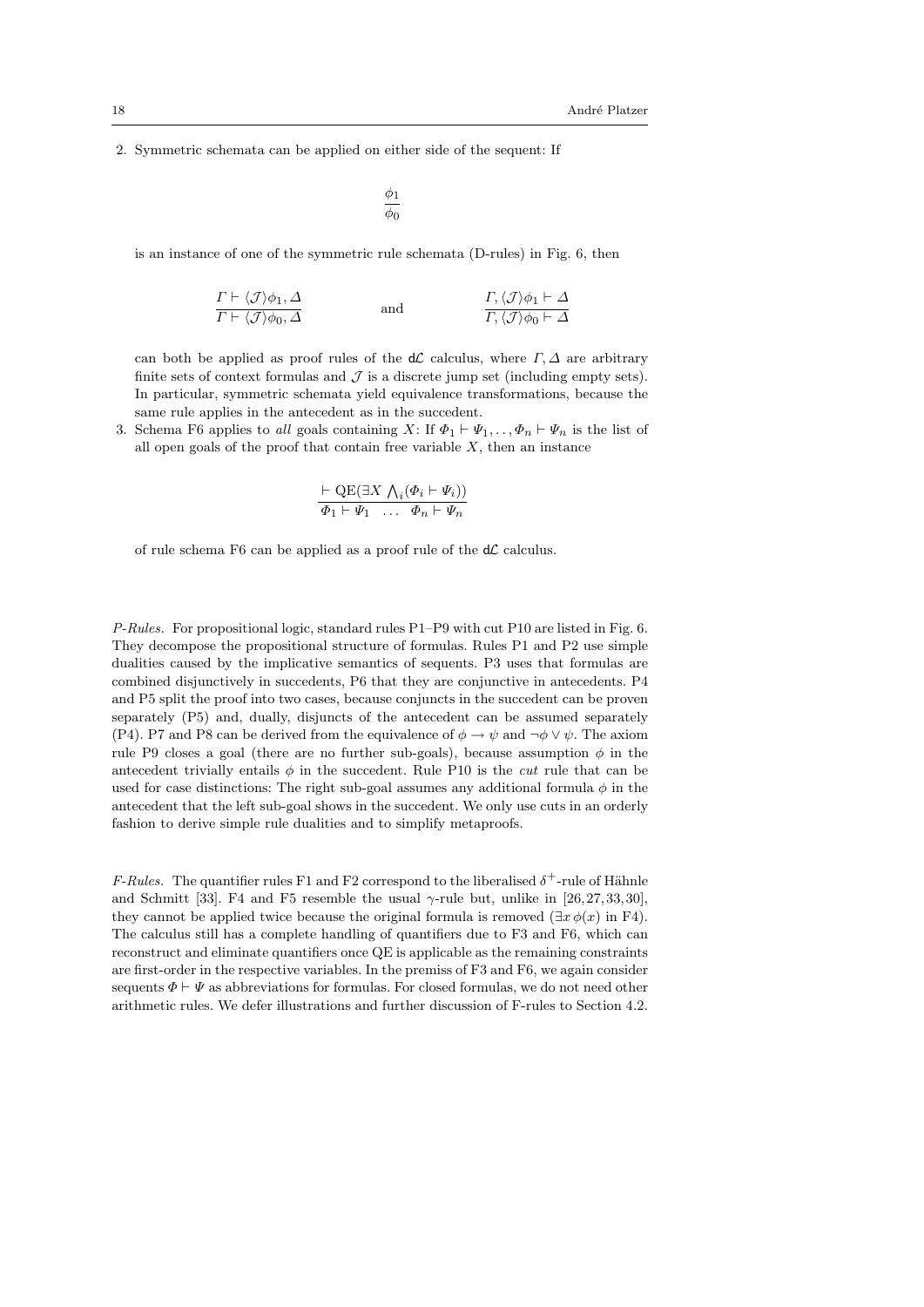$$
(P1) \frac{\phi \vdash}{\vdash \neg \phi} \qquad (P3) \frac{\vdash \phi, \psi}{\vdash \phi \lor \psi} \qquad (P5) \frac{\vdash \phi \vdash \psi}{\vdash \phi \land \psi} \qquad (P7) \frac{\phi \vdash \psi}{\vdash \phi \rightarrow \psi} \qquad (P9) \frac{\phi \vdash \phi}{\phi \vdash \phi}
$$
\n
$$
(P2) \frac{\vdash \phi}{\neg \phi \vdash} \qquad (P4) \frac{\phi \vdash \psi \vdash}{\phi \lor \psi \vdash} \qquad (P6) \frac{\phi, \psi \vdash}{\phi \land \psi \vdash} \qquad (P8) \frac{\vdash \phi \psi \vdash}{\phi \rightarrow \psi \vdash} \qquad (P10) \frac{\vdash \phi \phi \vdash}{\vdash}
$$
\n
$$
(D1) \frac{\langle \alpha \rangle \langle \beta \rangle \phi}{\langle \alpha; \beta \rangle \phi} \qquad (D5) \frac{\phi \lor \langle \alpha \rangle \langle \alpha^* \rangle \phi}{\langle \alpha^* \rangle \phi} \qquad (D9) \frac{\phi_{1, \dots, x_n}^{\theta} \vdash \phi}{\langle x_1 := \theta_1, \dots, x_n := \theta_n \rangle \phi}
$$
\n
$$
(D2) \frac{[\alpha][\beta]\phi}{[\alpha; \beta]\phi} \qquad (D6) \frac{\phi \land [\alpha][\alpha^*]\phi}{[\alpha^*]\phi} \qquad (D10) \frac{\langle x_1 := \theta_1, \dots, x_n := \theta_n \rangle \phi}{\langle x_1 := \theta_1, \dots, x_n := \theta_n \rangle \phi}
$$
\n
$$
(D3) \frac{\langle \alpha \rangle \phi \lor \langle \beta \rangle \phi}{\langle \alpha \cup \beta \rangle \phi} \qquad (D7) \frac{\chi \land \psi}{\langle ? \chi \rangle \psi} \qquad (D11) \frac{\exists t \geq 0 \left( (\forall 0 \leq \tilde{t} \leq t \langle \mathcal{S}_{\tilde{t}} \rangle \chi) \land \langle \mathcal{S}_{t} \rangle \phi \right)}{\langle x_1' = \theta_1, \dots, x_n' = \theta_n \& \chi \rangle \phi}
$$
\n
$$
(P4) \frac{\vdash \phi(s(X_1, \dots, X_n))}{[\alpha \cup \beta]\phi} \qquad (D8) \frac{\chi \
$$

All substitutions need to be admissible, including the substitution that inserts  $s(X_1, \ldots, X_n)$ into  $\phi(s(X_1, \ldots, X_n))$ . In D11–D12, t and the set are fresh logical variables and  $\langle \mathcal{S}_t \rangle$  is the jump set  $\langle x_1 := y_1(t), \ldots, x_n := y_n(t) \rangle$  with simultaneous solutions  $y_1, \ldots, y_n$  of the respective differential equations with constant symbols  $x_i$  as symbolic initial values. In G4, logical variable v does not occur in  $\alpha$ . In F1 and F2, s is a new Skolem function and  $X_1, \ldots, X_n$  are all free logical variables of  $\forall x \phi(x)$ . In F3–F5, X is a new logical variable. In F6, among all open branches, the free logical variable X only occurs in the branches  $\Phi_i \vdash \Psi_i$ . Finally, QE needs to be defined for the formulas in F3 and F6. Especially, no Skolem dependencies on X occur in F6.

Fig. 6 Rule schemata of the free variable calculus for differential dynamic logic

D-Rules. The rules for dynamic modalities transform a hybrid program into simpler logical formulas. Rules D1–D8 are as in discrete dynamic logic [35, 8]. Sequential compositions are proven using nested modalities (D1–D2), and nondeterministic choices split into their alternatives (D3–D4). D5 and D6 are the usual iteration rules, which partially unwind loops. Tests are proven by showing (D7) or assuming (D8) that the test succeeds, because  $?\chi$  can only make a transition when  $\chi$  holds true (Def. 5).

D9 uses simultaneous substitutions for handling discrete jump sets. To show that  $\phi$ is true after a discrete jump, D9 shows that  $\phi$  has already been true before, when replacing the  $x_i$  by their new values  $\theta_i$  in  $\phi$  by an admissible substitution. Instead, the discrete jump set can remain an unchanged prefix ( $\mathcal J$  in Def. 8) for other  $d\mathcal L$  rules applied to  $\phi$ , until the substitution for D9 is admissible. D10 uses that discrete jump sets characterise a unique deterministic transition, hence, its premiss and conclusion are equivalent. Assuming the presence of vacuous identity jumps  $a := a$  for variables a that do not otherwise change (vacuous identity jumps can be added as they do not change state), we can further use D9 to merge subsequent discrete jumps into a single discrete jump set (see previous results [8] for a compatible calculus detailing jump set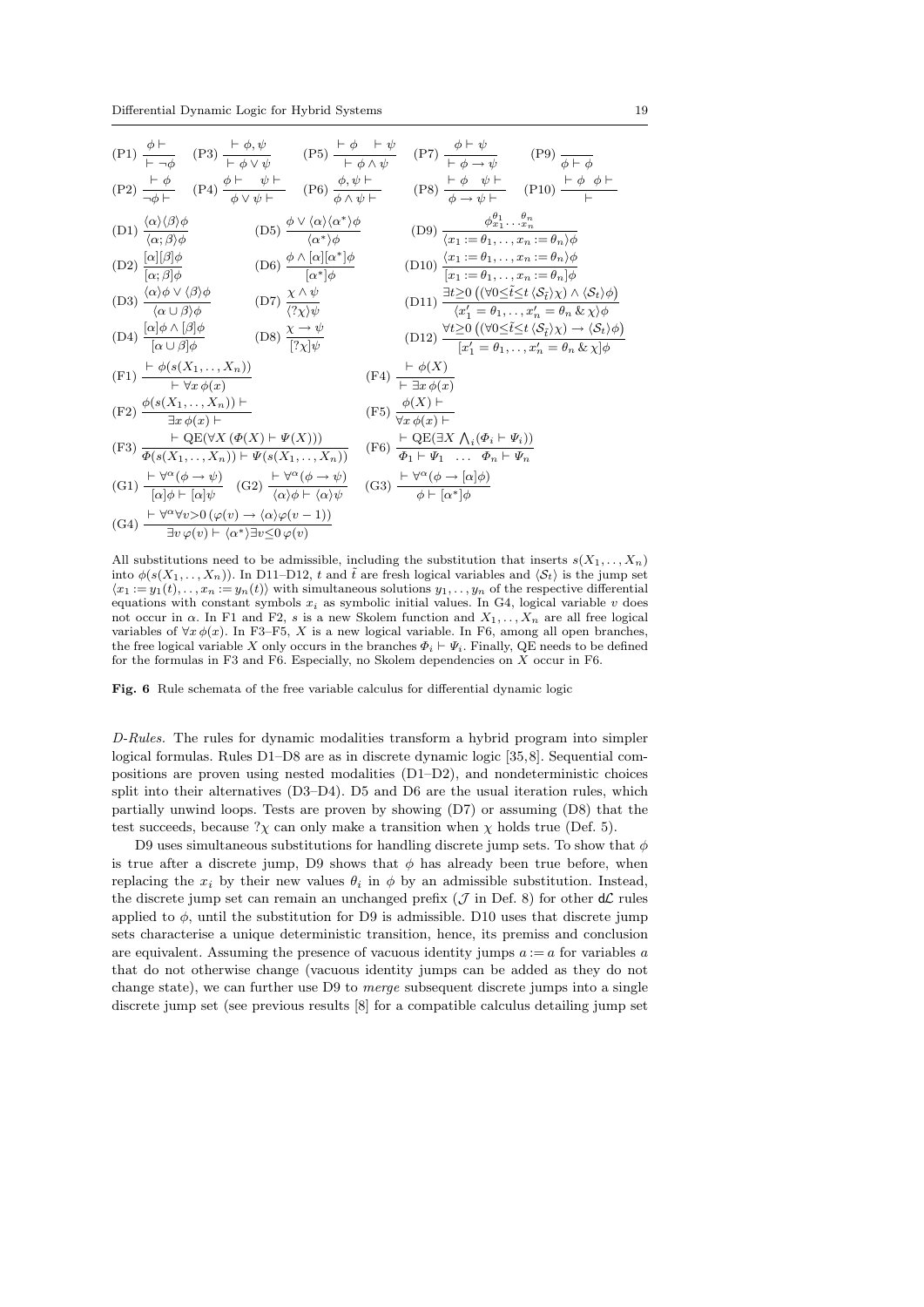merging, which works without the need to add vacuous identity jumps  $a := a$ ):

| $\vdash \langle z := -\frac{b}{2}t^2 + Vt, v := V + 1, a := -b \rangle  \beta  \phi$ |                                                                                                                            |
|--------------------------------------------------------------------------------------|----------------------------------------------------------------------------------------------------------------------------|
|                                                                                      | $D9 \overline{\smash{\vdash} (a := -b, v := V)} \langle z := \frac{a}{2}t^2 + vt, v := v + 1, a := a \rangle [\beta] \phi$ |
|                                                                                      | $D10 \over \vdash (a := -b, v := V)[z := \frac{a}{2}t^2 + vt, v := v + 1, a := a][\beta]\phi$                              |
|                                                                                      | $D2 + \langle a := -b, v := V \rangle [z := \frac{a}{2}t^2 + vt, v := v + 1, a := a; \beta] \phi$                          |

More generally,  $\langle x_1 := \theta_1, \ldots, x_n := \theta_n \rangle \langle x_1 := \vartheta_1, \ldots, x_n := \vartheta_n \rangle \phi$  can be merged by D9 to  $\langle x_1 := \vartheta_1 \frac{\theta_1}{x_1} \ldots \frac{\theta_n}{x_n}, \ldots, x_n := \vartheta_n \frac{\theta_1}{x_1} \ldots \frac{\theta_n}{x_n} \rangle \phi.$ 

Given first-order definable flows for their differential equations, D11–D12 handle continuous evolutions (see [4,41, 50] for flow approximation and solution techniques). These flows are combined in the jump set  $S_t$ . Given a solution for the differential equation system with symbolic initial values  $x_1, \ldots, x_n$ , continuous evolution along differential equations can be replaced by a discrete jump  $\langle S_t \rangle$  with an additional quantifier for the evolution time t. The effect of the constraint on  $\chi$  is to restrict the continuous evolution such that its solution  $\mathcal{S}_{\tilde{t}}$  remains in the invariant region  $\chi$  at all intermediate times  $\tilde{t} \leq t$ . This constraint simplifies to *true* if  $\chi$  is *true*. Similar simplifications can be made for convex invariant conditions (Section 6).

G-Rules. The G-rules are global rules. They depend on the truth of their premisses in all states reachable by  $\alpha$ , which is ensured by the universal closure  $\forall^{\alpha}$  with respect to all bound state variables (Def. 6) of the respective hybrid program  $\alpha$ . This universal closure is required for soundness in the presence of contexts  $\Gamma$ ,  $\Delta$  (Def. 8) or of free variables. The G-rules are given in a form that best displays their underlying logical principles. The general pattern for applying G-rules to prove that the succedent of their conclusion holds is to prove that both the antecedent of their conclusion and their premiss holds.

G1–G2 are generalisation rules and can be used to strengthen postconditions: Antecedent  $\alpha | \phi$  is sufficient for proving succedent  $\alpha | \psi$  when postcondition  $\phi$  entails  $\psi$ in all relevant states reachable by  $\alpha$ , which are overapproximated by the universal closure  $\forall^{\alpha}$  with respect to the bound variables of  $\alpha$ . G3 is an induction schema with *inductive invariant*  $\phi$ . Similarly, G4 is a generalisation of Harel's convergence rule [35] to the hybrid case with decreasing variant  $\varphi$ . Both rules are given in a form that best displays their underlying logical principles and similarity. G3 says that  $\phi$  holds after any number of repetitions of  $\alpha$ , if it holds initially (antecedent) and, for all reachable states (as overapproximated by  $\forall^{\alpha}$ ), invariant  $\phi$  remains true after one iteration of  $\alpha$ (premiss). G4 expresses that the variant  $\varphi(v)$  holds for some real number  $v \leq 0$  after repeating  $\alpha$  sufficiently often, if  $\varphi(v)$  holds for some real number at all (antecedent) and, by premiss, decreases after every execution of  $\alpha$  by 1 (or at least any other positive real constant).

For practical verification, rules G3 or G4 can be combined with generalisation (G1– G2) to prove a postcondition  $\psi$  of a loop  $\alpha^*$  by showing that (a) the antecedent of the respective goals of G3 and G4 holds initially, that  $(b)$  their sub-goals hold, which represent the induction step, and that  $(c)$  finally, the postcondition of the succedent in their goals entails  $\psi$ . The corresponding variants of G3 and G4 are derived rules:

(G3') 
$$
\frac{\vdash \phi \quad \vdash \forall^{\alpha}(\phi \to [\alpha]\phi) \quad \vdash \forall^{\alpha}(\phi \to \psi)}{\vdash [\alpha^*]\psi} \n(G4') \quad \frac{\vdash \exists v \, \varphi(v) \quad \vdash \forall^{\alpha} \forall v > 0 \, (\varphi(v) \to \langle \alpha \rangle \varphi(v-1)) \quad \vdash \forall^{\alpha}(\exists v \le 0 \, \varphi(v) \to \psi)}{\vdash \langle \alpha^* \rangle \psi}
$$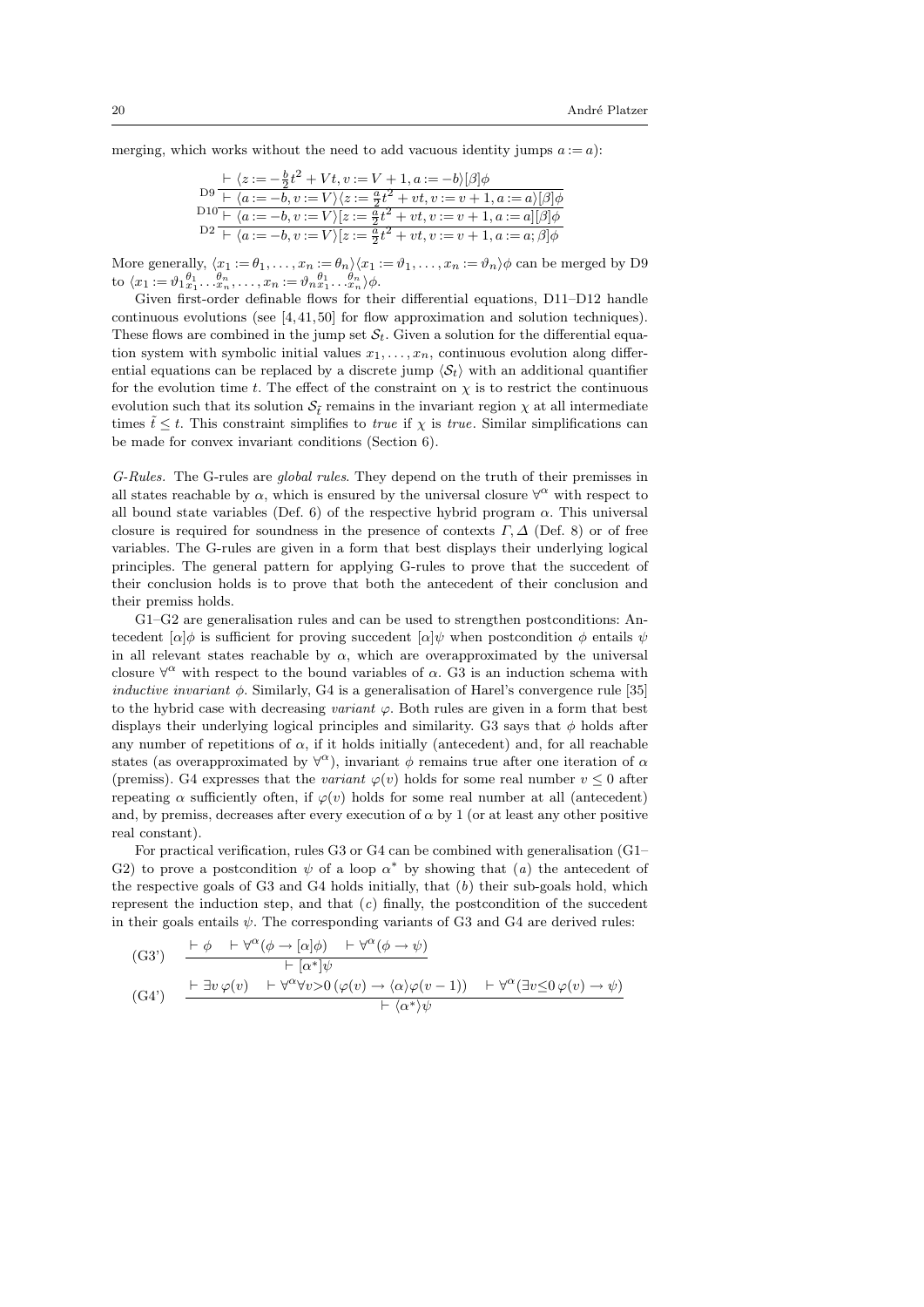For instance, using a cut with  $\phi \rightarrow [\alpha^*] \phi$ , rule G3' can be derived from G3 and G1:

$$
\begin{array}{ccc}\n & \xrightarrow{\vdash \forall^{\alpha}(\phi \to [\alpha]\phi)} & \xrightarrow{\vdash \phi^{\alpha}(\phi \to \psi)} \\
 \xrightarrow{\text{p7 }} \xrightarrow{\vdash \phi \to [\alpha^*]\phi} & \xrightarrow{\text{p8}} \xrightarrow{\vdash \phi} & \xrightarrow{\text{G1}}[\alpha^*]\phi \vdash [\alpha^*]\psi \\
 \xrightarrow{\text{p10}} & \xrightarrow{\vdash [\alpha^*]\psi} & \xrightarrow{\text{p8}} \xrightarrow{\vdash [\alpha^*]\psi} & \xrightarrow{\text{p10}} \\
 \end{array}
$$

The notions of derivations and proofs are standard, except that F6 produces multiple conclusions. Hence, we define derivations as finite acyclic graphs instead of trees:

Definition 9 (Provability) A *derivation* is a finite acyclic graph labelled with sequents such that, for every node, the (set of) labels of its children must be the (set of) premisses of an instance of one of the calculus rules (Def. 8) and the (set of) labels of the parents of these children must be the (set of) conclusions of that rule instance. A formula  $\psi$  is provable from a set  $\Phi$  of formulas, denoted by  $\Phi \vdash_{d\mathcal{L}} \psi$ , iff there is a finite subset  $\Phi_0 \subseteq \Phi$  for which the sequent  $\Phi_0 \vdash \psi$  is derivable, i.e., there is a derivation with a single root (i.e., node without parents) labelled  $\Phi_0 \vdash \psi$ .

### 4.2 Deduction Modulo with Invertible Quantifiers and Real Quantifier Elimination

The F-rules lift quantifier elimination to  $d\mathcal{L}$  by following a generalised deduction modulo approach. They integrate decision procedures, e.g., for real quantifier elimination as a background prover [6] into the deductive proof system. Yet, unlike in the approaches of Dowek et al. [23] and Tinelli [57], the information given to the background prover is not restricted to ground formulas [57] or atomic formulas [23]. Further, real quantifier elimination is quite different from uninterpreted logic [33, 26, 30] in that the resulting formulas are not obtained by instantiation but by intricate arithmetic recombination. The F-rules can use any theory that admits quantifier elimination (see Def. 7) and has a decidable ground theory, for instance, the first-order theory of real arithmetic (i.e., the theory of real-closed fields [55, 16]). A formula of real arithmetic is a first-order formula with  $+,-, \cdot, /, =, \leq, \leq, \geq, \geq$  as the only function or predicate symbols besides constant symbols of  $\Sigma$  and logical variables of V.

Integrating quantifier elimination to deal with statements about real quantities is quite challenging in the presence of modalities that influence the value of flexible symbols. In principle, quantifier elimination can be used to handle quantified constraints as arising for continuous evolutions. In  $d\mathcal{L}$ , however, real quantifiers interact with modalities containing further discrete or continuous transitions, which is an effect that is inherent in the interacting nature of hybrid systems. A hybrid formula like  $\exists z \langle z'' = -b; ?m - z \geq s; z'' = 0 \rangle m - z < s$  is not first-order, hence quantifier elimination cannot be applied. Even more so, the effect of a modality depends on the solutions of the differential equations contained therein. For instance, it is hard to know in advance, which first-order constraints need to be solved by QE for the above formula. To find out how z evolves from  $\exists z$  to  $m-z < s$ , the system dynamics needs to be taken into account (similar for repetitions). Hence, our calculus first unwraps the first-order structure before applying QE to the resulting arithmetic formulas.

#### 4.2.1 Lifting Quantifier Elimination by Invertible Quantifier Rules

The purpose of the F-rules is to postpone QE until the actual arithmetic constraints become apparent. The idea is that F1,F2,F4, and F5 temporarily remove quantifiers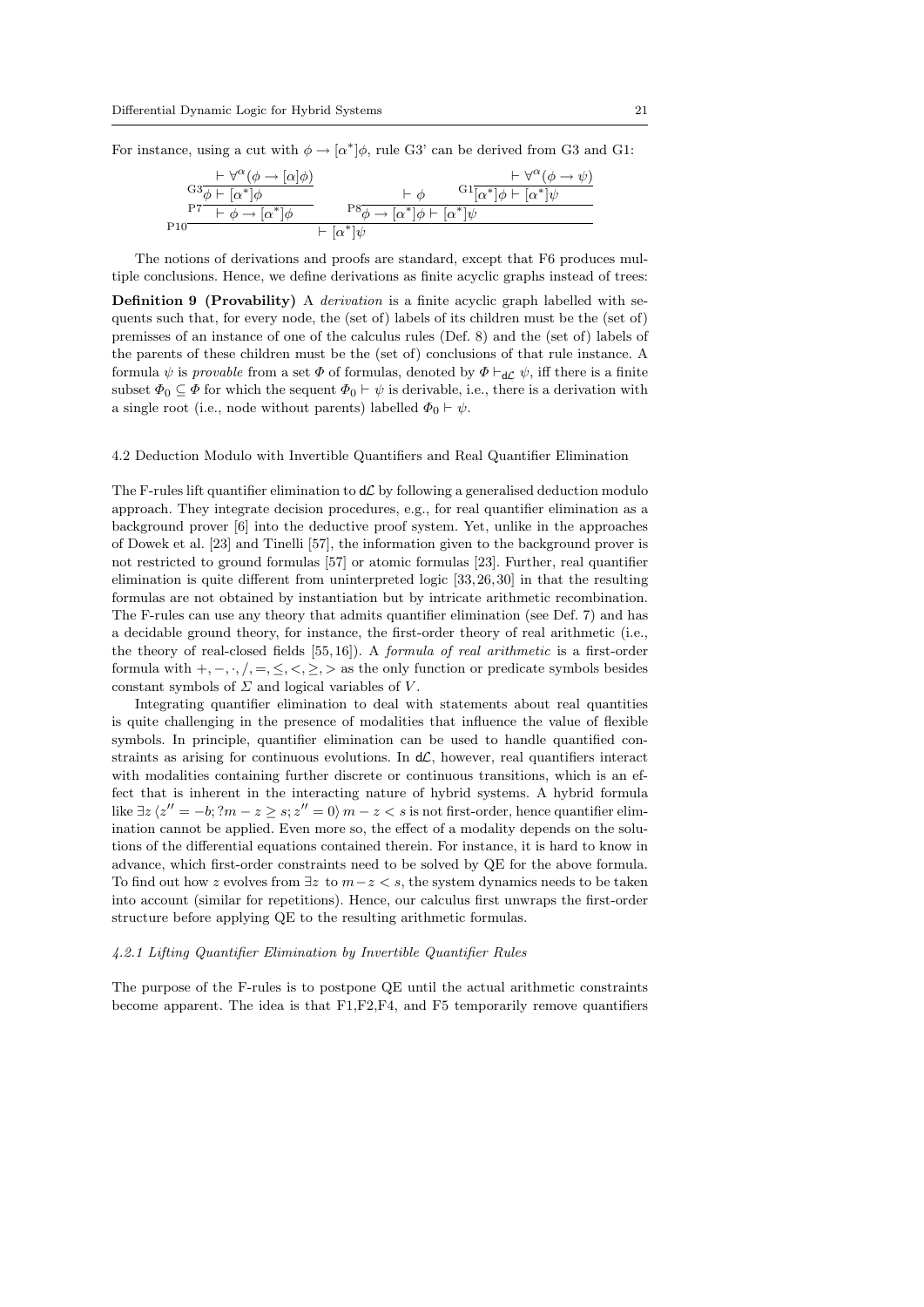|       | $v > 0, z < m + v^2 > 2b(m - z)$                                                                                             |  |
|-------|------------------------------------------------------------------------------------------------------------------------------|--|
| P7,P6 | $v > 0 \wedge z < m \rightarrow v^2 > 2b(m-z)$                                                                               |  |
|       | $v \geq 0, z < m \vdash -\frac{b}{2}T^2 + vT + z > m$                                                                        |  |
|       | F <sub>6</sub> $v > 0, z < m$ + T $\geq 0$<br>$D9v \geq 0, z < m \vdash \langle z := -\frac{b}{2}T^2 + vT + z \rangle z > m$ |  |
| P5    | $v \geq 0, z < m \overline{\vphantom{F}} \quad T \geq 0 \land (z := -\frac{b}{2}T^2 + vT + z)z > m$                          |  |
| F4    | $v \geq 0, z < m \vdash \exists t \geq 0 \ (z := -\frac{b}{2}t^2 + vt + z)z > m$                                             |  |
| D11   | $v \geq 0, z < m \vdash \langle z' = v, v' = -b \rangle z > m$                                                               |  |
| P7,P6 | $v > 0 \land z < m \rightarrow \langle z' = v, v' = -b \rangle z > m$                                                        |  |
|       |                                                                                                                              |  |

Fig. 7 Deduction modulo for analysis of MA-violation in braking mode

by introducing new auxiliary symbols for quantified variables such that the proof can be continued beyond the occurrence of the quantifier to further analyse the modalities contained therein. Later, when the actual first-order constraints for the auxiliary symbol have been discovered, the corresponding quantifier can be reintroduced (F3, F6) and quantifier elimination QE is applied to reduce the sequents equivalently to a simpler formula with less (distinct) symbols. In F4–F6, the respective auxiliary symbols are free logical variables. In F1–F3, Skolem function terms are used instead for reasons that are crucial for soundness and will be illustrated in the sequel. In this context, we think of free logical variables as being introduced by  $\gamma$ -rules (F4 and F5), hence implicitly existentially quantified.

To illustrate how quantifier and dynamic rules of  $d\mathcal{L}$  interact to combine arithmetic with dynamic reasoning in hybrid systems, we analyse the braking behaviour in train control. The proof in Fig. 7 can be used to analyse whether a train can violate its MA although it is braking. As the proof reveals, the answer depends on the initial velocity  $v$ . For notational convenience, we use the simplified D11 rule, as the differential equation is not restricted to an invariant region. Rule F4 introduces a new free variable T for the quantified variable t to postpone QE. Later, when F6 is applied in Fig. 7, the conjunction of its two goals can be handled by QE and simplification, yielding the resulting sub-goal:

$$
QE \left( \exists T \left( (v \ge 0 \land z < m \to T \ge 0) \land (v \ge 0 \land z < m \to -\frac{b}{2} T^2 + vT + z > m) \right) \right)
$$
\n
$$
\equiv v \ge 0 \land z < m \to v^2 > 2b(m - z) \ .
$$

The open branch with this formula reveals the speed limit and can be used to synthesise a corresponding parameter constraint. When  $v^2 > 2b(m - z)$  holds initially, m can be violated even in braking mode, as the velocity exceeds the braking power. Similarly,  $v^2 \leq 2b(m-z)$  guarantees that m can be respected by appropriate braking. The constraint so discovered thus forms a controllability constraint of ETCS, i.e., a constraint that characterises from which states control choices exist that guarantee safety. It is essentially equivalent to  $[z'' = -b]z \leq m$  and to  $\exists a \, (-b \leq a \leq A \land |z'' = a]z \leq m$ .

#### 4.2.2 Admissibility in Invertible Quantifier Rules

The requirement that substitutions in F3 are admissible implies that no occurrence of  $s(X_1, \ldots, X_n)$  is within the scope of a quantifier for any of these  $X_i$ . This prevents F3 from rearranging the order of quantifiers from  $\exists X_i \,\forall s$  to the weaker  $\forall s \,\exists X_i$ , which would be unsound, because it is not sufficient to show the weak sub-goal  $\forall s \exists X_i$  in order to prove the strong statement  $\exists X_i \forall s$  saying that the same  $X_i$  works for all s.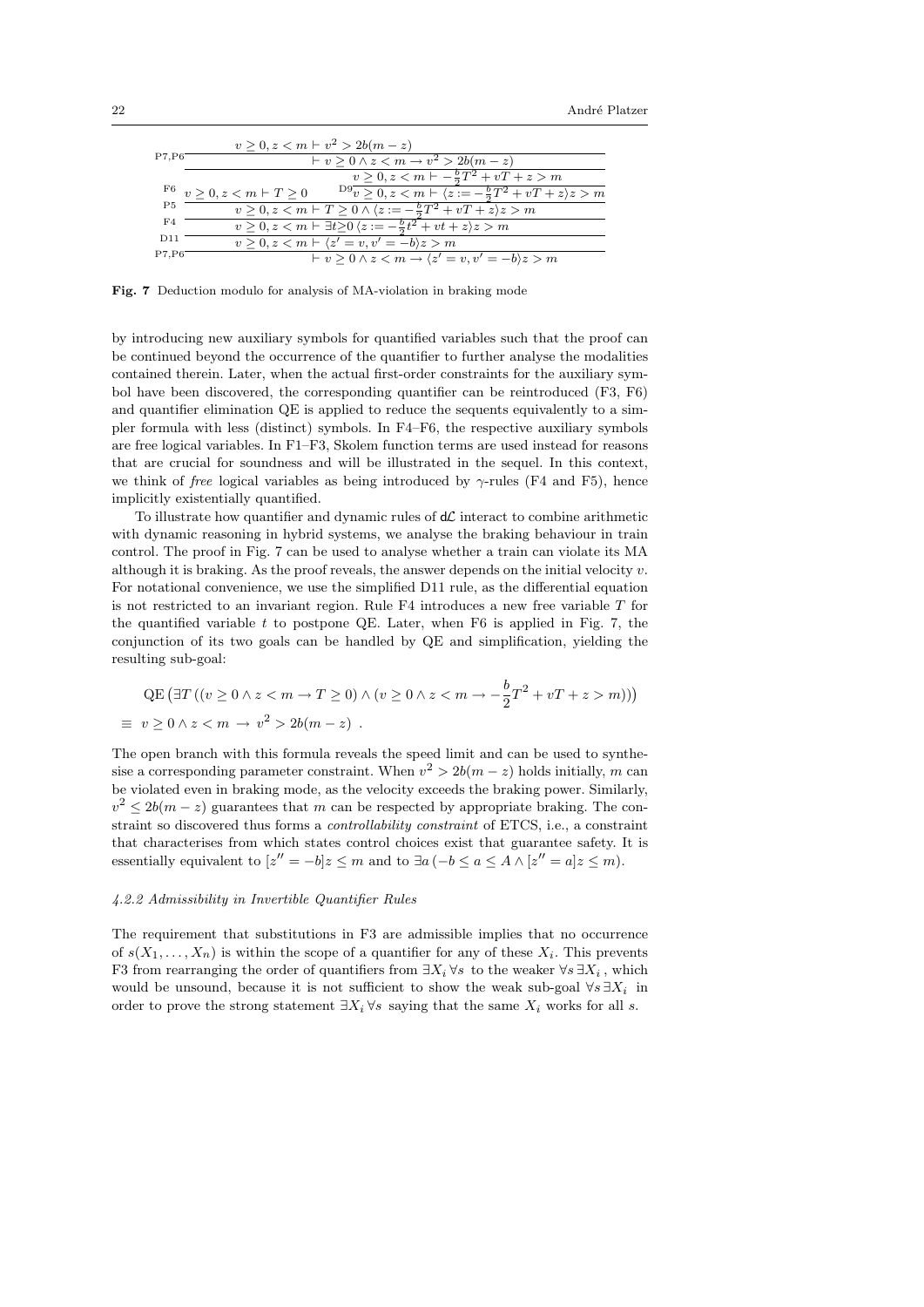|                                                               | false                                                   |
|---------------------------------------------------------------|---------------------------------------------------------|
| F <sub>3</sub> is not applicable                              | $\vdash$ QE( $\exists X$ QE( $\forall s$ (2X + 1 < s))) |
| $\overline{\vdash \mathrm{QE}(\exists X \, (2X+1 \lt s(X)))}$ | $F6 + \overline{\text{QE}(\forall s(2X + 1 < s))}$      |
| $F6 + 2X + 1 < s(X)$                                          | $F^3$ + 2X + 1 < s(X)                                   |
| $\frac{D9 - (x := 2X + 1)}{x < s(X)}$                         | $\frac{D9 - (x := 2X + 1)}{x < s(X)}$                   |
| $F_1 + \forall y \ (x := 2X + 1)(x < y)$                      | $F1 + \forall y \ (x := 2X + 1)(x < y)$                 |
| $F^4$ + $\exists x \forall y \ (x := 2x + 1)(x < y)$          | $F^4$ + $\exists x \forall y \ (x := 2x + 1)(x < y)$    |
|                                                               |                                                         |

a. Wrong rearrangement attempt b. Correct reintroduction order

Fig. 8 Deduction modulo with invertible quantifiers

For the moment, suppose the rules did not contain QE. The requirement for admissible substitutions (Def. 6) ensures that the proof attempt of an invalid formula in Fig. 8a cannot close in the  $d\mathcal{L}$  calculus. At the indicated position, F3, which would unsoundly invert the quantifier order to  $\forall S \exists X$ , cannot be applied: In F3, the substitution inserting  $s(X)$  gives  $\exists Y (2Y + 1 \leq s(X))$  by  $\alpha$ -renaming, instead of  $\exists X (2X + 1 < s(X))$ . Thus, F3 is not applicable, because the quantified formula is not of the form  $\Psi(s(X))$ 

Now, we consider what happens in the presence of QE. The purpose of QE is to (equivalently) remove quantifiers like  $\exists X$ . Thus it is no longer obvious that the admissibility argument applies, because the blocking variable X would have disappeared after successful quantifier elimination. However, quantifier elimination over the reals is defined in the first-order theory of real arithmetic [55, 16]. Yet, when eliminating  $X$  in Fig. 8a, the Skolem term  $s(X)$  is no term of real arithmetic, as, unlike that of  $+$ , the interpretation of s is arbitrary. The truth value of  $\exists X (2X + 1 < s(X))$  depends on the interpretation of s. If  $I(s)$  is a constant function, the formula is true, if  $I(s)(a) = 2a$ , it is false. In general, such cases cannot be distinguished without quantifiers. Thus, in the presence of uninterpreted function terms, real arithmetic does not generally admit quantifier elimination. Consequently, F6 and F3 are only applicable if QE is defined. Yet, QE can be lifted to formulas with Skolem functions when these are instances of real arithmetic formulas:

Lemma 2 (Quantifier elimination lifting) Quantifier elimination can be lifted to instances of formulas of first-order theories that admit quantifier elimination, i.e., to formulas that result from the base theory by substitution.

*Proof* Let formula  $\phi$  be an instance of  $\psi$ , with  $\psi$  being a formula of the base theory, i.e.,  $\phi$  is  $\psi_{z_1}^{\theta_1} \dots \xi_n^{\theta_n}$  for some variables  $z_i$  and arbitrary terms  $\theta_i$ . As QE is defined for the base theory, let  $\text{QE}(\psi)$  be the quantifier-free formula belonging to  $\psi$  according to Def. 7. Then  $\mathrm{QE}(\psi)_{z_1}^{\theta_1} \dots \theta_n^{\theta_n}$  satisfies the requirements of Def. 7 for  $\phi$ , because  $\vDash \psi_{z_1}^{\theta_1} \dots \varepsilon_n^{\theta_n} \leftrightarrow \mathrm{QE}(\psi)_{z_1}^{\theta_1} \dots \varepsilon_n^{\theta_n}$ : For F defined as  $\psi \leftrightarrow \mathrm{QE}(\psi)$ , we have that  $\vDash F$  implies  $\vDash F_{z_1}^{\theta_1} \dots \xi_n^{\theta_n}$  by a standard consequence of the substitution lemma.  $\square$ 

By Lemma 2, QE is defined in the presence of Skolem terms that do not depend on quantified variables, e.g., for  $\exists X \, (2X + 1 \lt t(Y, Z))$  which is an instance of the form  $(\exists X (2X + 1 < z))_z^{t(Y, Z)}$ . However, QE is not defined in the premiss of F6 when Skolem-dependencies on X occur. In Fig. 8a,  $\exists X (2X + 1 < s(X))$  is no instance of first-order real arithmetic, because, by  $\alpha$ -renaming,  $(\exists X (2X + 1 < z))_z^{s(X)}$  yields a different formula  $\exists Y (2Y + 1 < s(X))$ . An occurrence of  $s(X)$ , which corresponds to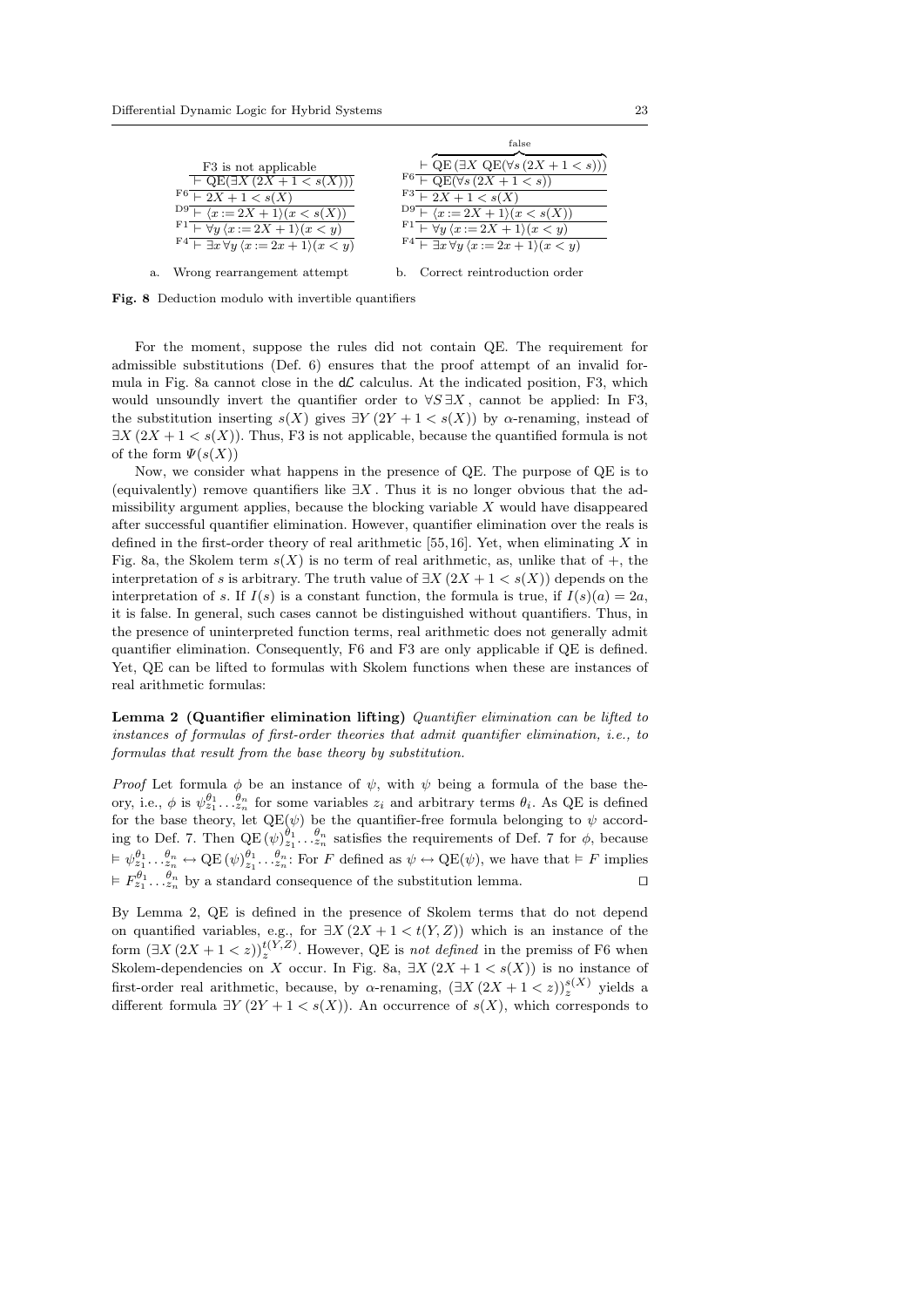a quantifier nesting of  $\exists X \forall s$ , thus requires  $s(X)$  to be eliminated by F3 before F6 can eliminate X, see Fig. 8b. Hence, inner universal quantifiers are handled first and unsound quantifier rearrangements are prevented even in the presence of QE.

Finally observe that F3 and F6 do not require quantifiers to be eliminated in the same order in which they occurred in the original formula. The elimination order within homogeneous quantifier blocks like  $\forall x_1 \forall x_2$  is not restricted as there are no Skolem dependencies among the corresponding auxiliary Skolem terms. Yet, eliminating such a quantifier block is sound in any order (accordingly for  $\exists x_1 \exists x_2$ ). Similarly, F6 and F3 could interchange the order of  $\forall x \exists y$  to the stronger  $\exists y \forall x$ , because the resulting Skolem term s for x in the former formula does not depend on  $y$ . In this direction, however, the interchange is sound, as it amounts to proving a stronger statement.

## 4.2.3 Quantifier Elimination and Modalities

Quantifier elimination over the first-order theory of reals cannot handle modal formulas. Hence, the  $d\mathcal{L}$  calculus first reduces modalities to first-order constraints before applying QE. Yet, this is not necessary for all modalities. The modal subformula in the following example does not impose any constraints on  $X$  but its truth value only determines which first-order constraints are imposed on  $X$ :

$$
QE(\exists X \ (X < 0 \land ((\langle y:=2y+1 \rangle y > 0) \to X > y))) \equiv (\langle y:=2y+1 \rangle y > 0) \to y < 0.
$$

Modal formulas not containing elimination variable  $X$  can be handled by propositional abstraction in QE and remain unchanged. Syntactically, the reason for this is that  $d\mathcal{L}$ rule applications on modal formulas that do not contain X will never produce formulas which do. The semantical reason for the same fact is a generalisation of the coincidence lemma to  $d\mathcal{L}$ , which says that values of variables that do not occur will neither affect the transition structure of a hybrid program nor the truth value of formulas.

Lemma 3 (Coincidence) If the interpretations (and assignments and states, respectively) I,  $\eta$ ,  $\nu$  and  $J, \varepsilon$ ,  $\omega$  agree on all symbols that occur free in the formula  $\phi$ , then  $val_{I,\eta}(\nu,\phi)=val_{J,\varepsilon}(\omega,\phi).$ 

*Proof* The proof is by a simple structural induction using the definition of  $val_{I,\eta}(\nu, \cdot)$ and  $\rho_{I,n}(\cdot)$  in Def. 3–5.

# 4.2.4 Global Invertible Quantifier Rules

Rules F3 and F6 display an asymmetry. While F3 works locally on a branch, F6 needs to respect all branches that contain  $X$ . The reason for this is that branches are implicitly combined conjunctively in sequent calculus, as all branches have to close simultaneously for a proof to succeed (Def. 9). Universal quantifiers can be handled separately for conjunctions by  $\forall x (\phi \land \psi) \equiv \forall x \phi \land \forall x \psi$ . Existential quantifiers, however, can only be dealt with separately for disjunctions but not for conjunctions. In calculi with a disjunctive proof structure, the roles of F3 and F6 would be interchanged but the phenomenon remains.

Rule F6 can be applied to the full proof (i.e., all open goals) like a global closing substitution in the tableau calculus [26]. By Lemma 3 it only needs to consider the set of all open goals  $\Phi_i \vdash \Psi_i$  that actually contain X. F6 resembles global closing substitutions in uninterpreted free variable tableaux [30]. Both avoid the backtracking over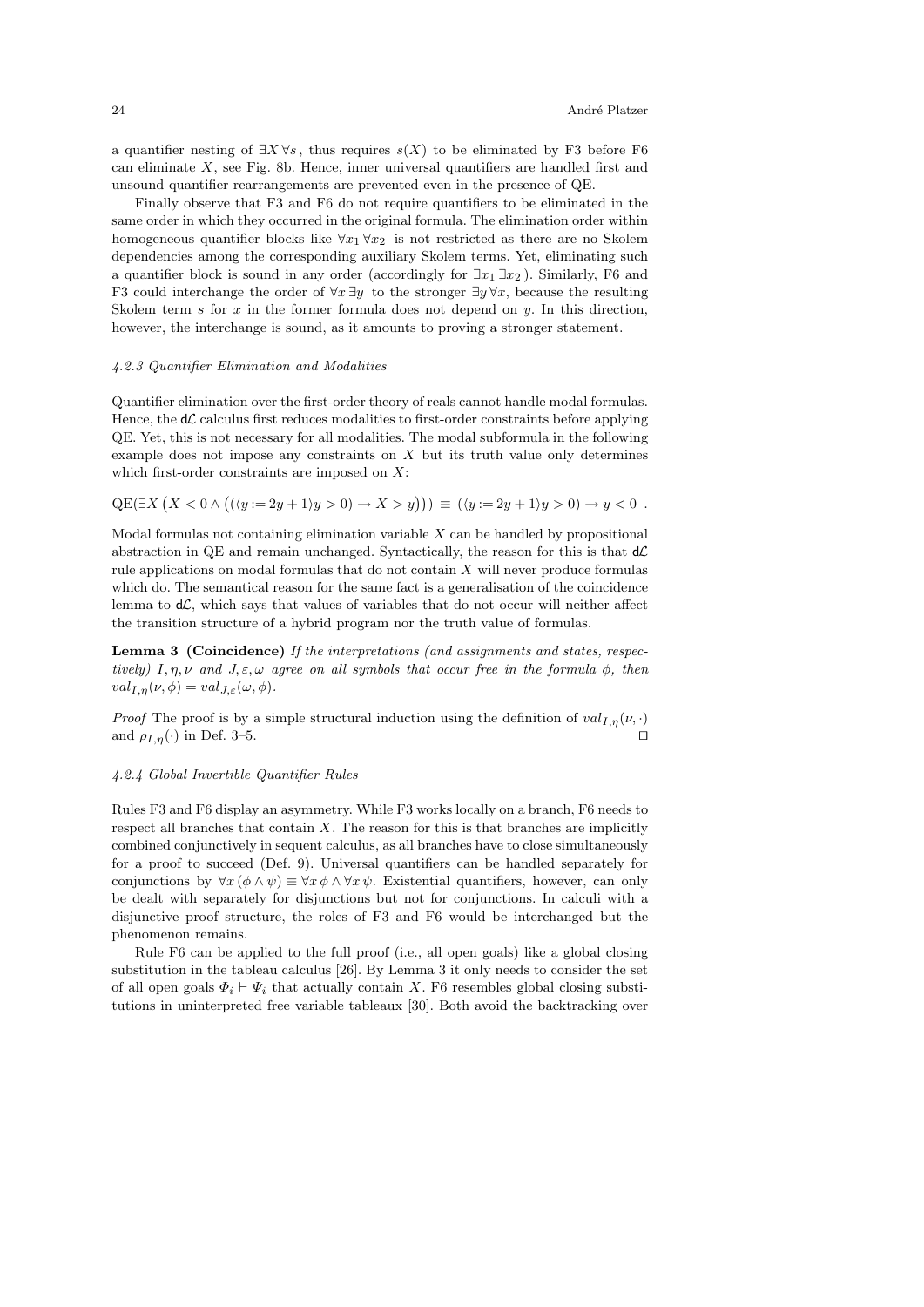closing substitutions that local closing substitutions require. Unlike closing substitutions, however, F6 uses the fixed semantics of function and predicate symbols of real arithmetic such that variables can already be eliminated equivalently by QE before the proof completes. Applying F3 or F6 early does not necessarily close the proof. Instead, equivalent constraints on the remaining variables will be revealed, which can simplify the proof or help deriving parametric constraints or invariants.

# 5 Soundness and Completeness

In this section, we prove that the  $d\mathcal{L}$  calculus is a sound and complete axiomatisation of the transition behaviour of hybrid systems relative to differential equations.

### 5.1 Soundness

We prove that a successful deduction in the  $d\mathcal{L}$  calculus always produces correct verification results about hybrid systems: The  $d\mathcal{L}$  calculus is sound, i.e., all provable (closed) formulas are valid in all states of all interpretations. To reflect the interaction of free variables and Skolem terms, we adapt the notion of soundness for the liberalised  $\delta^+$ -rule in free variable tableau calculi [33] to sequent calculus.

A formula  $\phi$  is *satisfiable* [33] (or has a model) if there is an interpretation I and a state  $\nu$  such that for all variable assignments  $\eta$  we have  $I, \eta, \nu \models \phi$ . Closed tableaux prove the unsatisfiability of the negated goal. Sequent calculi work dually and show validity of the proof obligation. Consequently, we use the dual notion and say that  $\psi$ is a consequence of  $\phi$  iff, for every I,  $\nu$  there is an assignment  $\eta$  such that  $I, \eta, \nu \models \psi$ , provided that, for every I, v there is an assignment  $\eta$  such that  $I, \eta, \nu \models \phi$ . A calculus rule that concludes  $\Psi$  from the premisses  $\Phi$  is sound if  $\Psi$  is a consequence of  $\Phi$ . As usual, multiple branches in  $\Psi$  or  $\Phi$  are combined conjunctively.

In this context, we think of free logical variables as being introduced by  $\gamma$ -rules, i.e., F4 and F5 (hence the implicit existential quantification of free logical variables by  $\eta$ ). For closed formulas (without free logical variables), validity corresponds to being a consequence from an empty set of open goals. Hence, closed formulas that are provable with a sound deduction are *valid* (true in all states of all interpretations).

#### **Theorem 1 (Soundness)** The  $d\mathcal{L}$  calculus is sound.

*Proof* The calculus is sound if each rule instance is sound. All rules of the  $d\mathcal{L}$  calculus except F1,F2 and F6 are even *locally sound*, i.e., their conclusion is true at  $I, \eta, \nu$  if all its premisses are true in  $I, \eta, \nu$ , which implies soundness. It is also easy to show that locally sound rules remain sound when adding contexts  $\Gamma$ ,  $\Delta$ ,  $\langle \mathcal{J} \rangle$  as in Def. 8, since a discrete jump set  $\langle \mathcal{J} \rangle$  characterises a unique state transition. Local soundness proofs of D1–D8 and propositional rules are as usual.

D9 Rule D9 is locally sound. Assume the premiss holds in  $I, \eta, \nu$ , i.e.,  $I, \eta, \nu \models \phi_{x_1}^{\theta_1} \dots \phi_{x_n}^{\theta_n}$ . We have to show that  $I, \eta, \nu \models \langle x_1 := \theta_1, \ldots, x_n := \theta_n \rangle \phi$ , i.e.,  $I, \eta, \omega \models \phi$  for a state  $\omega$ with  $(\nu, \omega) \in \rho_{I,n}(x_1 := \theta_1, \ldots, x_n := \theta_n)$ . This follows directly from the substitution lemma, which generalises to dynamic logic for admissible substitutions (Def. 6). Rule D10 uses that discrete jumps are deterministic.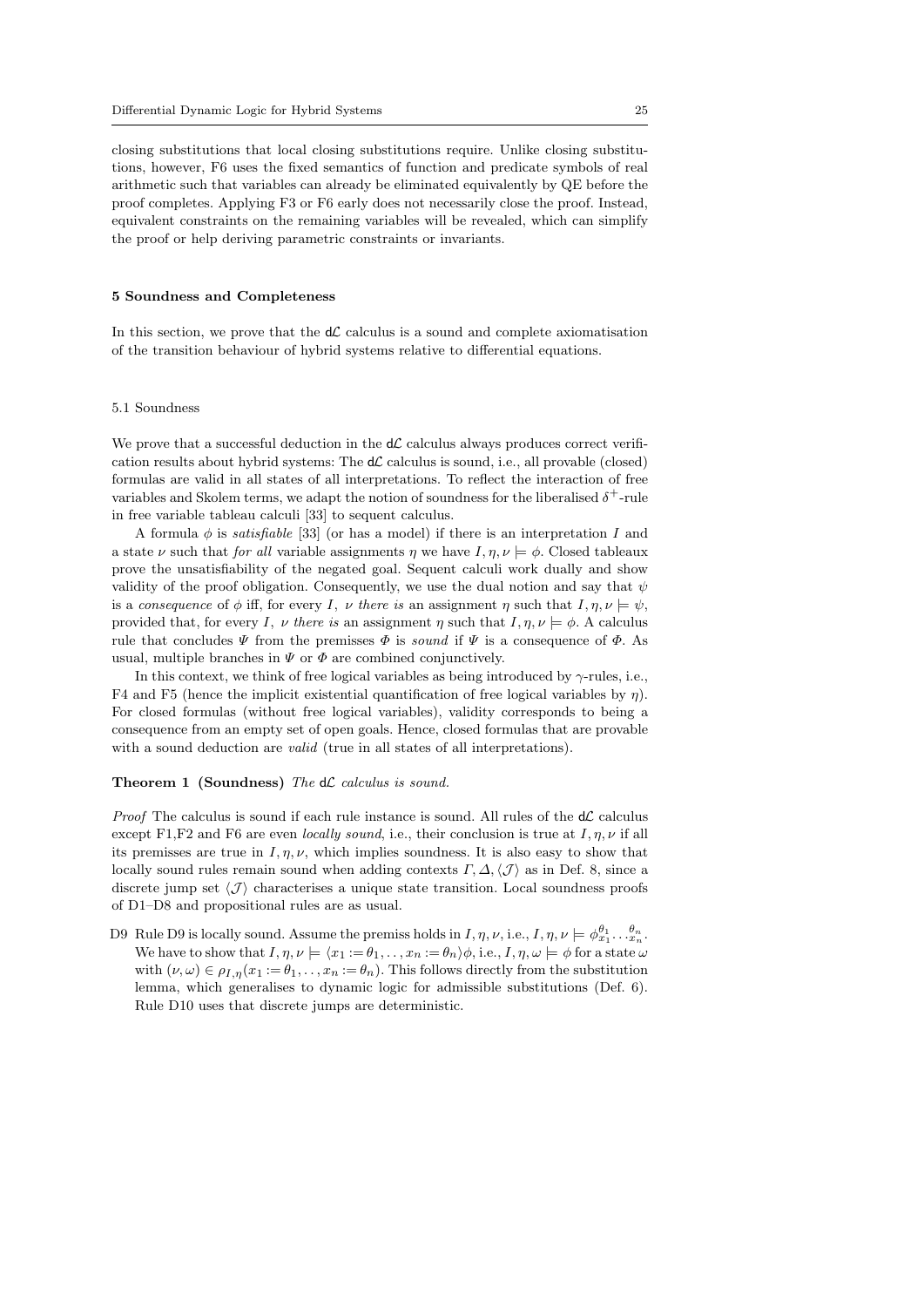- D11 The rule D11 is locally sound. Let  $y_1, \ldots, y_n$  be a solution for the differential equation system  $x'_1 = \theta_1, \ldots, x'_n = \theta_n$  with symbolic initial values  $x_1, \ldots, x_n$ . Let further  $\langle S_t \rangle$  be the jump set  $\langle x_1 := y_1(t), \ldots, x_n := y_n(t) \rangle$ . Assume that  $I, \eta, \nu$  are such that the premiss is true:  $I, \eta, \nu \models \exists t \geq 0 \ (\bar{\chi} \wedge \langle \mathcal{S}_t \rangle \phi)$  with  $\forall 0 \leq \tilde{t} \leq t \ \langle \mathcal{S}_{\tilde{t}} \rangle \chi$  abbreviated as  $\bar{\chi}$ . For any  $\zeta \in \mathbb{R}$ , we denote by  $\eta^{\zeta}$  the assignment that agrees with  $\eta$  except that it assigns  $\zeta$  to t. Then, by assumption, there is a real value  $r \geq 0$  such that  $I, \eta^r, \nu \models \bar{\chi} \wedge \langle \mathcal{S}_t \rangle \phi$ . Let  $\mathcal{D}$  abbreviate  $x_1' = \theta_1, \dots, x_n' = \theta_n \& \chi$ . We have to show that  $I, \eta, \nu \models \langle \mathcal{D} \rangle \phi$ . Equivalently, by Lemma 3, we show  $I, \eta^r, \nu \models \langle \mathcal{D} \rangle \phi$ , because t is a fresh variable that does not occur in  $\mathcal D$  or  $\phi$ . Let function  $f:[0,r]\to \operatorname{Sta}(\Sigma)$ be defined such that  $(\nu, f(\zeta)) \in \rho_{I,\eta\zeta}(\mathcal{S}_t)$  for all  $\zeta \in [0, r]$ . By premiss,  $f(0)$  is identical to  $\nu$  and  $\phi$  holds at  $f(r)$ . Thus it only remains to show that f respects the constraints of Def. 5 for  $D$ . In fact,  $f$  obeys the continuity and differentiability properties of Def. 5 by the corresponding properties of the  $y_i$ . Moreover,  $val_{I,nr}(f(\zeta),x_i) = val_{I,nr}(\nu,y_i(t))$  has a derivative of value  $val_{I,nr}(f(\zeta),\theta_i)$ , because  $y_i$  is a solution of the differential equation  $x'_i = \theta_i$  with corresponding initial value  $\nu(x_i)$ . Further, it can be shown that the evolution invariant region  $\chi$  is respected along f as follows: By premiss,  $I, \eta^r, \nu \models \bar{\chi}$  holds for the initial state  $\nu$ , thus  $val_{I,\eta^r}(f(\zeta), \chi) = true$  for all  $\zeta \in [0, r]$ . Combining these results, we can conclude that f is a witness for  $I, \eta, \nu \models \langle \mathcal{D} \rangle \phi$ . The converse direction can be shown accordingly to prove the dual rule D12 using Lemma 1.
- F1 The proof is a sequent calculus adaptation of that in [33]. By contraposition, assume that there are  $I, \nu$  such that for all  $\eta$  it is the case that  $I, \eta, \nu \not\models \forall x \phi(x)$ , hence  $I, \eta, \nu \models \exists x \neg \phi(x)$ . Then we construct an interpretation I' that agrees with I except for the new function symbol s. Let  $b_1, \ldots, b_n \in \mathbb{R}$  be arbitrary elements and let  $\eta^b$  assign  $b_i$  to the respective  $X_i$  for  $1 \leq i \leq n$ . As  $I, \eta, \nu \models \exists x \neg \phi(x)$  holds for all  $\eta$ , we pick a witness d for  $I, \eta^b, \nu \models \exists x \,\neg \phi(x)$  and choose  $I'(s)(b_1, \ldots, b_n) = d$ . For this interpretation I' and state  $\nu$  we have  $I', \eta, \nu \not\models \phi(s(X_1, \ldots, X_n))$  for all assignments  $\eta$  by Lemma 3, as  $X_1, \ldots, X_n$  are all free variables determining the truth value of  $\phi(s(X_1, \ldots, X_n))$ . To see that the contexts  $\Gamma, \Delta$  of Def. 8 can be added to instantiate this rule, consider the following. Since  $s$  is new and does not occur in the context  $\Gamma$ ,  $\Delta$ , the latter do not change their truth value by passing from I to I'. Likewise, s is rigid so that it does not change its value by adding jump prefix  $\langle \mathcal{J} \rangle$  which concludes the proof. The proof of F2 is dual.
- F3 F3 is locally sound. Assume that  $I, \eta, \nu \models \text{QE}(\forall X (\Phi(X) \vdash \Psi(X)))$ . Since quantifier elimination yields an equivalence, we can conclude  $I, \eta, \nu \models \forall X (\Phi(X) \vdash \Psi(X)).$ Then if the antecedent of the conclusion is true, i.e.,  $I, \eta, \nu \models \Phi(s(X_1, \ldots, X_n))$ , we can conclude that  $I, \eta, \nu \models \Psi(s(X_1, \ldots, X_n))$  by choosing  $val_{I,n}(\nu, s(X_1, \ldots, X_n))$ for X in the premiss. By admissibility of substitutions, variables  $X_1, \ldots, X_n$  are free at all occurrences of  $s(X_1, \ldots, X_n)$ , hence their value is the same in all occurrences.
- F4 F4 is locally sound by a simplified version of the proof in [33]. For any I,  $\eta$ ,  $\nu$  with  $I, \eta, \nu \models \phi(X)$  we can conclude  $I, \eta, \nu \models \exists x \phi(x)$  according to the witness  $\eta(X)$ . The proof of F5 is dual.
- F6 For any  $I, \nu$  let  $\eta$  be such that  $I, \eta, \nu \models \text{QE}(\exists X \land_i (\Phi_i \vdash \Psi_i))$ . Again, this implies  $I, \eta, \nu \models \exists X \land_i (\Phi_i \vdash \Psi_i)$ , because quantifier elimination yields an equivalence. We pick a witness  $d \in \mathbb{R}$  for this existential quantifier. As X does not occur anywhere else in the proof, it disappears from all open premisses of the proof by applying F6. Hence, by the coincidence lemma 3, the value of  $X$  does not change the truth value of the premise of F6. Consequently,  $\eta$  can be extended to  $\eta'$  by changing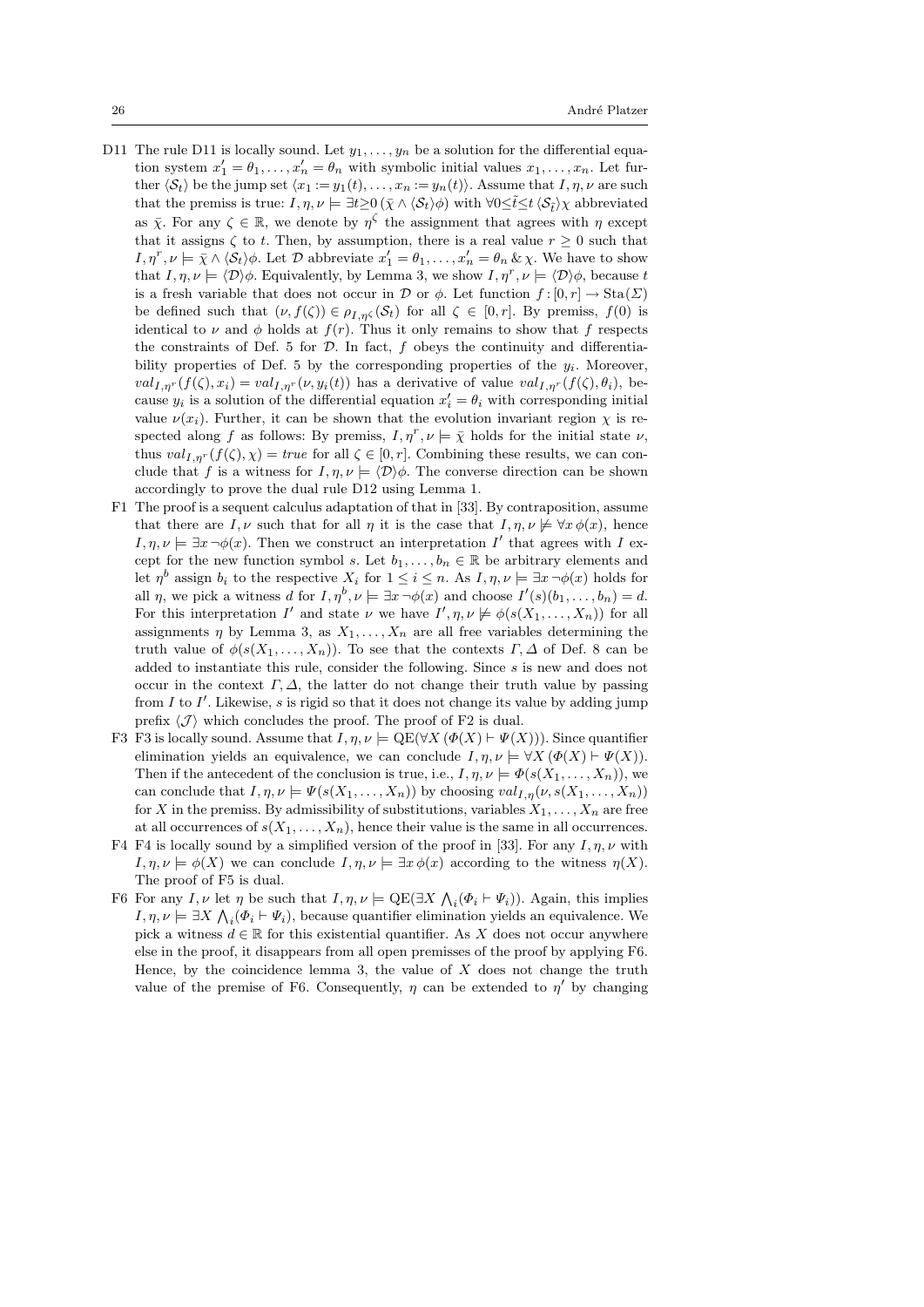the interpretation of X to the witness d such that  $I, \eta', \nu \models \bigwedge_i (\Phi_i \vdash \Psi_i)$ . Thus,  $\eta'$ extends  $I, \eta, \nu$  to a simultaneous model of all conclusions.

- G2 Rules G1–G4 are locally sound by a variation of the usual proofs [35] using universal closures for local soundness. G1–G2 are simple refinements of Lemma 3 using that  $\forall^{\alpha}$  comprises all variables that change in  $\alpha$ . Let  $I, \eta, \nu \models \langle \alpha \rangle \phi$ , i.e., let  $(\nu, \nu') \in \rho_{I,\eta}(\alpha)$  with  $I, \eta, \nu' \models \phi$ . As  $\alpha$  can only change its bound variables, which are quantified universally in  $\forall^{\alpha}$ , the premiss implies  $I, \eta, \nu' \models \phi \rightarrow \psi$ , hence  $I, \eta, \nu' \models \psi$  and  $I, \eta, \nu \models \langle \alpha \rangle \psi$ . The proof of G1 is accordingly.
- G3 For any  $I, \eta, \nu$  with  $I, \eta, \nu \models \forall^{\alpha}(\phi \rightarrow [\alpha]\phi)$ , we conclude that  $I, \eta, \nu' \models \phi \rightarrow [\alpha]\phi$ for all  $\nu'$  with  $(\nu, \nu') \in \rho_{I,\eta}(\alpha)$ . As these share the same  $\eta$ , we can further conclude  $I, \eta, \nu \models \phi \rightarrow [\alpha^*] \phi$  by induction along the series of states  $\nu'$  reached from  $\nu$  by repeating  $\alpha$ . The universal closure is necessary as, otherwise, the premiss may yield different  $\eta$  in different states  $\nu'$ .
- G4 Assume that the antecedent and premiss hold in  $I, \eta, \nu$ . By premiss, we have  $I, \eta[v \mapsto d], \nu' \models v > 0 \land \varphi(v) \to \langle \alpha \rangle \varphi(v-1)$  for all  $d \in \mathbb{R}$  and all states  $\nu'$  that are reachable by  $\alpha^*$  from  $\nu$ , because  $\forall^{\alpha}$  comprises all variables that are bound by  $\alpha$ , which are the same as those bound by  $\alpha^*$ . By antecedent, there is a  $d \in \mathbb{R}$ such that  $I, \eta[v \mapsto d], \nu \models \varphi(v)$ . Now, the proof is a well-founded induction on d. If  $d \leq 0$ , we directly have  $I, \eta, \nu \models \langle \alpha^* \rangle \exists v \leq 0 \varphi(v)$  for zero repetitions. Otherwise, if  $d > 0$ , we have, by premiss, that  $I, \eta[v \mapsto d], \nu \models v > 0 \land \varphi(v) \to \langle \alpha \rangle \varphi(v - 1)$ . As  $v > 0 \wedge \varphi(v)$  holds true, we have for some  $\nu'$  with  $(\nu, \nu') \in \rho_{I, \eta}[v \mapsto d]$  ( $\alpha$ ) that  $I, \eta[v \mapsto d], \nu' \models \varphi(v-1)$ . Thus,  $I, \eta[v \mapsto d-1], \nu' \models \varphi(v)$  satisfies the induction hypothesis for a smaller d and a reachable  $\nu'$ , because  $(\nu, \nu') \in \rho_{I,\eta}(\alpha)$  as v does not occur in  $\alpha$ . The induction is well-founded, because d decreases by 1 up to the base case  $d \leq 0$ .

## 5.2 Completeness

Theorem 1 shows that all provable closed  $d\mathcal{L}$  formulas are valid. The converse question is whether the  $d\mathcal{L}$  calculus is *complete*, i.e., all valid  $d\mathcal{L}$  formulas are provable. Combining completeness for first-order logic [33] and decidability of real-arithmetic [16], it is easy to see that our calculus is complete for closed formulas of first-order real arithmetic by chaining the quantifier rules  $F1, F2, F4, F5$  with the respective inverse rules  $F3, F6$ , using P-rules as needed to unfold the propositional structure. In the presence of modalities, however,  $d\mathcal{L}$  is not axiomatisable and, unlike its basis of first-order real arithmetic,  $d\mathcal{L}$ is undecidable. Both unbounded repetition in the discrete fragment and unbounded evolution in the continuous fragment cause incompleteness. Beyond hybrid dynamics, where reachability is known to be undecidable [36], we show that even the purely discrete and purely continuous parts of  $d\mathcal{L}$  are not effectively axiomatisable. Hence, valid  $d\mathcal{L}$  formulas are not always provable.

Theorem 2 (Incompleteness) Both the discrete fragment and the continuous fragment of  $d\mathcal{L}$  are not effectively axiomatisable, *i.e.*, they have no sound and complete effective calculus, because natural numbers are definable in both fragments.

*Proof* We prove that natural numbers are definable among the real numbers of  $d\mathcal{L}$  interpretations in both fragments. Then these fragments extend first-order integer arithmetic such that the incompleteness theorem of Gödel [31] applies. Natural numbers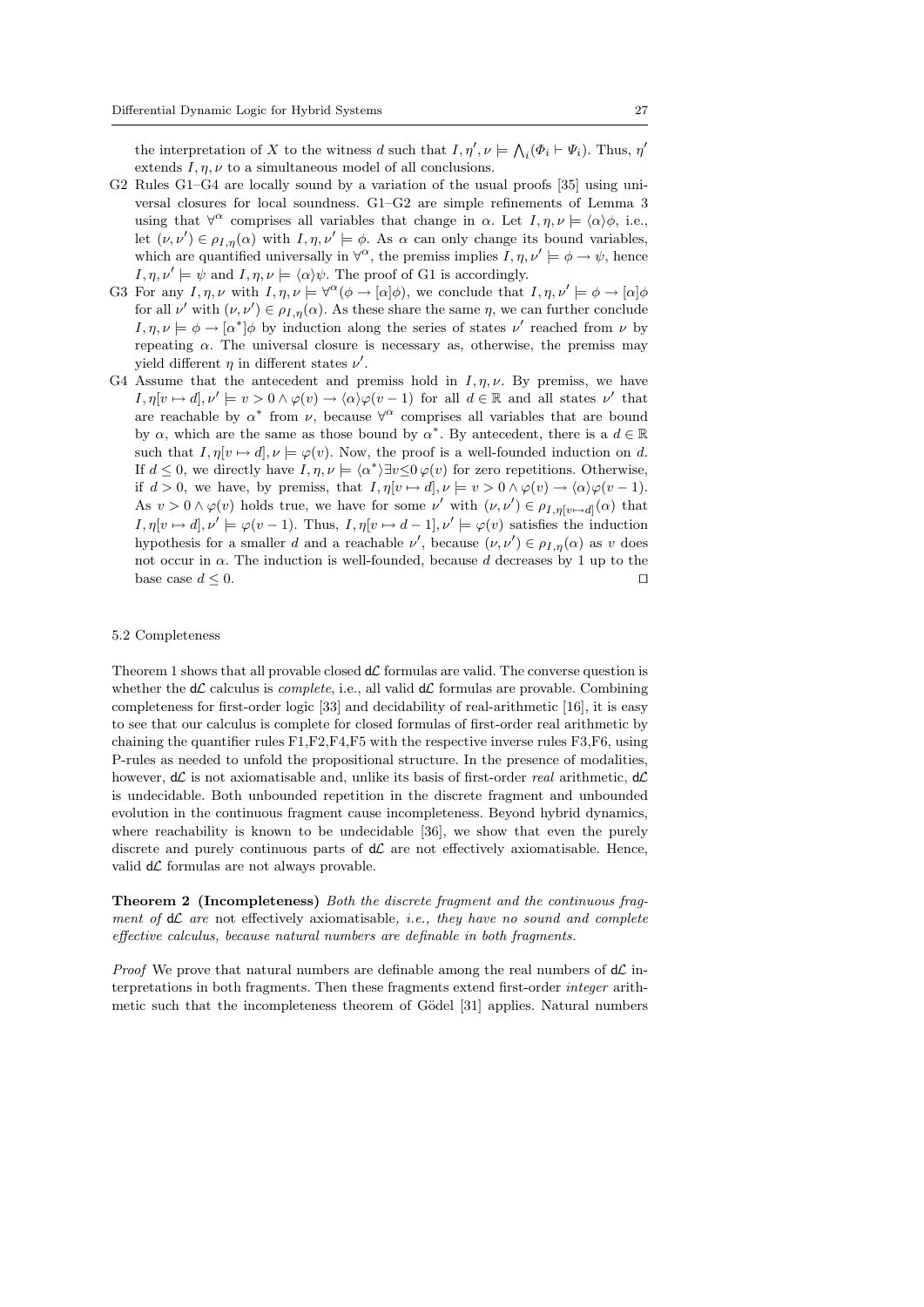are definable in the discrete fragment without continuous evolutions using repetitive additions:

$$
nat(n) \leftrightarrow \langle x:=0; (x:=x+1)^* \rangle x = n .
$$

In the continuous fragment, an isomorphic copy of the natural numbers is definable using linear differential equations:

$$
nat(n) \leftrightarrow \exists s \exists c \exists \tau (s = 0 \land c = 1 \land \tau = 0 \land \langle s' = c, c' = -s, \tau' = 1 \rangle (s = 0 \land \tau = n)) .
$$

These differential equations characterise sin and cos as unique solutions for s and  $c$ , respectively. Their zeros, as detected by  $\tau$ , correspond to an isomorphic copy of natural numbers, scaled by  $\pi$ , i.e.,  $nat(n)$  holds iff n is of the form  $k\pi$  for a  $k \in \mathbb{N}$ . The nonzero initial values for s and c prevent the trivial solution identical to 0.  $\Box$ 

The standard approach for showing adequacy of a calculus when its logic is not effectively axiomatisable is to analyse the deductive power of the calculus relative to a base logic or relative to an ineffective oracle rule for the base logic [17, 34, 35]. In calculi for discrete programs, completeness is proven relative to the handling of data [17,34, 35]. For hybrid systems, this is inadequate: By Theorem 2, no sound calculus for  $d\mathcal{L}$  can be complete relative to its data (the reals), because its basis, first-order real arithmetic, is a perfectly decidable and axiomatisable theory [55].

According to Theorem 2, continuous evolutions, repetitive discrete transitions, and their interaction cause non-axiomatisability of  $d\mathcal{L}$ . Discrete transitions and repetition do not supersede the complexity of continuous transitions. Even relative to an oracle for handling properties of discrete jumps and repetition, the  $d\mathcal{L}$  calculus is not complete, simply because not all differential equations have solutions that are definable in firstorder arithmetic so that D12 can be used. For instance, the solutions of  $s' = c, c' = -s$ are trigonometric functions (like sin and cos), which are not first-order definable. The question is whether the converse is true, i.e., whether hybrid programs can be verified given that all required differential equations can be handled.

To calibrate the deductive power of the  $d\mathcal{L}$  calculus in light of its inherent incompleteness, we analyse the quotient of reasoning about hybrid systems modulo differential equation handling. Using generalisations of the usual notions of relative completeness for discrete systems [17, 34, 35] to the hybrid case, we show that the  $d\mathcal{L}$  calculus completely axiomatises  $d\mathcal{L}$  relative to one single additional axiom about valid first-order properties of differential equations. Essentially, we drop the effectiveness requirement for one oracle axiom and show that the resulting  $d\mathcal{L}$  calculus is sound and complete.

As a basis, we define FOD as the first-order logic of differential equations, i.e., first-order real arithmetic augmented with formulas expressing properties of differential equations, that is,  $d\mathcal{L}$  formulas of the form  $[x'_1 = \theta_1, \ldots, x'_n = \theta_n]F$  with a first-order formula F. Dually,  $\langle x_1' = \theta_1, \ldots, x_n' = \theta_n \rangle F$  is expressible as  $\neg[x_1' = \theta_1, \ldots, x_n' = \theta_n] \neg F$ .

**Theorem 3** (Relative completeness) The  $d\mathcal{L}$  calculus is complete relative to FOD, i.e., every valid dL formula can be derived from FOD-tautologies.

Proof (Outline) The (constructive) proof, which, in full, is contained in Appendix A, adapts the techniques of Cook [17] and Harel [34, 35] to the hybrid case. The decisive step is to show that every valid property of a repetition  $\alpha^*$  can be proven by G3 or G4, respectively, with a sufficiently strong invariant or variant that is expressible in  $d\mathcal{L}$ . For this, we show that  $d\mathcal{L}$  formulas can be expressed equivalently in FOD, and that valid  $d\mathcal{L}$  formulas can be derived from corresponding FOD axioms in the  $d\mathcal{L}$  calculus.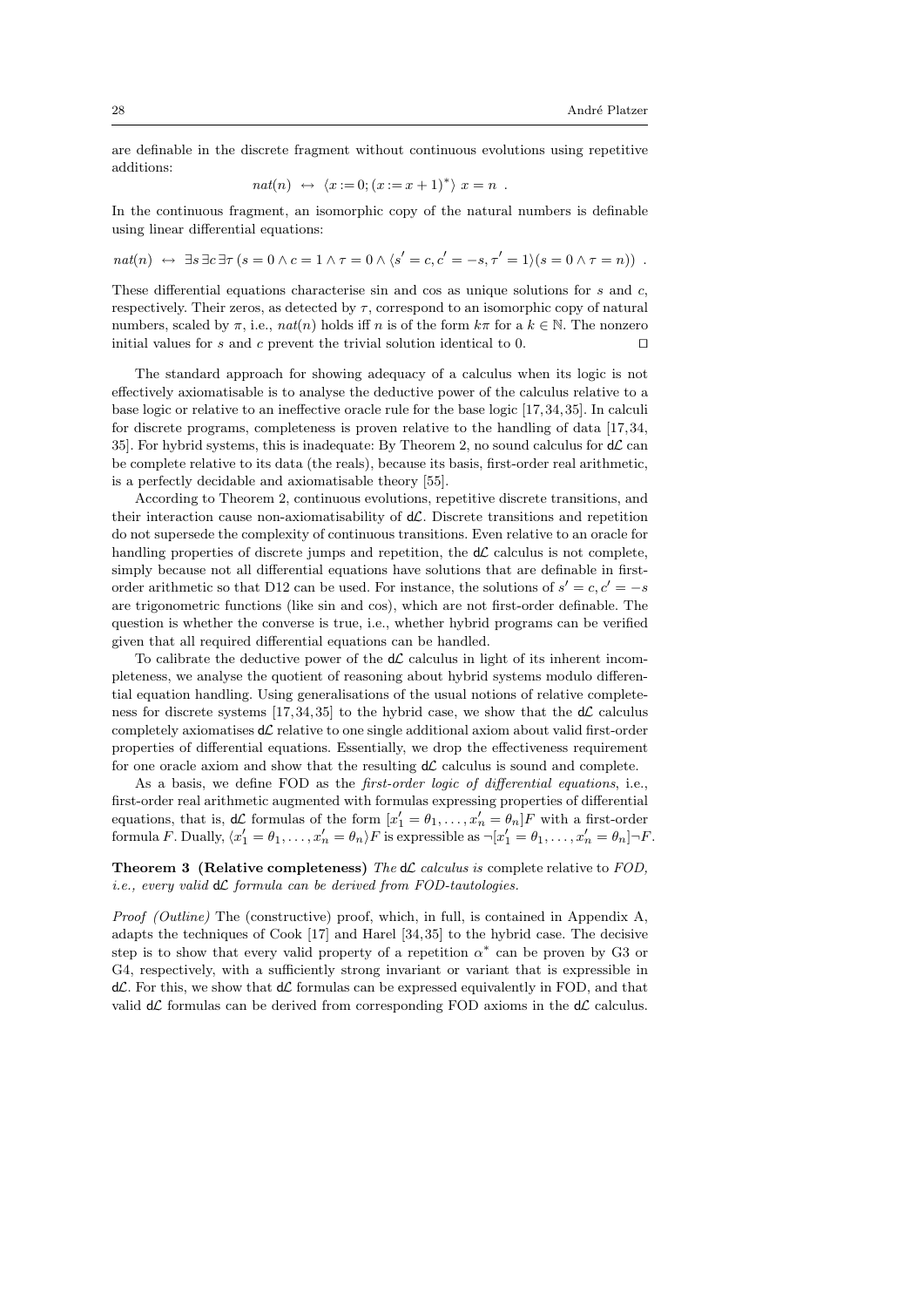In turn, the crucial step is to construct a finite FOD formula that characterises the effect of unboundedly many repetitive hybrid transitions and just uses finitely many real variables.  $\Box$ 

This main result completely aligns hybrid and continuous verification proof-theoretically. It gives a formal justification that reasoning about hybrid systems is possible to exactly the same extent to which it is possible to show properties of solutions of differential equations. Theorem 3 shows that superpositions of discrete jumps, continuous evolutions, and repetitions of hybrid processes, can be verified when corresponding (intermediate) properties of differential equations are provable. Moreover, in a prooftheoretical sense, our calculus completely lifts all verification techniques for dynamical systems to hybrid systems.

Summarising Theorem 1 and 3, the  $d\mathcal{L}$  calculus axiomatises the transition behaviour of hybrid systems completely relative to the handling of differential equations!

#### 5.3 Relatively Semidecidable Fragments

To strengthen the completeness result from Theorem 3, we consider fragments of  $d\mathcal{L}$ where the required FOD tautologies are sufficiently simple as differential equations have first-order definable flows and the required loop invariants (or variants) are expressible in first-order logic over the reals. In these fragments, the only difficulty is to find the required invariants and variants for the proof. Relative to an (ineffective) oracle that provides first-order invariants and variants for repetitions, the  $d\mathcal{L}$  calculus can be used as a semidecision procedure. That is, when we assume the oracle to provide suitable  $\chi$  (in)variants, validity of formulas can be proven in the  $d\mathcal{L}$  calculus. If an imperfect oracle chooses inadequate (in)variants, applying the  $d\mathcal{L}$  calculus rules results in goals that are not valid, which is again decidable by quantifier elimination in the  $d\mathcal{L}$  calculus.

Theorem 4 (Relatively semidecidable fragment) Relative to an oracle generating first-order invariants and variants, the  $d\mathcal{L}$  calculus gives a backtracking-free semidecision procedure for (closed)  $d\mathcal{L}$  formulas with differential equations having first-order definable flows.

Proof (Outline) The (constructive) proof, which, in full, is contained in Appendix B, shows that there are always applicable  $d\mathcal{L}$  rules that transform the formulas equivalently and that formulas in this  $d\mathcal{L}$  proof descend along a well-founded order. For loops, we assume that suitable (in)variants are obtained from the oracle and we can guarantee termination when these (in)variants are first-order (or contain less loops).  $\Box$ 

As a consequence, enumerating first-order invariants or variants gives a semidecision procedure for the fragment of Theorem 4. As a corollary to Theorem 2 and Theorem 4, there are valid  $d\mathcal{L}$  formulas that need proper  $d\mathcal{L}$  (or FOD) invariants to be provable and cannot be proven just using (in)variants of first-order real arithmetic. Similarly, the fragment with first-order definable flows and bounded loops is decidable: When loops  $\alpha^*$ are decorated with natural numbers indicating the maximum number of repetitions of  $\alpha$ , an effective oracle for Theorem 4 can be obtained by unrolling, e.g., by D5.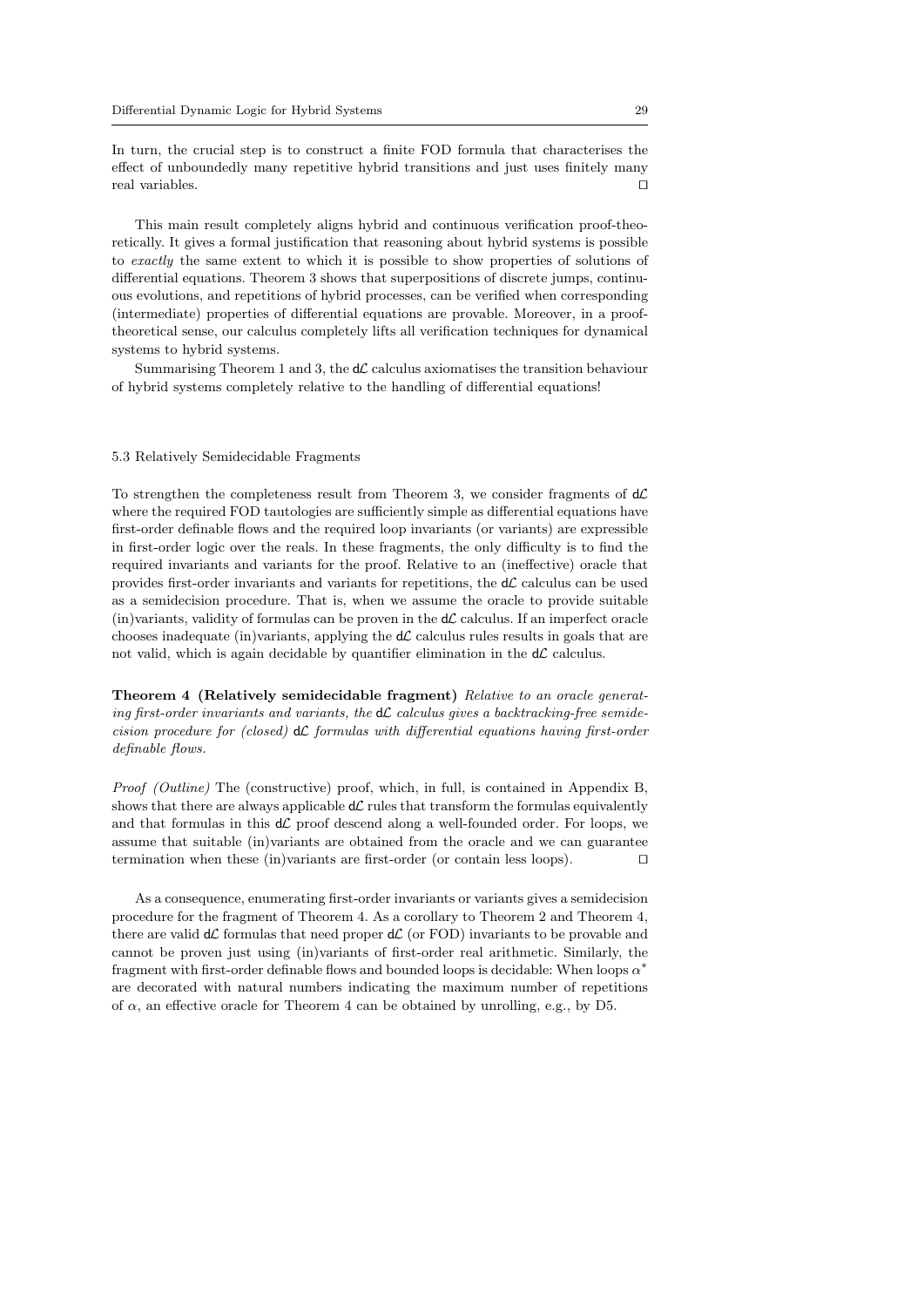## 6 Verifying Safety in the European Train Control System

Finding Inductive Candidates. We want to prove safety statement (1) of the European Train Control System from Section 3. Using parametric extraction techniques, we identify both the requirement  $\psi$  for safe driving and the induction hypothesis  $\phi$ that is required for the proof. Dually to the proof in Fig. 7, an unwinding of the loop in (1) by D6 can be used to extract a candidate for a parametric inductive hypothesis. It expresses that there is sufficient braking distance at current speed  $v$ , which basically corresponds to the controllability constraint for ETCS:

$$
\phi \equiv v^2 \le 2b(m-z) \land b > 0 \land A \ge 0 \tag{2}
$$

*Inductive Verification.* Using G3 to prove (1) by induction, we show that (a) invariant  $\phi$ holds initially, i.e.,  $\psi \vdash \phi$  (implying antecedent of the conclusion of G3), that (b) the invariant is sustained after each execution of *ctrl*; drive, and that  $(c)$  invariant  $\phi$  implies postcondition  $z \leq m$ . Case (c) holds by QE, as  $0 \leq v^2 \leq 2b(m-z)$  and  $b > 0$ . The induction start  $(a)$  will be examined after the full proof has been given, since we want to identify the prerequisite  $\psi$  for safe driving by proof analysis. In the proof of the induction step  $\phi \rightarrow [ctrl; drive]\phi$ , we omit condition  $m - z \leq s$  from *ctrl*, because it is not used in the proof (braking remains safe with respect to  $z \leq m$ ). The induction can be proven in  $d\mathcal{L}$  as follows (for notational convenience, we assume F1 to call the Skolem constant for  $m$  again  $m$  etc., as there are no free logical variables):

|                |                                                                | $\cdot$                                                       |
|----------------|----------------------------------------------------------------|---------------------------------------------------------------|
|                | .                                                              | $\phi, m-z \geq s \vdash \langle a:=A \rangle  $ drive $\phi$ |
|                | D8, P7<br>$\phi \vdash \langle a := -b \rangle  $ drive $\phi$ | $\phi \vdash [?m - z \geq s; a := A][drive]\phi$              |
| D4.P5          | $\phi \vdash [ctrl][drive]\phi$                                |                                                               |
| D <sub>2</sub> | $\phi \vdash [ctrl; drive] \phi$                               |                                                               |
| P7             | $\vdash \phi \rightarrow [ctrl; drive] \phi$                   |                                                               |
| F1             |                                                                | $\vdash \forall^{\alpha}(\phi \rightarrow [ctrl; drive]\phi)$ |
| G3             | $\phi \vdash [(ctrl; drive)^*]\phi$                            |                                                               |

The differential equation system in drive is linear with a constant coefficient matrix M. Its solution can be obtained by symbolically computing the exponential series  $e^{Mt}\eta$ with symbolic initial value  $\eta = (z, v)$  and similar symbolic integration of the inhomogeneous part [59, §18.VI]. We abbreviate the solution  $\langle z := -\frac{b}{2}t^2 + vt + z, v := -bt + v \rangle$ thus obtained by  $\langle S_t \rangle$ . In this example, the invariant evolution conditions are convex, hence the constraint  $\forall 0 \leq \tilde{t} \leq t \langle S_t \rangle \chi$  of D12 can be simplified to  $\langle S_t \rangle \chi$  to save space. Further, we leave out conditions which are unnecessary for closing the above proof. In the left branch, the constrained evolution of  $\tau$  is irrelevant and will be left out. The left branch closes (marked as ∗):

|             | $\ast$                                                                                                          |
|-------------|-----------------------------------------------------------------------------------------------------------------|
| D9.F3       | $\phi, t > 0, -bt + v > 0 \vdash \langle S_t \rangle \phi$                                                      |
|             | $D9 \overline{\phi, t > 0}, \langle v := -bt + v \rangle v \ge 0 \vdash \langle S_t \rangle \phi$               |
| P7.P7       | $\phi \vdash t \geq 0 \rightarrow (\langle v := -bt + v \rangle v \geq 0 \rightarrow \langle S_t \rangle \phi)$ |
| $_{\rm F1}$ | $\phi \vdash \forall t \geq 0 \ (\langle v := -bt + v \rangle v \geq 0 \rightarrow \langle S_t \rangle \phi)$   |
| D12         | $\phi \vdash [z' = v, v' = -b \& v \geq 0] \phi$                                                                |
| D9          | $\phi \vdash \langle a := -b \rangle   drive  \phi$                                                             |
| D10         | $\phi \vdash [a := -b][drive]\phi$                                                                              |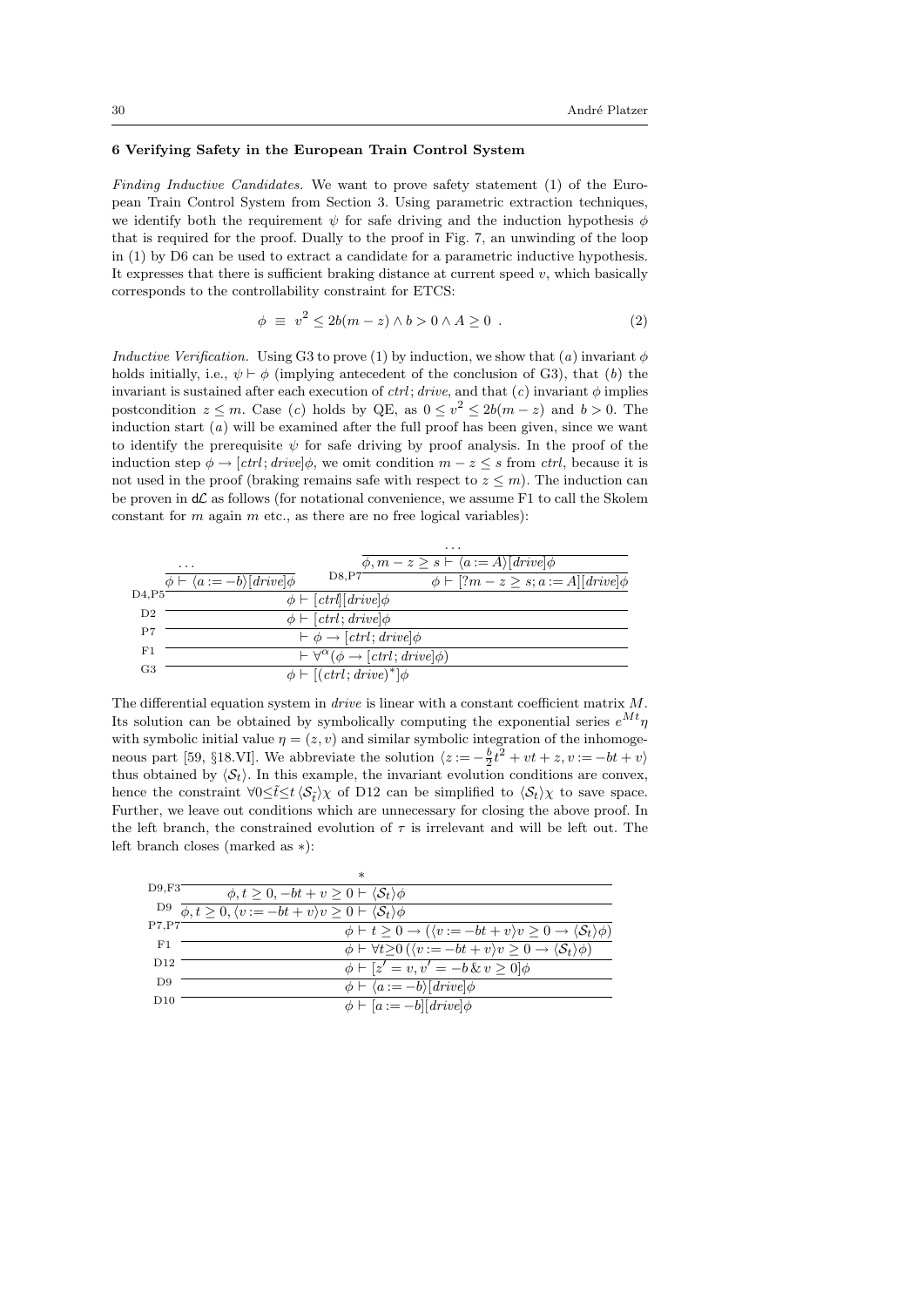The right branch does not need  $v \geq 0$ , because v does not decrease. To abbreviate solution  $\langle z := \frac{A}{2}t^2 + vt + z, v := At + v \rangle$ , we again use  $\langle \mathcal{S}_t \rangle$ .

|                 | $\phi, m-z \geq s \vdash s \geq \frac{v^2}{2b} + \left(\frac{A}{b} + 1\right) \left(\frac{A}{2}\varepsilon^2 + \varepsilon v\right)$                           |
|-----------------|----------------------------------------------------------------------------------------------------------------------------------------------------------------|
|                 | $D9,\mathrm{F}3\overline{\phi,m-z\geq s},0\leq t\leq \varepsilon\vdash \langle \mathcal{S}_t\rangle \phi$                                                      |
| P7, D9          | $\phi, m-z \geq s \vdash t \geq 0 \rightarrow (\langle \tau:=t \rangle \tau \leq \varepsilon \rightarrow \langle S_t \rangle \phi)$                            |
| F1.             | $\phi, m-z > s \vdash \forall t > 0 \ (\langle \tau := t \rangle \tau \leq \varepsilon \rightarrow \langle S_t \rangle \phi)$                                  |
| D9              | $\phi, m-z > s \vdash \langle \tau := 0 \rangle \forall t > 0 \ (\langle \tau := t + \tau \rangle \tau \leq \varepsilon \rightarrow \langle S_t \rangle \phi)$ |
| D12             | $\phi, m-z > s \vdash \langle \tau := 0 \rangle   z' = v, v' = A, \tau' = 1 \& \tau \leq \varepsilon   \phi$                                                   |
| D <sub>10</sub> | $\phi, m - z \geq s \vdash [\tau := 0][z' = v, v' = A, \tau' = 1 \& \tau \leq \varepsilon] \phi$                                                               |
| D <sub>9</sub>  | $\phi, m-z \geq s \vdash \langle a:=A \rangle [\tau:=0][z'=v, v'=a, \tau'=1 \& \tau \leq \varepsilon] \phi$                                                    |
| D <sub>2</sub>  | $\phi, m-z > s \vdash \langle a:=A \rangle   drive  \phi$                                                                                                      |
| D10             | $\phi, m-z > s \vdash [a := A][drive]\phi$                                                                                                                     |

Parameter Constraint Discovery. The right branch only closes when the succedent of its open goal is guaranteed. That formula expresses that there will still be sufficient braking distance even after accelerating by  $\leq A$  for up to  $\varepsilon$  seconds:

$$
s \ge \frac{v^2}{2b} + \left(\frac{A}{b} + 1\right) \left(\frac{A}{2}\varepsilon^2 + \varepsilon v\right) \tag{3}
$$

This constraint can be discovered automatically in the above proof by the indicated application of F3 using quantifier elimination with some simplifications. Constraint (3) is required to make sure invariant (2) still holds after accelerating. In fact, augmenting the case study with (3) makes the argument inductive, and the whole proof of the safety statement (1) closes when  $\psi$  is chosen identical to  $\phi$ . Here, the conditions of  $\psi$ cannot be removed without leaving the proof open due to a counterexample, as the invariant (2) is a controllability constraint, see Section 4.2.1.

Quite unlike in the acceleration-free case [48], constraint (3) needs to be enforced dynamically as the affected variables change over time. That is, at the beginning of each ctrl-cycle, s needs to be updated in accordance with (3), which admits complex behaviour like in Fig. 5b. Further, this constraint can be used to find out how dense a track can be packed with trains in order to maximise ETCS throughput without endangering safety. Using the  $d\mathcal{L}$  calculus, similar constraints can be derived [49] to find out how early a train needs to start negotiation in order to minimise the risk of having to reduce speed when the MA is not extendable in time, which is the ST parameter of Fig. 4.

For the resulting ETCS system, liveness can be proven in the  $d\mathcal{L}$  calculus by showing that the train can pass every point  $p$  by an appropriate choice of  $m$  by the RBC:

$$
v = v_0 > 0 \land \varepsilon > 0 \land b > 0 \land A \ge 0 \to \forall p \exists m \left( (ctrl; drive)^* \right) z \ge p \tag{4}
$$

The proof of property (4) uses the variant  $\varphi(n) \equiv z + n \varepsilon v_0 \geq p \wedge v \geq v_0$  for G4, which expresses that the speed does not decrease (until  $n < 0$ ) and that the remaining distance from z to target  $p$  can be covered after at most  $n$  iteration cycles.

In this example, we can see the effect of the  $d\mathcal{L}$  calculus. It takes a specification of a hybrid system and successively identifies constraints on the parameters which are needed for correctness. These constraints can then be handled in a purely modular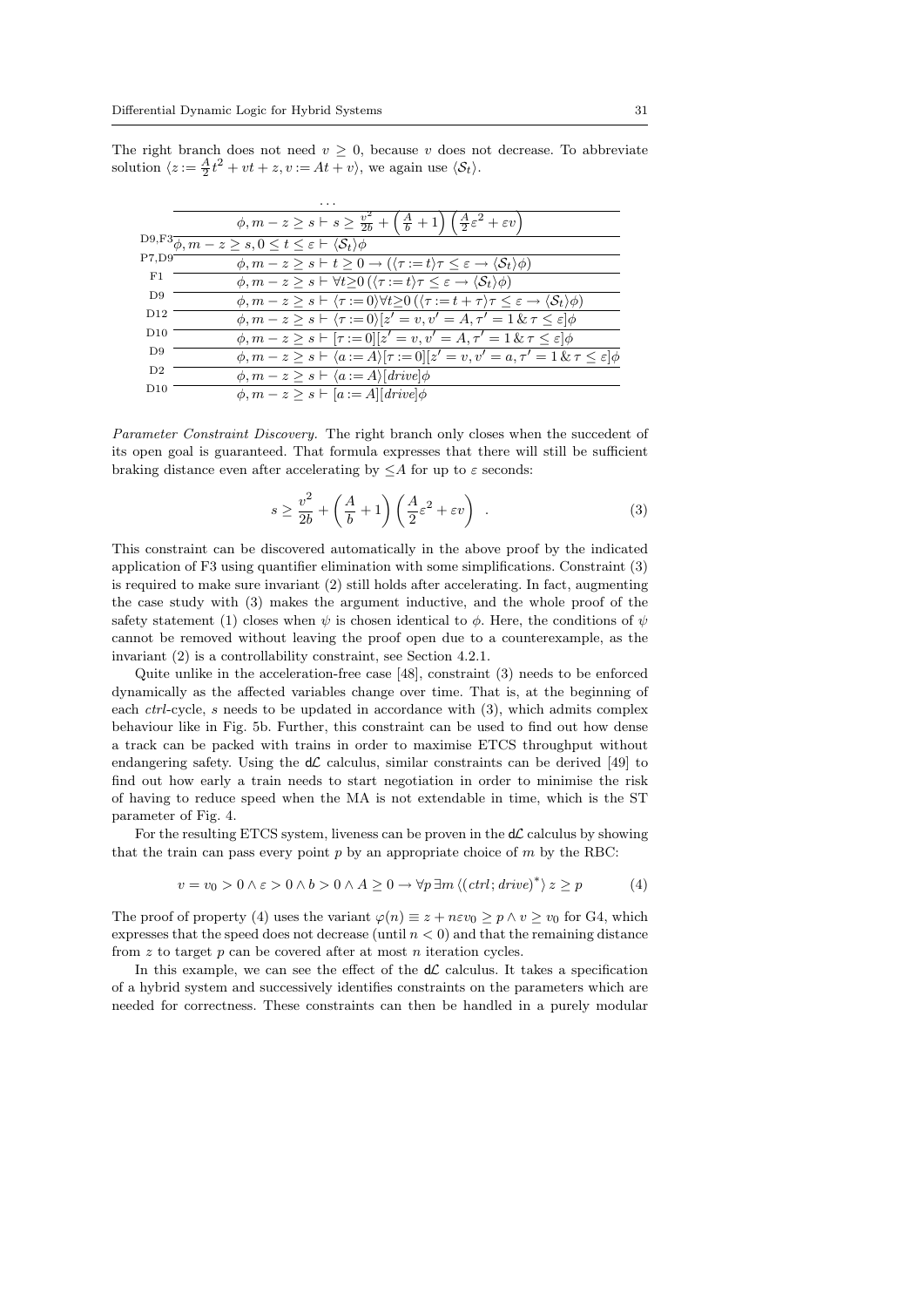way by F3 and F6. As a typical characteristics of hybrid systems, further observe that intermediate formulas are significantly more complex than the original proof obligation, which can be expressed succinctly in  $d\mathcal{L}$ . This reflects the fact that the actual complexity of hybrid systems originates from hybrid interaction, not from a single transition. Still, using appropriate proof strategies [47] for the  $d\mathcal{L}$  calculus, the safety statement (1) with invariant (2) can be verified automatically in a theorem prover that invokes Mathematica for D11–D12, F3, and F6.

# 7 Conclusions and Future Work

We have introduced a first-order dynamic logic for hybrid programs, which are uniform operational models for hybrid systems with interacting discrete jumps and continuous evolutions along differential equations. For this differential dynamic logic,  $d\mathcal{L}$ , we have presented a concise generalised free variable proof calculus over the reals.

Our sequent calculus for  $d\mathcal{L}$  is a generalisation of classical calculi for discrete dynamic logic [7, 8, 35,34] to the hybrid case. It is a compositional verification calculus for verifying properties of hybrid programs by decomposing them into properties of their parts. In order to handle interacting hybrid dynamics, we lift real quantifier elimination to the deductive calculus in a new modular way that is suitable for automation, using real-valued free variables, Skolem terms, and invertible quantifier rules over the reals.

As a fundamental result aligning hybrid and continuous reasoning proof-theoretically, we have proven our calculus to axiomatise the transition behaviour of hybrid systems completely relative to the handling of differential equations. Moreover, we have demonstrated that our calculus is well-suited for practical automatic verification in a realistic case study of a fully parametric version of the European Train Control System.

Dynamic logic can be augmented [8] to support reasoning about dynamically reconfiguring system structures, which we want to extend to hybrid systems in future work. Further, we will develop Lyapunov-like techniques to handle differential equations in  $d\mathcal{L}$  without solving them. While the  $d\mathcal{L}$  calculus is complete relative to the continuous fragment, it is a subtle open problem whether a converse calculus can exist that is complete relative to various discrete fragments.

Acknowledgements I am grateful to the anonymous referees for their most valuable and helpful comments. I also thank Ernst-Rüdiger Olderog and Andreas Schäfer for their proofreading remarks. This research was partially supported by a fellowship of the German Academic Exchange Service (DAAD) during a research visit at the Carnegie Mellon University (CMU) and by the German Research Council (DFG) as part of the Transregional Collaborative Research Center "Automatic Verification and Analysis of Complex Systems" (SFB/TR 14 AVACS).

#### A Relative Completeness Proof

In this section, we present a fully constructive proof of Theorem 3, which generalises the techniques of Harel [34,35] and Cook [17] to the hybrid case. It shows that for every valid  $d\mathcal{L}$ formula, there is a finite set of valid FOD-formulas from which it can be derived in the  $d\mathcal{L}$ calculus. See the proof outline in Section 5.2 for a road map of the proof.

Natural numbers are definable in FOD by Theorem 2. In this section, we abbreviate quantifiers over natural numbers, e.g.,  $\forall x \ (nat(x) \rightarrow \phi)$  by  $\forall x : \mathbb{N} \phi$  and  $\exists x \ (nat(x) \land \phi)$  by  $\exists x : \mathbb{N} \phi$ . Likewise, we abbreviate quantifiers over integers, e.g.,  $\forall x ((nat(x) \lor nat(-x)) \rightarrow \phi)$  by  $\forall x : \mathbb{Z} \phi$ .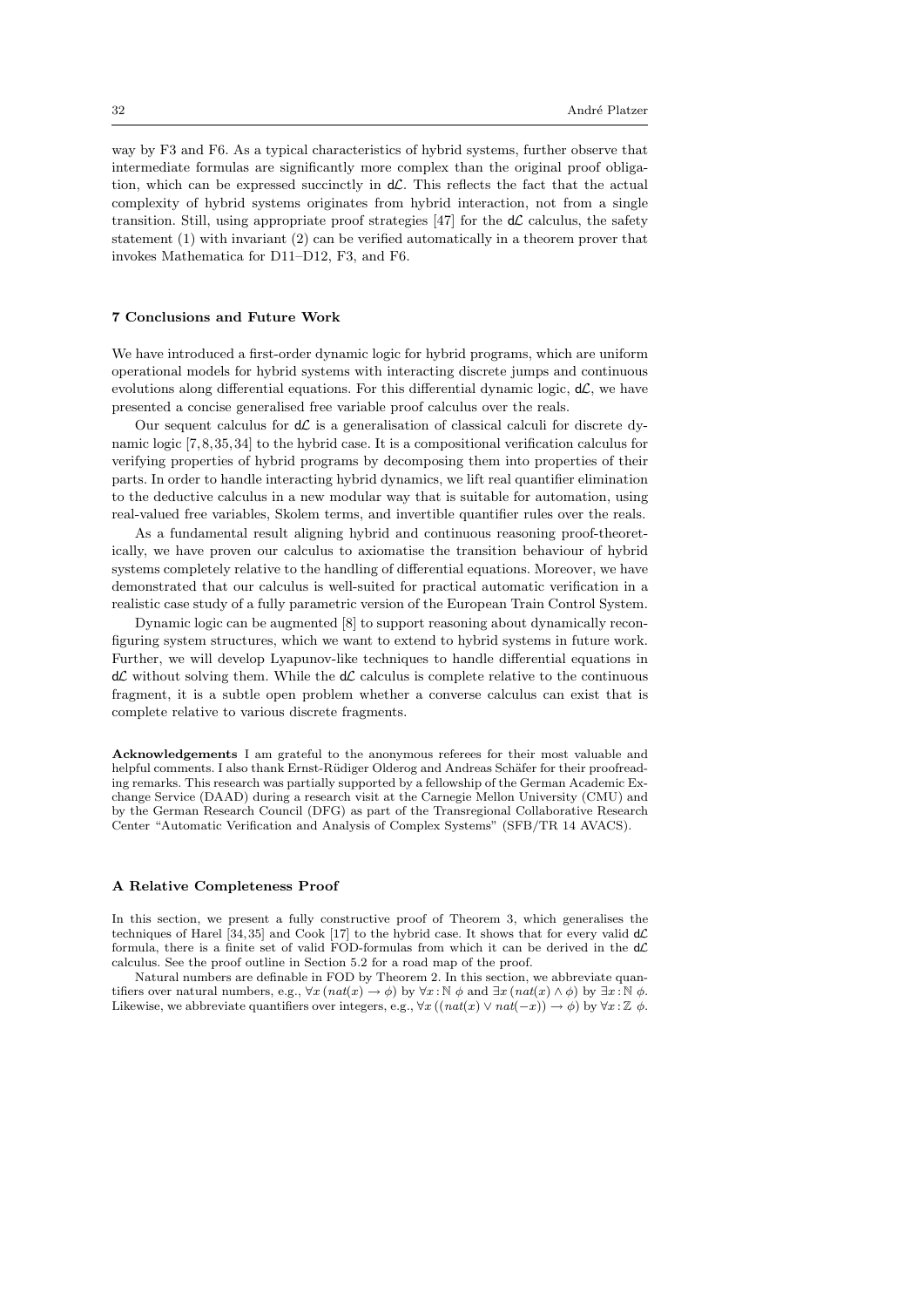#### A.1 Characterising Real Gödel Encodings

As the central device for constructing a FOD formula that captures the effect of unboundedly many repetitive hybrid transitions and just uses finitely many real variables, we prove that a real version of Gödel encoding is definable in FOD. That is, we give a FOD formula that reversibly packs finite sequences of real values into a single real number.

Observe that a single differential equation system is not sufficient for defining these pairing functions as their solutions are differentiable, yet, as a consequence of Morayne's theorem [44], there is no differentiable surjection  $\mathbb{R} \to \mathbb{R}^2$ , nor to any part of  $\mathbb{R}^2$  of positive measure. We show that real sequences can be encoded nevertheless by chaining the effects of solutions of multiple differential equations and quantifiers.

**Lemma 4** (R-Gödel encoding) The formula  $a(2, n, j, z)$ , which holds iff Z is a real number that represents a Gödel encoding of a sequence of n real numbers with real value  $z$  at position j (for a position j with  $1 \leq j \leq n$ ), is definable in FOD. For a formula  $\phi(z)$  we abbreviate  $\exists z \left( \text{at}(Z, n, j, z) \wedge \phi(z) \right)$  by  $\phi(Z_j^{(n)})$ .

*Proof* The basic idea of the  $\mathbb{R}$ -Gödel encoding is to interleave the bits of real numbers as depicted in Fig. 9a (for a pairing of  $n = 2$  numbers a and b). For defining  $\text{at}(Z, n, j, z)$ , we use several auxiliary functions to improve readability, see Fig. 9b. Note that these definitions need no recursion, hence, like in the notation  $\phi(Z_j^{(n)})$ , we can consider occurrences of the function symbols as syntactic abbreviations for quantified variables satisfying the respective definitions.

The function symbol bit $(a, i)$  gives the *i*-th bit of  $a \in \mathbb{R}$  when represented with basis 2. For  $i > 0$ , bit $(a, i)$  yields fractional bits, and, for  $i \leq 0$ , it yields bits of the integer part. For instance, bit(a, 1) yields the first fractional bit, bit(a, 0) is the least-significant bit of the integer part of a. The function intpart(a) represents the integer part of  $a \in \mathbb{R}$ . The function frac(a) represents the fractional part of  $a \in \mathbb{R}$ , which drops all integer bits. The last constraint in its definition implies that frac(a) keeps the sign of a (or 0). Consequently, intpart(a) and bit(a, i) also keep the sign of  $a$  (or 0). Exponentiation  $2<sup>i</sup>$  is definable using differential equations, using an auxiliary characterisation of the natural logarithm  $\ln 2$ . The definition of  $2^i$  splits into the case of exponential growth when  $i \geq 0$  and a symmetric case of exponential decay when  $i < 0$ .  $\Box$ 

X∞ i=0 ai 2 i = a0.a1a<sup>2</sup> . . . X∞ i=0 bi 2 i = b0.b1b<sup>2</sup> . . . X∞ i=0 " ai 2 2i−1 + bi 2 2i « = a0b0.a1b1a2b<sup>2</sup> . . .

a. Fractional encoding principle by bit interleaving

 $\mathrm{at}(Z, n, j, z) \leftrightarrow \forall i: \mathbb{Z} \text{ bit}(z, i) = \mathrm{bit}(Z, n(i-1) + j) \wedge nat(n) \wedge nat(j) \wedge n > 0$ bit $(a, i)$  = intpart $(2 \arctan(2^{i-1} a))$  $intpart(a) = a - frac(a)$ frac $(a) = z \leftrightarrow \exists i : \mathbb{Z} \ z = a - i \wedge -1 < z \wedge z < 1 \wedge az \geq 0$  $2^{i} = z \leftrightarrow i \geq 0 \land \exists x \exists t (x = 1 \land t = 0 \land \langle x' = x \ln 2, t' = 1 \rangle (t = i \land x = z))$  $\forall i < 0 \land \exists x \exists t (x = 1 \land t = 0 \land \langle x' = -x \ln 2, t' = -1 \rangle (t = i \land x = z))$  $\ln 2 = z \leftrightarrow \exists x \exists t (x = 1 \land t = 0 \land \langle x' = x, t' = 1 \rangle (x = 2 \land t = z))$ 

b. Definition of R-Gödel encoding in FOD

Fig. 9 Characterising Gödel encoding of R-sequences in one real number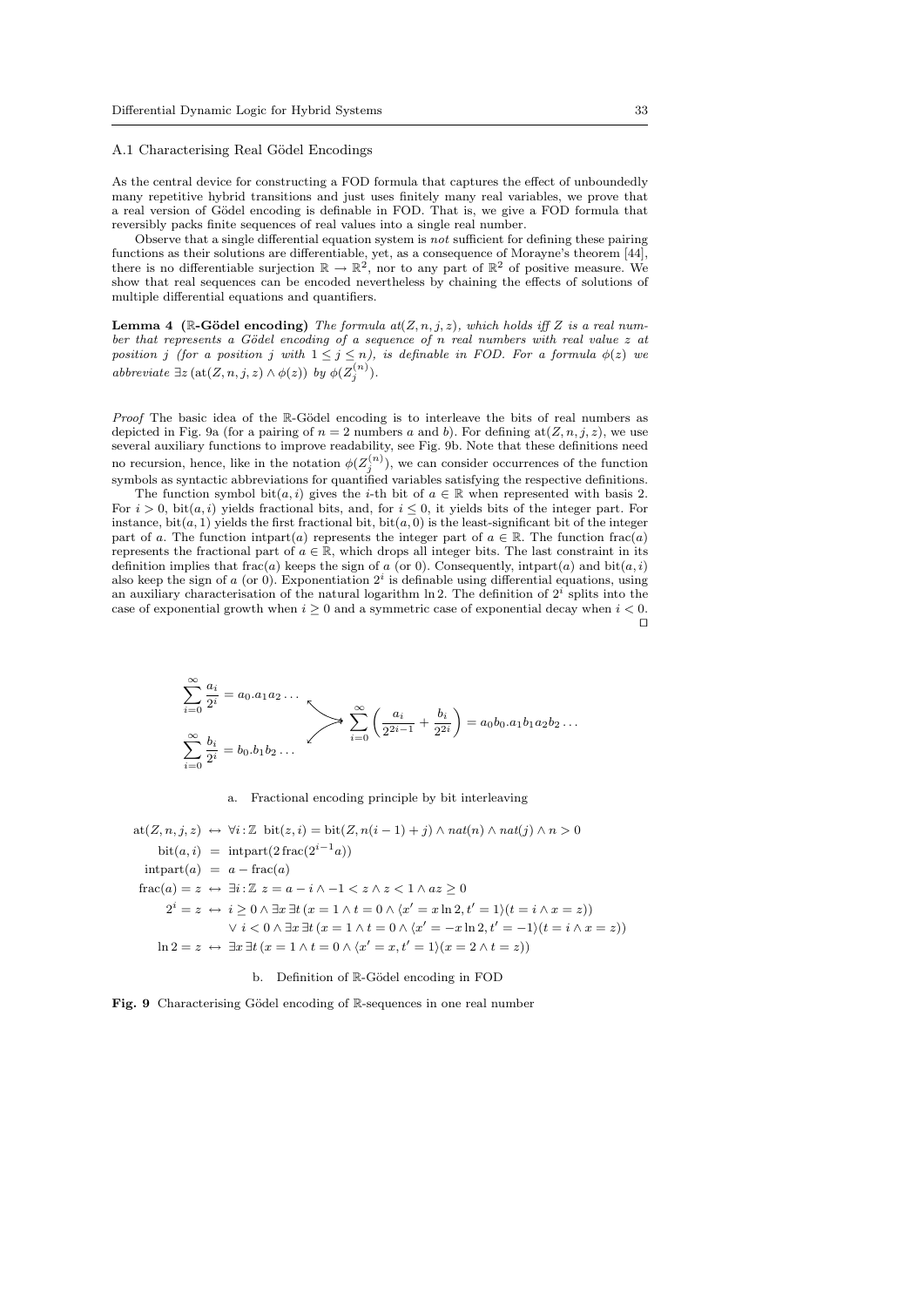#### A.2 Expressibility and Rendition of Hybrid Program Semantics

In order to show that  $d\mathcal{L}$  is sufficiently expressive to state the invariants and variants that are needed for proving valid statements about loops with G3 and G4, we prove an expressibility result. We give a constructive proof that the state transition relation of hybrid programs is definable in FOD, i.e., there is a FOD-formula  $\mathcal{S}_{\alpha}(\mathbf{x}, \mathbf{v})$  characterising the state transitions of hybrid program  $\alpha$  from the state characterised by the vector **x** of variables to the state characterised by vector v.

For this, we need to characterise hybrid processes equivalently by differential equations in FOD. Observe that the existence of such characterisations does not follow from results embedding Turing machines into differential equations [10,32], because, unlike Turing machines, hybrid processes are not restricted to discrete values on a grid (like  $\mathbb{N}^k$ ) but work with continuous real values. Furthermore, Turing machines only have repetitions of discrete transitions on discrete data (e.g.,  $\mathbb{N}$ ). For hybrid programs, instead, we have to characterise repetitive interactions of discrete and continuous transitions in continuous space (some  $\mathbb{R}^k$ ).

**Lemma 5 (Program rendition)** For every hybrid program  $\alpha$  with variables  $\mathbf{x} = x_1, \dots, x_k$ there is a FOD-formula  $\mathcal{S}_{\alpha}(\mathbf{x}, \mathbf{v})$  with variables among the 2k distinct variables  $\mathbf{x} = x_1, \ldots, x_k$ and  $\mathbf{v} = v_1, \ldots, v_k$  such that

$$
\vDash \mathcal{S}_{\alpha}(\mathbf{x}, \mathbf{v}) \leftrightarrow \langle \alpha \rangle \mathbf{x} = \mathbf{v}
$$

or, equivalently, for every  $I, \eta, \nu$ ,

$$
I, \eta, \nu \models \mathcal{S}_{\alpha}(\mathbf{x}, \mathbf{v}) \text{ iff } (\nu, \nu[\mathbf{x} \mapsto val_{I, \eta}(\nu, \mathbf{v})]) \in \rho_{I, \eta}(\alpha) .
$$

$$
S_{x_1:=\theta_1,\dots,x_k:=\theta_k}(\mathbf{x},\mathbf{v}) \equiv \bigwedge_{i=1}^k (v_i = \theta_i)
$$
  
\n
$$
S_{x'_1=\theta_1,\dots,x'_k=\theta_k}(\mathbf{x},\mathbf{v}) \equiv \langle x'_1 = \theta_1,\dots,x'_k = \theta_k \rangle \mathbf{v} = \mathbf{x}
$$
  
\n
$$
S_{x'_1=\theta_1,\dots,x'_k=\theta_k} \& \chi(\mathbf{x},\mathbf{v}) \equiv \exists t \left(t = 0 \land \langle x'_1 = \theta_1,\dots,x'_k = \theta_k, t' = 1 \rangle (\mathbf{v} = \mathbf{x} \land \mathbf{x}_1 \land \mathbf{x}_2 \land \mathbf{x}_3 \land \mathbf{x}_3 \land \mathbf{x}_4 \land \mathbf{x}_5 \land \mathbf{x}_5 \land \mathbf{x}_6 \land \mathbf{x}_7 \land \mathbf{x}_7 \land \mathbf{x}_8 \land \mathbf{x}_7 \land \mathbf{x}_8 \land \mathbf{x}_9 \land \mathbf{x}_9 \land \mathbf{x}_9 \land \mathbf{x}_9 \land \mathbf{x}_9 \land \mathbf{x}_9 \land \mathbf{x}_9 \land \mathbf{x}_9 \land \mathbf{x}_9 \land \mathbf{x}_9 \land \mathbf{x}_9 \land \mathbf{x}_9 \land \mathbf{x}_9 \land \mathbf{x}_9 \land \mathbf{x}_9 \land \mathbf{x}_9 \land \mathbf{x}_9 \land \mathbf{x}_9 \land \mathbf{x}_9 \land \mathbf{x}_9 \land \mathbf{x}_9 \land \mathbf{x}_9 \land \mathbf{x}_9 \land \mathbf{x}_9 \land \mathbf{x}_9 \land \mathbf{x}_9 \land \mathbf{x}_9 \land \mathbf{x}_9 \land \mathbf{x}_9 \land \mathbf{x}_9 \land \mathbf{x}_9 \land \mathbf{x}_9 \land \mathbf{x}_9 \land \mathbf{x}_9 \land \mathbf{x}_9 \land \mathbf{x}_9 \land \mathbf{x}_9 \land \mathbf{x}_9 \land \mathbf{x}_9 \land \mathbf{x}_9 \land \mathbf{x}_9 \land \mathbf{x}_9 \land \mathbf{x}_9 \land \mathbf{x}_9 \land \mathbf{x}_9 \land \mathbf{x}_9 \land \mathbf{x}_9 \land \mathbf{x}_9 \land \mathbf{x}_9 \land \mathbf{x}_9 \land \mathbf{x}_9 \land \mathbf{x}_9 \land \mathbf{x}_9 \land \mathbf{x}_
$$



*Proof* By Lemma 3, interpretations of the vectors  $x$  and  $v$  characterises the input and output states, respectively, as far as  $\alpha$  is concerned. These vectors are finite because  $\alpha$  is finite. Vectorial equalities like  $x = v$  or quantifiers  $\exists v$  are to be understood component-wise. The program rendition is defined inductively in Fig. 10. To simplify the notation, we assume that all variables  $x_1, \ldots, x_k$  are affected in discrete jumps and differential equations by adding vacuous  $x_i := x_i$  or  $x'_i = 0$  if  $x_i$  does not change in the respective statement, otherwise.

Differential equations give FOD-formulas hence no further reduction is necessary. Evolution along differential equations with invariant regions is definable by following the unique flow (Lemma 1) backwards. Continuous evolution is reversible, i.e., the transitions of  $x_i' = -\theta$ are inverse to those of  $x'_i = \theta$ . Consequently, when using auxiliary variable t, all evolutions<br>of  $[x'_1 = -\theta_1, \ldots, x'_k = -\theta_k, t' = -1]$  follow the same flow as  $\langle x'_1 = \theta_1, \ldots, x'_k = \theta_k, t' = 1 \rangle$  but backwards. By also reverting clock t, we ensure that, along the reverse flow,  $\chi$  has been true at all times (because of the box modality) until starting time  $t = 0$ , see Fig. 11.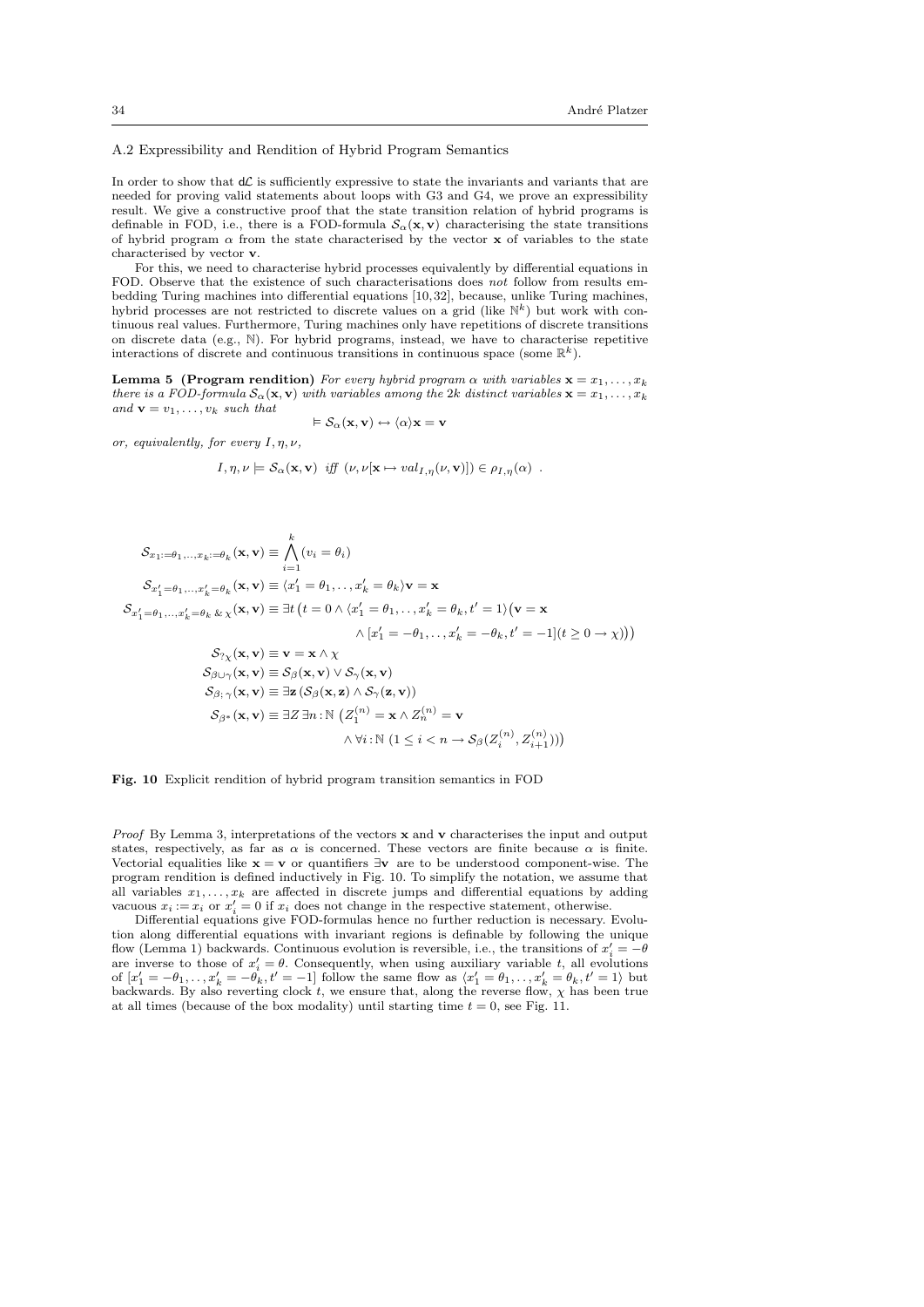

Fig. 11 Invariant region checks along backwards flow over time  $t$ 

To show reversibility, let  $(\nu, \omega) \in \rho_{I, \eta}(x_1' = \theta_1, \dots, x_k' = \theta_k)$ , that is, let  $f : [0, r] \to \text{Sta}(\Sigma)$ , be a solution of  $x_1' = \theta_1, \dots, x_k' = \theta_k$  starting in  $\nu$  and ending in  $\omega$ . Then  $g : [0, r] \to \text{Sta}(\Sigma)$ , defined as  $g(\zeta) = f(r - \zeta)$ , starts in  $\omega$  and ends in  $\nu$ . Thus, it only remains to show that g is a solution of  $x'_1 = -\theta_1, \ldots, x'_k = -\theta_k$ , which can be seen for  $1 \leq i \leq k$  as follows:

$$
\frac{dg(t)(x_i)}{dt}(\zeta) = \frac{df(r-t)(x_i)}{dt}(\zeta) = \frac{df(u)(x_i)}{du} \frac{d(r-t)}{dt}(\zeta) = -\frac{df(u)(x_i)}{du}(\zeta)
$$

$$
= -\operatorname{val}_{I,\eta}(f(\zeta), \theta_i) = \operatorname{val}_{I,\eta}(f(\zeta), -\theta_i) .
$$

Unlike all other cases, case  $S_{x_1'=\theta_1,\dots,x_k'=\theta_k}$  &  $_X(\mathbf{x}, \mathbf{v})$  in Fig. 10 uses nested FOD modalities. Yet nested modalities can be avoided in  $\mathcal{S}_{\alpha}(\mathbf{x}, \mathbf{v})$  using an equivalent FOD formula without them, see Fig. 11:

$$
\exists t \exists r \left( t = 0 \land \langle x'_1 = \theta_1, \dots, x'_k = \theta_k, t' = 1 \rangle (\mathbf{v} = \mathbf{x} \land r = t) \land \forall \mathbf{x} \forall t \left( \mathbf{x} = \mathbf{v} \land t = r \rightarrow [x'_1 = -\theta_1, \dots, x'_k = -\theta_k, t' = -1](t \ge 0 \to \chi)) \right) .
$$

With a finite formula, the characterisation of repetition  $S_{\beta^*}(\mathbf{x}, \mathbf{v})$  in FOD needs to capture arbitrarily long sequences of intermediate real-valued states and the correct transition between successive states of such a sequence. To achieve this with first-order quantifiers, we use the real Gödel encoding from Lemma 4 in Fig. 10 to map unbounded sequences of real-valued states reversibly to a single real number  $Z$ , which can be quantified over in first-order logic.  $\square$ 

Using the program rendition from Lemma 5 to characterise modalities, we prove that every  $d\mathcal{L}$  formula can be expressed equivalently in FOD by structural induction.

**Lemma 6 (Expressibility)** d $\mathcal L$  is expressible in FOD: for all d $\mathcal L$  formulas  $\phi \in \text{Fml}(\Sigma, V)$ there is a FOD-formula  $\phi^{\#} \in \text{Fml}_{FOD}(\Sigma, V)$  that is equivalent, i.e.,  $\models \phi \leftrightarrow \phi^{\#}$ . The converse holds trivially.

*Proof* The proof follows an induction on the structure of formula  $\phi$  for which it is imperative to find an equivalent  $\phi^{\#}$  in FOD. Observe that the construction of  $\phi^{\#}$  from  $\phi$  is effective.

- 0. If  $\phi$  is a first-order formula, then  $\phi^{\#} := \phi$  already is a FOD-formula such that nothing has to be shown.
- 1. If  $\phi$  is of the form  $\varphi \vee \psi$ , then by induction hypothesis there are FOD-formulas  $\varphi^{\#}, \psi^{\#}$ such that  $\models \varphi \leftrightarrow \varphi^{\#}$  and  $\models \psi \leftrightarrow \psi^{\#}$ , from which we can conclude by congruence that  $\forall \forall (\varphi \wedge \psi) \leftrightarrow (\varphi \wedge \psi \wedge \psi)$  giving  $\forall \phi \leftrightarrow \psi \wedge \psi$  by choosing  $\varphi \wedge \psi \wedge \psi$  for  $\psi \wedge \psi$ . Likewise reasoning concludes the other propositional connectives or quantifiers.
- 2. The case where  $\phi$  is of the form  $\langle \alpha \rangle \psi$  is a consequence of the characterisation of the semantics of hybrid programs in FOD. The expressibility conjecture holds by induction hypothesis using the equivalence of explicit hybrid program renditions from Lemma 5:

$$
\vDash \langle \alpha \rangle \psi \leftrightarrow \exists \mathbf{v} \left( \mathcal{S}_{\alpha}(\mathbf{x}, \mathbf{v}) \wedge \psi^{\#} \mathbf{v} \right) .
$$

3. The case where  $\phi$  is  $\alpha|\psi$  is again a consequence of Lemma 5:

$$
\vDash \left[ \alpha \right] \psi \leftrightarrow \forall \mathbf{v} \left( \mathcal{S}_{\alpha}(\mathbf{x}, \mathbf{v}) \to \psi^{\#} \mathbf{v} \right) .
$$

 $\Box$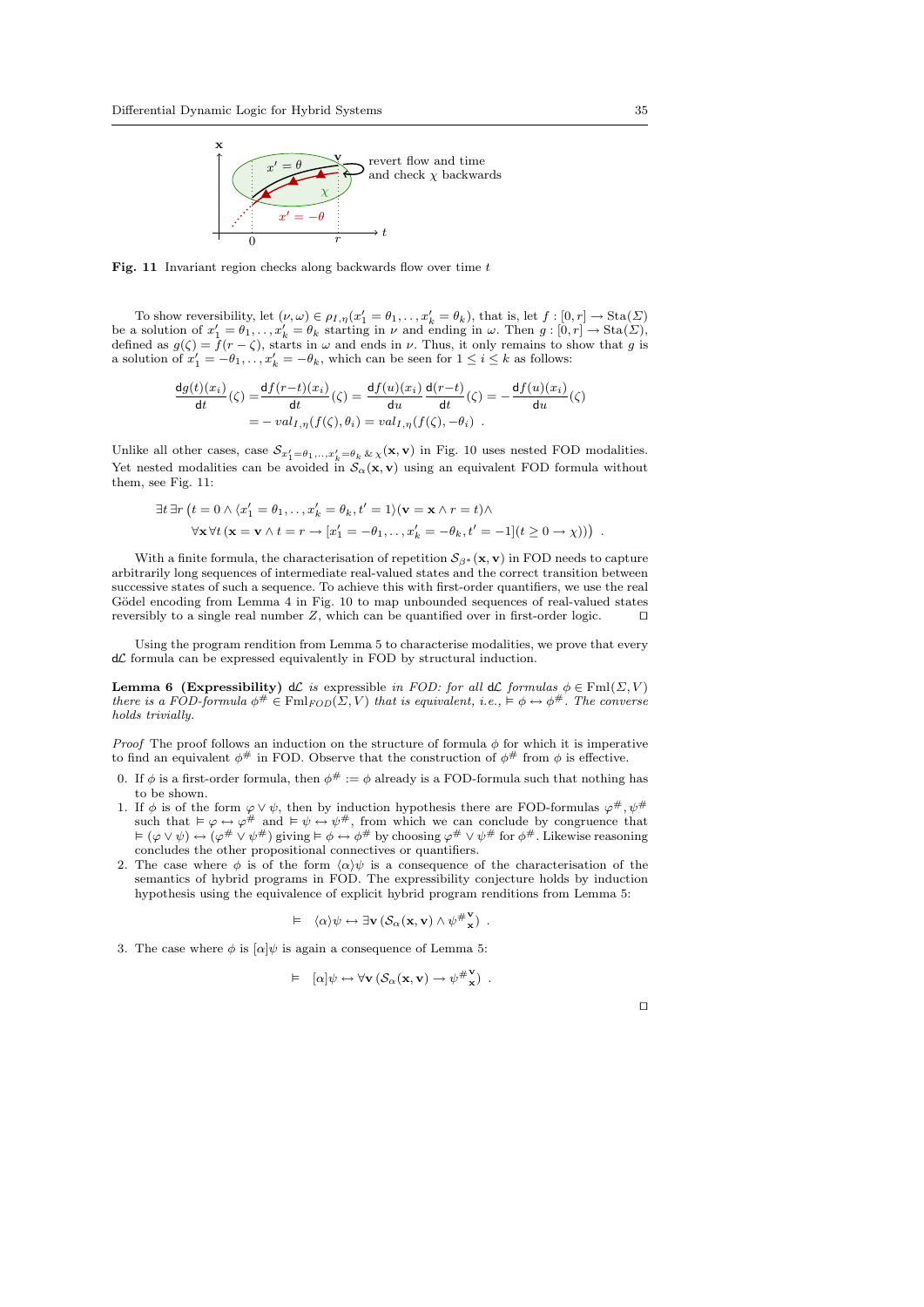The above proofs directly carry over to rich test  $d\mathcal{L}$ , i.e., the logic where  $d\mathcal{L}$  formulas are allowed in tests  $?<sub>X</sub>$  of hybrid programs and invariant regions  $<sub>X</sub>$  of differential equations, when</sub> using  $\chi^{\#}$  in place of  $\chi$  in Fig. 10. Accordingly, nested modalities can be avoided in FOD by using the following formula for  $\mathcal{S}_{x_1'=\theta_1,\dots,x_k'=\theta_k}$  &  $_\chi(\mathbf{x}, \mathbf{v})$ :

$$
\exists t \exists r \left( t = 0 \land \langle x'_1 = \theta_1, \dots, x'_k = \theta_k, t' = 1 \rangle (\mathbf{v} = \mathbf{x} \land r = t) \land \forall \mathbf{z} \left( \exists \mathbf{x} \exists t \left( \mathbf{x} = \mathbf{v} \land t = r \land \langle x'_1 = -\theta_1, \dots, x'_k = -\theta_k, t' = -1 \rangle (t \ge 0 \land \mathbf{z} = \mathbf{x}) \right) \rightarrow \chi^{\# \mathbf{z}} \right) \ .
$$

## A.3 Relative Completeness of First-order Assertions

As special cases of Theorem 3, we first prove relative completeness for first-order assertions about hybrid programs. These first-order cases constitute the basis for the general completeness proof for arbitrary formulas of differential dynamic logic.

In the sequel, we use the notation  $\vdash_{\mathcal{D}} \phi$  to indicate that a  $d\mathcal{L}$  formula  $\phi$  is derivable (Def. 9) from a set of FOD-tautologies, which is equivalent to saying that  $\phi$  is derivable in the  $d\mathcal{L}$  calculus augmented with a single *oracle axiom*  $\mathcal{D}$ , that gives all valid FOD-instances. Likewise, we use the notation  $\Gamma \vdash_{\mathcal{D}} \Delta$  to indicate that the sequent  $\Gamma \vdash \Delta$  is derivable from  $\mathcal{D}$ .

For the completeness proof, we use several simplifications. For uniform proofs, we assume formulas to use a simplified vocabulary. A formula  $\phi$  is valid iff it is true in all I,  $\eta$ ,  $\nu$ . In particular, we can assume valid  $\phi$  to use Skolem constants (or state variables) instead of free logical variables. Existential quantifiers can be represented as modalities:  $\exists x \phi \equiv \langle x' = 1 \rangle \phi \vee \langle x' = -1 \rangle \phi$ . For simplicity, we use cut (P10) and weakening to glue together subproofs propositionally. Weakening (i.e., from  $\phi \vdash \psi$  infer  $\phi_1, \phi \vdash \psi, \psi_1$ ) can be emulated using contexts  $\Gamma, \Delta$  from Def. 8, and we use it implicitly together with P10 in the following. Derivability of sequents and corresponding formulas is equivalent by the following lemma.

## Lemma 7 (Derivability of sequents)  $\vdash_{\mathcal{D}} \phi \rightarrow \psi$  iff  $\phi \vdash_{\mathcal{D}} \psi$ .

Proof When we consider sequents as abbreviations for formulas, both sides are identical. Otherwise, let  $\vdash_{\mathcal{D}} \phi \to \psi$  be derivable from D. Using P10 (and weakening) with  $\phi \to \psi$ , this derivation can be extended to one of  $\phi \vdash_{\mathcal{D}} \psi$ :

$$
\begin{array}{cc}\n\ast & \text{P9}\frac{\ast}{\phi + \phi, \psi} & \text{P9}\frac{\ast}{\psi, \phi + \psi} \\
\text{P10} & \text{P11} & \text{P12} & \text{P13} \\
\end{array}
$$

The converse direction is by an application of P7.  $\Box$ 

**Lemma 8 (Generalisation)** If  $\models_{\mathcal{D}} \phi$  is provable without free logical variables, then so  $are \vdash_{\mathcal{D}} \forall x \, \phi \, \text{ and } \vdash_{\mathcal{D}} \langle x_1 := \theta_1, \ldots x_n := \theta_n \rangle \phi.$ 

*Proof* For the second conjecture, let  $\langle \mathcal{I} \rangle$  abbreviate  $\langle x_1 := \theta_1, \ldots x_n := \theta_n \rangle$ . We prefix each formula in the proof of  $\phi$  with  $\langle T \rangle$  and show that this gives a proof of  $\langle T \rangle \phi$ . F6 is not needed in the proof due to the absence of free logical variables. As an intermediate step, we first show that prefixing with  $\langle \mathcal{I} \rangle$  gives an (extended) proof with rule applications generalised to allowing for nested jump prefixes  $\langle \mathcal{I} \rangle \langle \mathcal{J} \rangle$ : By the argument in Theorem 1, it is easy to see for discrete jump sets I and J that the  $d\mathcal{L}$  rules remain sound with nested jump prefix  $\langle \mathcal{I} \rangle \langle \mathcal{J} \rangle$  in place of only a single prefix  $\langle \mathcal{J} \rangle$  from Def. 8. Applicability conditions of rules do not depend on jump prefixes, as Def. 8 allows adding any jump prefix. Thus, we obtain a sound (extended) proof of  $\langle \mathcal{I} \rangle \phi$  when replacing—with arbitrary unchanged context  $\Gamma$ ,  $\Delta$ ,  $\langle \mathcal{I} \rangle$  —every rule application of the form

$$
\frac{\Gamma_{1}\langle \mathcal{J}\rangle \Phi_{1} \vdash \langle \mathcal{J}\rangle \Psi_{1}, \Delta \quad \dots \quad \Gamma_{1}\langle \mathcal{J}\rangle \Phi_{n} \vdash \langle \mathcal{J}\rangle \Psi_{n}, \Delta}{\Gamma_{1}\langle \mathcal{J}\rangle \Phi_{0} \vdash \langle \mathcal{J}\rangle \Psi_{0}, \Delta}
$$

in the proof of  $\phi$  by a rule application with additional unchanged prefix  $\langle I \rangle$  for corresponding  $\Gamma$ ,  $\Delta$ ,  $\langle \mathcal{J} \rangle$ :

$$
\frac{\Gamma_{1}\langle\mathcal{I}\rangle\langle\mathcal{J}\rangle\Phi_{1} \vdash \langle\mathcal{I}\rangle\langle\mathcal{J}\rangle\Psi_{1}, \Delta \quad \dots \quad \Gamma_{1}\langle\mathcal{I}\rangle\langle\mathcal{J}\rangle\Phi_{n} \vdash \langle\mathcal{I}\rangle\langle\mathcal{J}\rangle\Psi_{n}, \Delta}{\Gamma_{1}\langle\mathcal{I}\rangle\langle\mathcal{J}\rangle\Phi_{0} \vdash \langle\mathcal{I}\rangle\langle\mathcal{J}\rangle\Psi_{0}, \Delta} \tag{5}
$$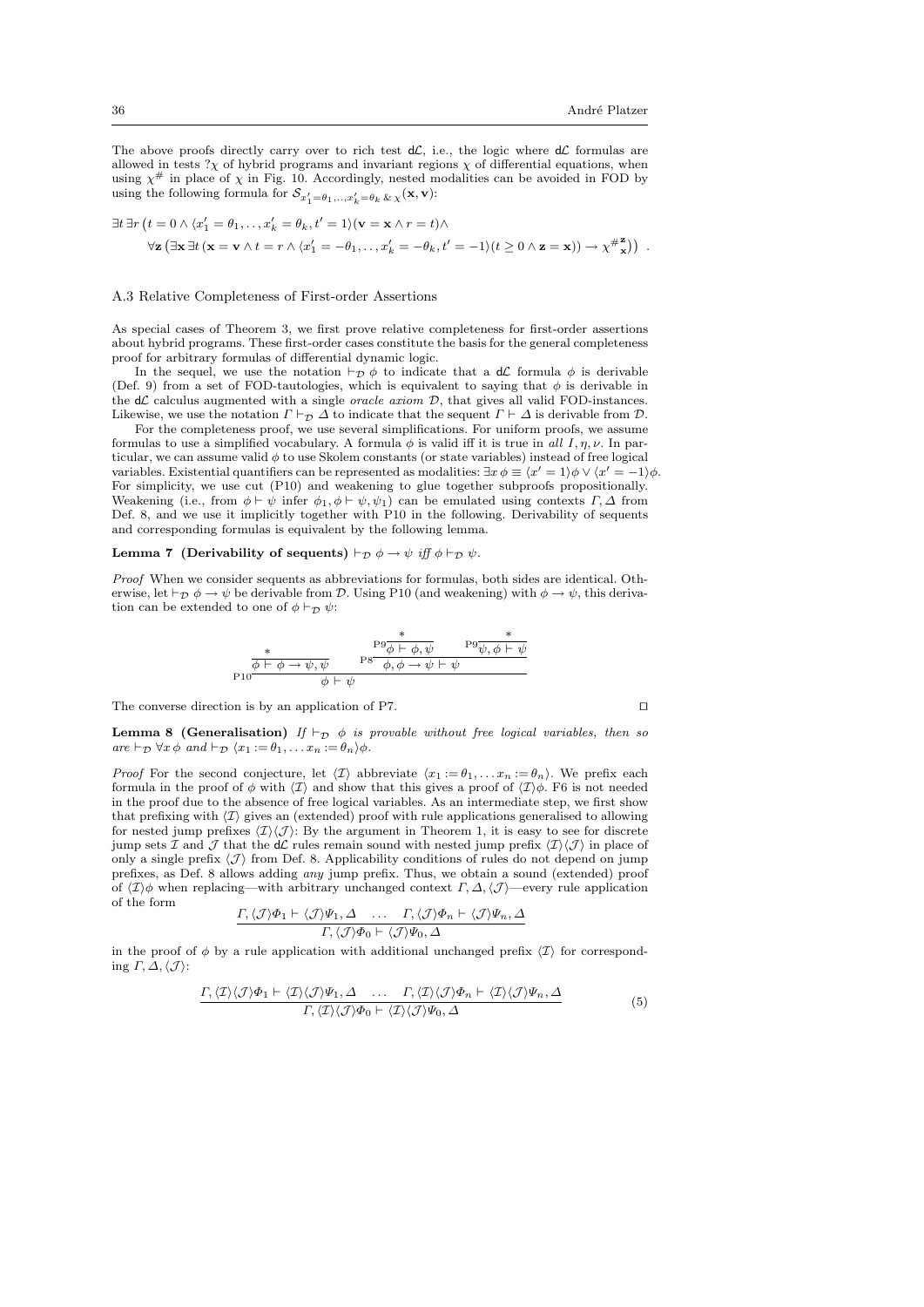Next, we show that these nested jump prefixes can be reduced to a single jump prefix as Def. 8 allows for: Let  $\langle \mathcal{I} \mathcal{J} \rangle$  denote the discrete jump set obtained by merging  $\langle \mathcal{I} \rangle$  and  $\langle \mathcal{J} \rangle$  using D9 as in Section 4.1. We replace each rule application (with nested prefixes) of the form (5) by the following derivation with only a single prefix (assuming  $n = 1$  for notational convenience):

|       |                                                                                                                                          | ∗                                                                                                                                 |
|-------|------------------------------------------------------------------------------------------------------------------------------------------|-----------------------------------------------------------------------------------------------------------------------------------|
|       | .                                                                                                                                        | $\overline{P^9\Gamma,\langle\mathcal{I}\mathcal{J}\rangle\Phi_1} \vdash \langle\mathcal{I}\mathcal{J}\rangle\Phi_1,\Delta$        |
|       | $\Gamma,\langle\mathcal{I}\rangle\langle\mathcal{J}\rangle\Phi_1 \vdash \langle\mathcal{I}\mathcal{J}\rangle\Psi_1,\Delta$               | $D9\overline{T,\langle\mathcal{I}\mathcal{J}\rangle\Phi_1}\vdash \langle\mathcal{I}\rangle\langle\mathcal{J}\rangle\Phi_1,\Delta$ |
| P10   | $\Gamma,\langle\mathcal{I}\mathcal{J}\rangle\Phi_1 \vdash \langle\mathcal{I}\mathcal{J}\rangle\Psi_1,\Delta$                             |                                                                                                                                   |
|       | $\Gamma,\langle\mathcal{I}\mathcal{J}\rangle\Phi_0 \vdash \langle\mathcal{I}\mathcal{J}\rangle\psi_0,\Delta$                             |                                                                                                                                   |
| D9.D9 | $\Gamma,\langle\mathcal{I}\rangle\langle\mathcal{J}\rangle\Phi_0 \vdash \langle\mathcal{I}\rangle\langle\mathcal{J}\rangle\psi_0,\Delta$ |                                                                                                                                   |

The bottom-most D9 applications merge  $\langle \mathcal{I} \rangle$  into  $\langle \mathcal{J} \rangle$  in the antecedent and succedent, respectively. The unmarked rule applies the same rule that has been used in (5), which is applicable on  $\Phi_0 \vdash \Psi_0$  for any context by Def. 8, including  $\Gamma, \Delta, \langle \mathcal{I} \mathcal{J} \rangle$ . The subsequent cut with  $\langle \mathcal{I} \rangle \langle \mathcal{J} \rangle \Phi_1$ restores the form of the premiss in (5). The left branch continues using a dual argument to turn succedent  $\langle \mathcal{I} \rangle \Psi_1$  into  $\langle \mathcal{I} \rangle \langle \mathcal{I} \rangle \Psi_1$ , thereby yielding a set of non-extended rule applications with the same conclusions and premisses as the extended rule application  $(5)$ :

$$
\frac{\Gamma,\langle \mathcal{I}\rangle\langle \mathcal{J}\rangle\Phi_1\vdash \langle \mathcal{I}\rangle\langle \mathcal{J}\rangle\Psi_1,\Delta}{\Gamma,\langle \mathcal{I}\rangle\langle \mathcal{J}\rangle\Phi_1\vdash \langle \mathcal{I}\rangle\langle \mathcal{J}\rangle\Phi_1\vdash \langle \mathcal{I}\mathcal{J}\rangle\langle \mathcal{J}\rangle\Psi_1\vdash \langle \mathcal{I}\mathcal{J}\rangle\Psi_1,\Delta}{\Gamma,\langle \mathcal{I}\rangle\langle \mathcal{J}\rangle\Phi_1\vdash \langle \mathcal{I}\mathcal{J}\rangle\Psi_1,\Delta}
$$

For reducing the first conjecture of this lemma to the second, let s be a Skolem constant for state variable x. By the above proof, we derive  $\vdash_{\mathcal{D}} \langle x := s \rangle \phi$ . Using F1, we continue this derivation to a proof of  $\forall X \langle x := X \rangle \phi$ , which we abbreviate as  $\forall x \phi$  (see text below Def. 6). Rule F1 is applicable for Skolem constant s as no free logical variables occur in the proof.  $\Box$ 

Proposition 1 (Relative completeness of first-order safety) For every hybrid program  $\alpha \in \mathrm{HP}(\Sigma, V)$  and each  $F, G \in \mathrm{Fml}_{FOL}(\Sigma, V)$  of first-order logic

 $\vDash F \rightarrow [\alpha]G \implies \vdash_{\mathcal{D}} F \rightarrow [\alpha]G \text{ (and } F \vdash_{\mathcal{D}} [\alpha]G \text{ by Lemma } \gamma)$ .

*Proof* We generalise the relative completeness proof by Cook [17] to  $d\mathcal{L}$  and follow an induction on the structure of program  $\alpha$ . In the following, IH is short for the induction hypothesis.

- 1. The cases where  $\alpha$  is of the form  $x_1 := \theta_1, \ldots, x_n := \theta_n$ ,  $\gamma_X$ ,  $\beta \cup \gamma$ , or  $\beta$ ;  $\gamma$  are consequences of the soundness of the symmetric rules D2, D4, and D8–D10. Since these rules are symmetric, they perform equivalent transformations. Consequently, whenever their conclusion is valid, their premiss is valid and of smaller complexity (the programs get simpler), hence derivable by IH. Thus, we can derive  $F \to [\alpha]G$  by applying the respective rule. We explicitly show the proof for  $\beta$ ;  $\gamma$  as it contains an extra twist.
- 2.  $F \to [\beta; \gamma] G$ , which implies  $F \to [\beta][\gamma] G$ . By Lemma 6, there is a FOD-formula  $G^{\#}$ such that  $\vdash G^{\#} \leftrightarrow [\gamma]G$ . From the validity of  $\vdash F \to [\beta]G^{\#}$ , we can conclude by IH that  $F \vdash_{\mathcal{D}} [\beta] G^{\#}$  is derivable. Similarly, because of  $\models G^{\#} \rightarrow [\gamma] G$ , we conclude  $\vdash_{\mathcal{D}} G^{\#} \rightarrow [\gamma] G$ by IH. Using Lemma 8, we conclude  $\vdash_{\mathcal{D}} \forall^{\beta} (G^{\#} \to [\gamma] G)$ . With an application of G1, the latter derivation can be extended to a derivation of  $[\beta]G^{\#} \vdash_{\mathcal{D}} [\beta][\gamma]G$ . Combining the above derivations propositionally by a cut with  $[\beta]G^{\#}$ , we can derive  $F \vdash_{\mathcal{D}} [\beta][\gamma]G$ , from
- which D2 yields  $F \vdash_{\mathcal{D}} [\beta; \gamma]G$  as desired (and Lemma 7 or P7 yield  $\vdash_{\mathcal{D}} F \to [\beta; \gamma]G$ ).<br>3.  $\models F \to [x'_1 = \theta_1, \dots, x'_n = \theta_n]G$  is a FOD-formula and hence derivable as a  $\mathcal{D}$  axiom. Continuous evolution  $x'_1 = \theta_1, \$ Lemma 5, which we consider as an abbreviation in this proof.
- $4. \vDash F \rightarrow [\beta^*]G$  can be derived by induction. For this, we define the invariant as a FOD encoding of the statement that all potential poststates of  $\beta^*$  satisfy G according to Lemma 6:

$$
\phi \equiv ( [\beta^*] G )^{\#} \equiv \forall \mathbf{v} \left( \mathcal{S}_{\beta^*} (\mathbf{x}, \mathbf{v}) \to G_{\mathbf{x}}^{\mathbf{v}} \right) .
$$

Since  $F \to \phi$  and  $\phi \to G$  are valid FOD-formulas, they are derivable by  $\mathcal{D}$ ; so is  $F \vdash_{\mathcal{D}} \phi$  by Lemma 7. By Lemma 8 and G1,  $[\beta^*]\phi \vdash_{\mathcal{D}} [\beta^*]G$  is derivable. Likewise,  $\phi \rightarrow [\beta]\phi$  is valid according to the semantics of repetition, thus derivable by IH, since  $\beta$  is less complex. Using Lemma 8, we can derive  $\vdash_{\mathcal{D}} \forall^{\beta}(\phi \to [\beta]\phi)$ , from which G3 yields  $\phi \vdash_{\mathcal{D}} [\beta^*]\phi$ . Combining the above derivations propositionally by a cut with  $\left[\beta^*\right]\phi$  and  $\phi$  yields  $F \vdash_{\mathcal{D}} \left[\beta^*\right]G$ .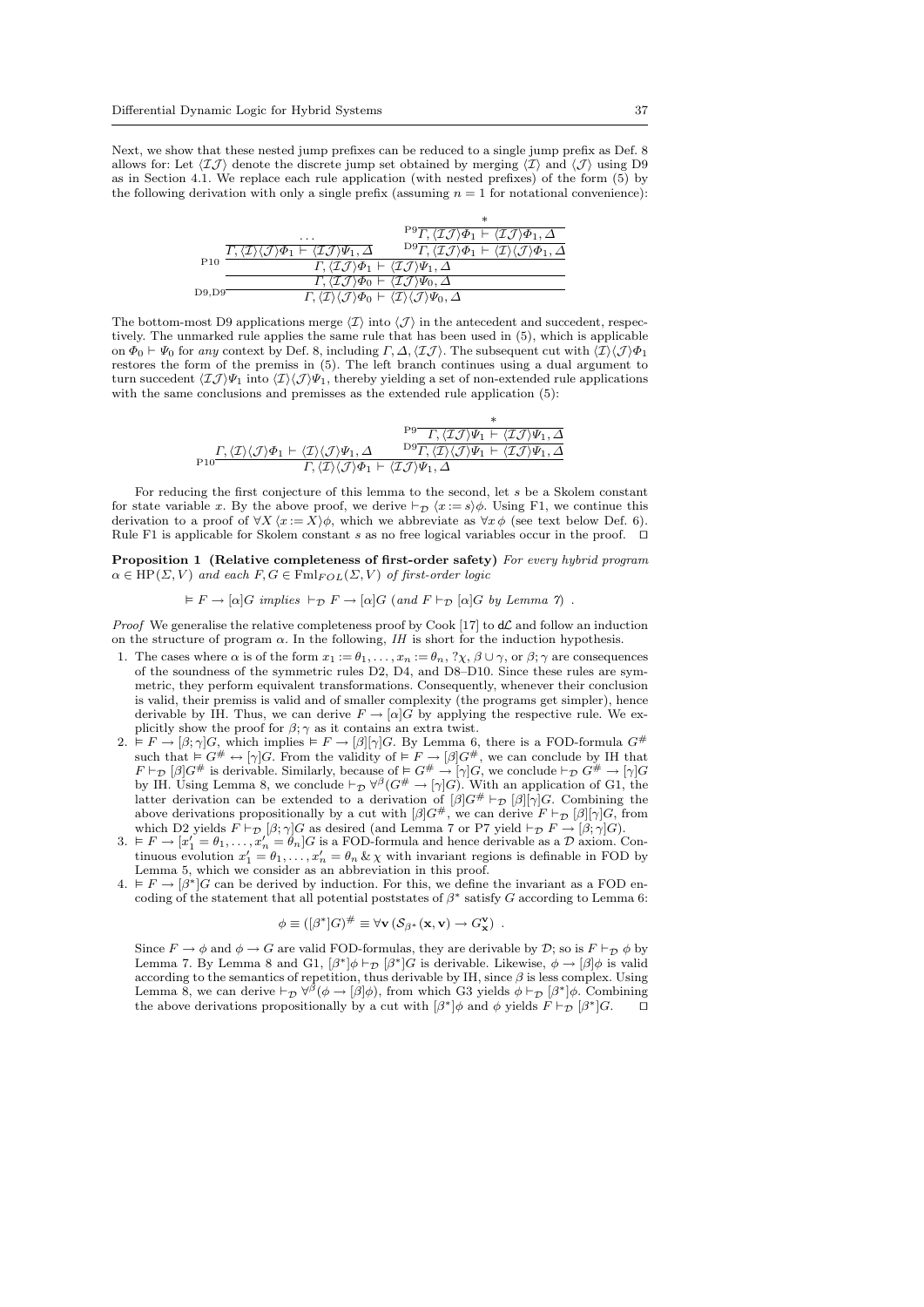Proposition 2 (Relative completeness of first-order liveness) For each hybrid program  $\alpha \in \text{HP}(\Sigma, V)$  and each  $F, G \in \text{Fml}_{FOL}(\Sigma, V)$  of first-order logic

 $\vDash F \rightarrow \langle \alpha \rangle G$  implies  $\vdash_{\mathcal{D}} F \rightarrow \langle \alpha \rangle G$  (and  $F \vdash_{\mathcal{D}} \langle \alpha \rangle G$  by Lemma  $\gamma$ ).

Proof We generalise the arithmetic completeness proof by Harel [34] to the hybrid case. Most cases of the proof are simple adaptations of the corresponding cases in Proposition 1. What remains to be shown is the case of repetitions. Assume that  $\models F \rightarrow \langle \beta^* \rangle G$ . To derive this formula by G4, we use a FOD-formula  $\varphi(n)$  as a variant expressing that, after n iterations,  $\beta$  can lead to a state satisfying G. This formula is obtained from Lemma 5-6 as  $({\langle \beta^* \rangle}G)^\# \equiv \exists \mathbf{v} \left( \mathcal{S}_{\beta^*}(\mathbf{x}, \mathbf{v}) \wedge G_{\mathbf{x}}^{\mathbf{v}} \right), \text{ except that the quantifier on the repetition count } n \text{ is re$ moved such that  $n$  becomes a free variable (plus index shifting to count repetitions):

 $\varphi(n-1) \equiv \exists \mathbf{v} \exists Z \left( Z_1^{(n)} = \mathbf{x} \wedge Z_n^{(n)} = \mathbf{v} \wedge \forall i : \mathbb{N} \ (1 \leq i < n \rightarrow \mathcal{S}_{\beta}(Z_i^{(n)}, Z_{i+1}^{(n)})) \wedge G_{\mathbf{x}}^{\mathbf{v}} \right) .$ 

By Lemma 4,  $\varphi(n)$  can only hold true if n is a natural number.

According to the loop semantics,  $\vdash n > 0 \land \varphi(n) \rightarrow \langle \beta \rangle \varphi(n-1)$  is valid by construction: If  $n > 0$  is a natural number then so is  $n - 1$ , and if  $\beta$  reaches G after n repetitions, then, after executing  $\beta$  once,  $n-1$  repetitions of  $\beta$  reach G. By IH, this formula is derivable, since  $\beta$  contains less loops. By Lemma 8, we extend this derivation to  $\vdash_{\mathcal{D}} \forall^{\beta} \forall n > 0$  ( $\varphi(n) \rightarrow \langle \beta \rangle \varphi(n-1)$ ). Thus  $\exists v \varphi(v) \vdash_{\mathcal{D}} \langle \beta^* \rangle \exists v \leq 0 \varphi(v)$  by G4. It only remains to show that the antecedent is derivable from F and  $\langle \beta^* \rangle G$  is derivable from the succedent. From our assumption, we conclude that the following are valid FOD-formulas, hence  $\mathcal{D}\text{-axioms:}$ 

- $\vDash F \rightarrow \exists v \varphi(v)$ , because  $\models F \rightarrow \langle \beta^* \rangle G$ , and
- $-$  ⊨ (∃v≤0 $\varphi(v)$ )  $\rightarrow$  G, because  $v \le 0$  and the fact, that, by Lemma 4,  $\varphi(v)$  only holds true for natural numbers, imply  $\varphi(0)$ . Further,  $\varphi(0)$  entails G, because zero repetitions of  $\beta$  have no effect.

From the latter we derive  $\vdash_{\mathcal{D}} \forall^{\beta}(\exists v \leq 0 \varphi(v) \rightarrow G)$  by Lemma 8 and extend the derivation to  $\langle \beta^* \rangle \exists v \leq 0 \, \varphi(v) \vdash_{\mathcal{D}} \langle \beta^* \rangle G$  by G2. From  $\vdash_{\mathcal{D}} F \to \exists v \, \varphi(v)$  we conclude  $F \vdash_{\mathcal{D}} \exists v \, \varphi(v)$  by Lemma 7. Now, the above derivations can be combined propositionally by a cut with  $\langle \beta^* \rangle \exists v \leq 0 \varphi(v)$  and with  $\exists v \varphi(v)$  to yield  $F \vdash_{\mathcal{D}} \langle \beta^* \rangle G$ .  $\langle \rangle G.$ 

#### A.4 Relative Completeness of the Differential Logic Calculus

Having succeeded with the proofs of the above statements we can finish the proof of the Theorem 3, which is the central result of this work.

Proof (of Theorem 3) The proof follows a basic structure analogous to that of Harel's proof for the discrete case [34, Theorem 3.1]. We have to show that every valid  $d\mathcal{L}$  formula  $\phi$  can be proven from FOD axioms within the  $d\mathcal{L}$  calculus: from  $\models \phi$  we have to prove  $\models_{\mathcal{D}} \phi$ . The proof proceeds as follows: By propositional recombination, we inductively identify fragments of φ that correspond to  $\phi_1 \rightarrow [\alpha]\phi_2$  or  $\phi_1 \rightarrow \langle \alpha \rangle \phi_2$  logically. Next, we express subformulas  $\phi_i$ equivalently in FOD by Lemma 6, and use Proposition 1 and 2 to resolve these first-order safety or liveness assertions. Finally, we prove that the original  $d\mathcal{L}$  formula can be re-derived from the subproofs.

We can assume  $\phi$  to be given in conjunctive normal form by appropriate propositional reasoning. In particular, we assume that negations are pushed inside over modalities using the dualities  $\neg[\alpha]\phi \equiv \langle \alpha \rangle \neg \phi$  and  $\neg[\alpha]\phi \equiv [\alpha] \neg \phi$ . The remainder of the proof follows an induction on a measure  $|\phi|$  defined as the number of modalities in  $\phi$ . For a simple and uniform proof, we assume quantifiers to be abbreviations for modal formulas by  $\exists x \phi \equiv \langle x' = 1 \rangle \phi \vee \langle x' = -1 \rangle \phi$ and  $\forall x \, \phi \equiv [x' = 1] \phi \wedge [x' = -1] \phi$ .

- 0.  $|\phi| = 0$  then  $\phi$  is a first-order formula, hence derivable by  $\mathcal{D}$ .
- 1.  $\phi$  is of the form  $\neg \phi_1$ , then  $\phi_1$  is first-order, as we assumed negations to be pushed inside. Hence,  $|\phi| = 0$  and Case 0 applies.
- 2.  $\phi$  is of the form  $\phi_1 \wedge \phi_2$ , then individually deduce the simpler proofs for  $\vdash_{\mathcal{D}} \phi_1$  and  $\vdash_{\mathcal{D}} \phi_2$ by IH, which can be combined by P5.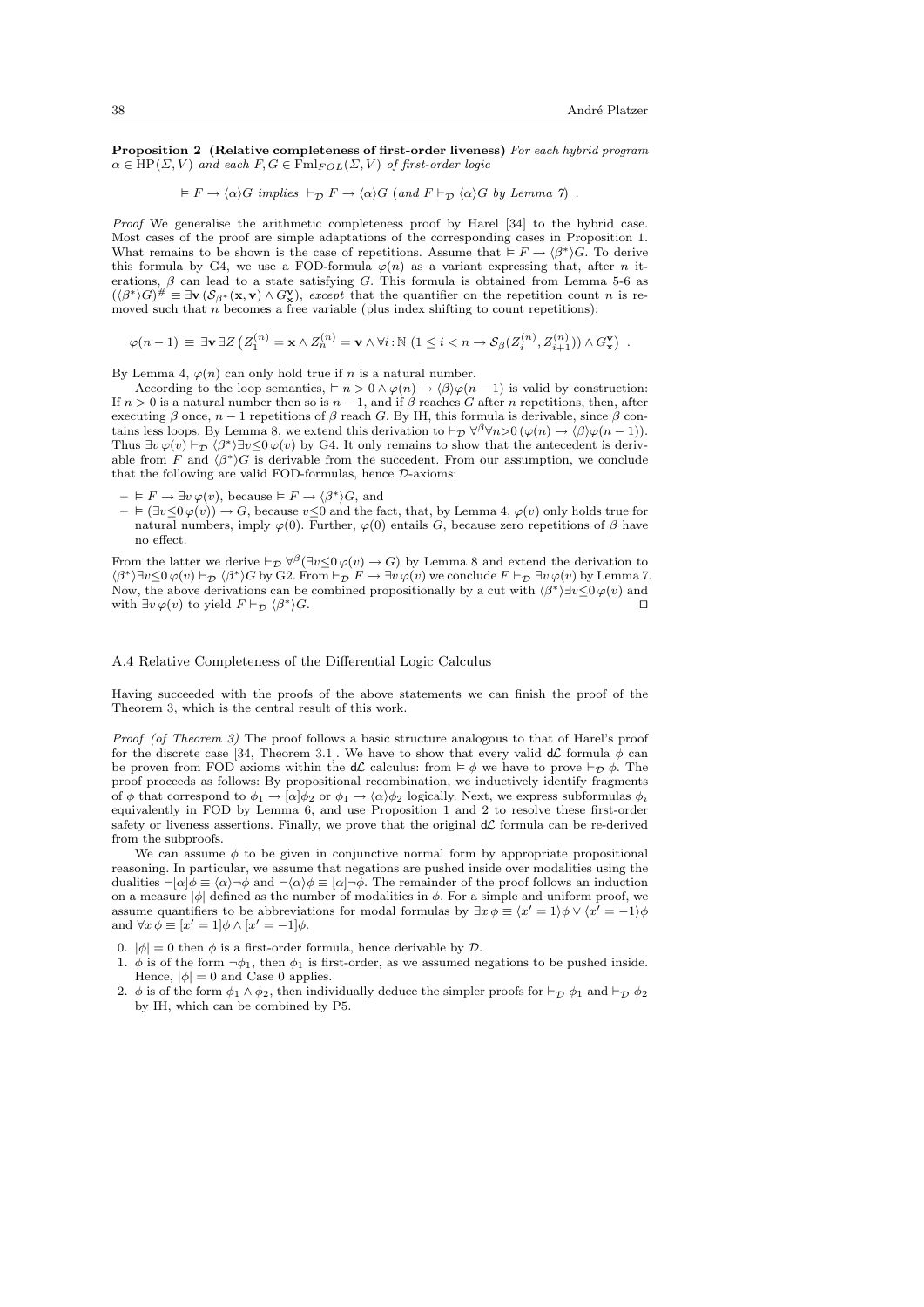3. φ is a disjunction and—without loss of generality—has one of the following forms (otherwise use associativity and commutativity to select a different order for the disjunction):

$$
\phi_1 \lor [\alpha]\phi_2
$$
  

$$
\phi_1 \lor \langle \alpha \rangle \phi_2
$$

As a unified notation for those cases we use  $\phi_1 \vee (\alpha)\phi_2$ . Then,  $|\phi_2| < |\phi|$ , since  $\phi_2$  has less modalities. Likewise,  $|\phi_1| < |\phi|$  because  $\langle \alpha | \phi_2 \rangle$  contributes one modality to  $|\phi|$  that is not part of  $\phi_1$ .

According to Lemma 6 there are equivalent FOD-formulas  $\phi_1^\#, \phi_2^\#$  with  $\models \phi_i \leftrightarrow \phi_i^\#$  for  $i = 1, 2$ . By congruence, the validity  $\models \phi$  yields that  $\models \phi_1^{\#} \vee (\alpha) \phi_2^{\#}$ , which directly implies  $\vDash \neg \phi_1^{\#} \rightarrow \langle \alpha \rangle \phi_2^{\#}$ . Then by Proposition 1 or 2, respectively, we can derive

$$
\neg \phi_1^\# \vdash_{\mathcal{D}} \langle \alpha \rangle \phi_2^\# \tag{6}
$$

Further  $\models \phi_1 \leftrightarrow \phi_1^{\#}$  implies  $\models \neg \phi_1 \rightarrow \neg \phi_1^{\#}$ , which is derivable by IH, because  $|\phi_1| < |\phi|$ . By Lemma 7, we obtain  $\neg \phi_1 \vdash_{\mathcal{D}} \neg \phi_1^{\#}$ , which we combine with (6) by a cut with  $\neg \phi_1^{\#}$  to

$$
\neg \phi_1 \vdash_{\mathcal{D}} \langle \alpha \rangle \phi_2^{\#} \tag{7}
$$

Likewise  $\models \phi_2 \leftrightarrow \phi_2^{\#}$  implies  $\models \phi_2^{\#} \rightarrow \phi_2$ , which is derivable by IH, as  $|\phi_2| < |\phi|$ . We can extend the derivation of  $\vdash_{\mathcal{D}} \phi_2^{\#} \to \phi_2$  to one of  $\vdash_{\mathcal{D}} \forall^{\alpha}(\phi_2^{\#} \to \phi_2)$  by Lemma 8 and conclude  $\{\alpha\}\phi_2^{\#} \vdash_{\mathcal{D}} \{\alpha\}\phi_2$  by G1–G2. Finally we combine the latter propositionally with (7) by a cut with  $\{\alpha\}\phi_2^{\#}$  to derive  $\neg \phi_1 \vdash_{\mathcal{D}} \{\alpha\}\phi_2$ , from which  $\vdash_{\mathcal{D}} \phi_1 \vee (\alpha)\phi_2$  can be obtained, again using P10, to complete the proof.  $\Box$ 

# B Relative Semidecidability Proof

As an auxiliary result for proving Theorem 4, we show that, in  $d\mathcal{L}$  proofs, Skolem symbols occur in a uniform way, i.e., a Skolem symbol s always occurs with the same list of arguments.

Lemma 9 (Uniform Skolem symbols) Let  $\phi$  be a d $\mathcal L$  formula without Skolem symbols. In any derivation of  $\phi$ , Skolem symbols only occur with a unique list of free logical variables as arguments, provided that the formulas in cuts (P10) obey this restriction.

*Proof* The proof is by induction on the structure of proofs in the  $d\mathcal{L}$  calculus. For derivations of length zero, the conjecture holds, because  $\phi$  does not contain Skolem symbols. We show that the conjectured Skolem occurrence property is preserved in all sub-goals when applying a rule to a goal that satisfies the conjecture.

- F1 The symbols  $s(X_1, \ldots, X_n)$  introduced by rules F1–F2 are of the required form as the  $X_i$ are precisely the free logical variables. In addition, the symbol  $s(X_1, \ldots, X_n)$  does not occur nested in other Skolem terms, because, by induction hypothesis, the bound variable  $x$  does not occur in Skolem terms of the goal.
- F3 Rules F3 and F6 are only applicable to instances of first-order real arithmetic (Lemma 2), for which the equivalence transformations of quantifier elimination preserve the Skolem occurrence property, because they never introduce quantifiers to bind free variables.
- D11 Rule D11 preserves the property, as it only substitutes state variables  $x_i \in \Sigma$  not logical variables  $X_i \in V$ .
- P10 Cuts preserve the Skolem occurrence property, as we assumed the formulas that P10 introduces to adhere to the Skolem occurrence property.
	- The other rules of the  $d\mathcal{L}$  calculus preserve the property as they never replace arguments of Skolem function symbols (which are free variables by induction hypothesis).

*Proof (of Theorem 4)* The proof is by well-founded induction. We prove that there is a wellfounded strict partial order  $\prec$  such that: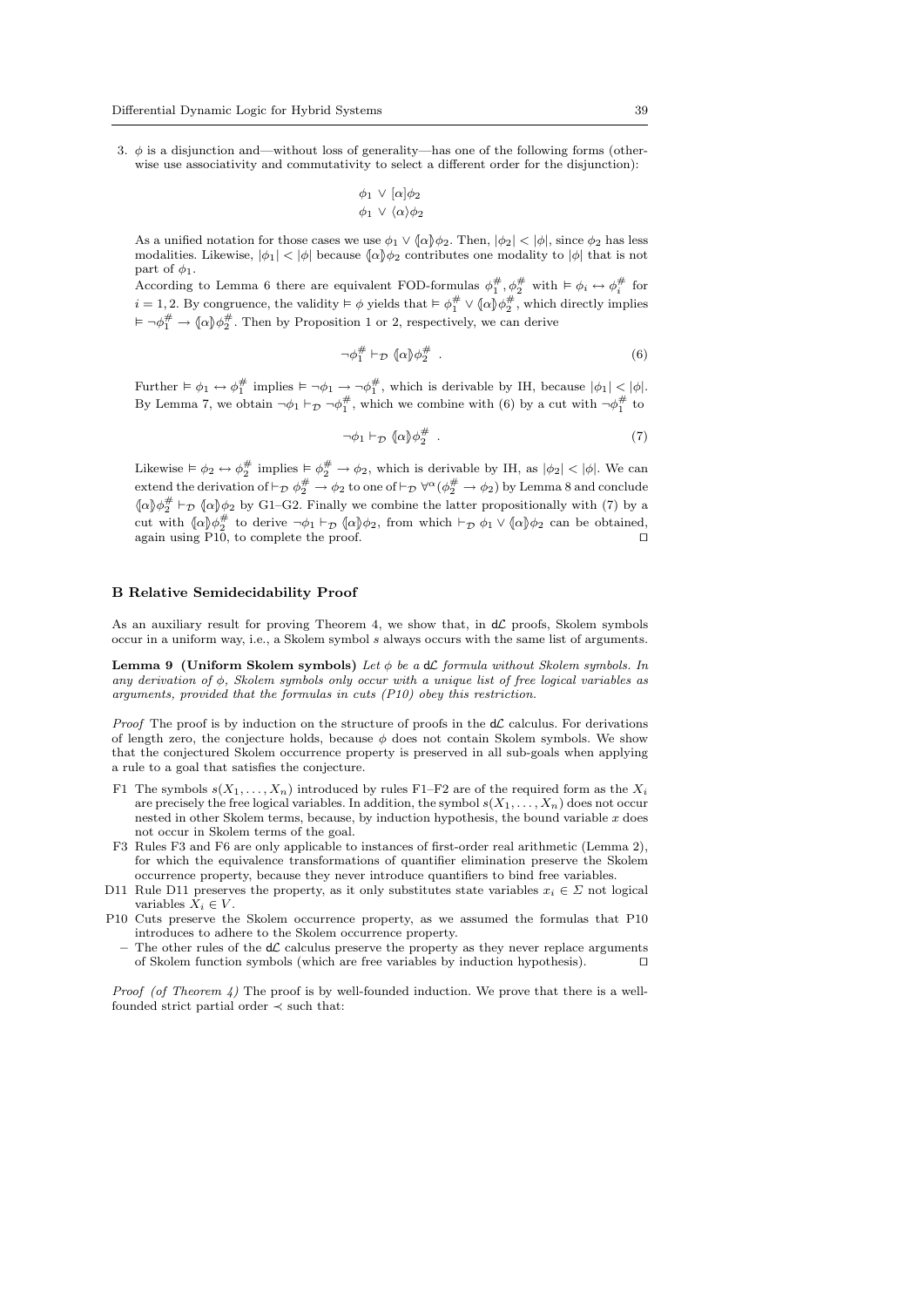IH: For all non-atomic formulas occurring in the sequents during a proof, there is an applicable series of  $d\mathcal{L}$  rules such that all resulting sub-goals are simpler with respect to  $\prec$ , have no additional free variables or function symbols, and their conjunction is equivalent to the conclusion (for suitable oracle choices).

By applying these  $d\mathcal{L}$  rules exhaustively, we obtain a decision procedure relative to the oracle, because the sub-goals descend along the well-founded order ≺, which has no infinite descending chain. Finally, validity of the remaining sequents with atomic formulas is decidable by evaluating ground instances (Def. 7), because, by IH, the resulting formulas have no free variables when the initial formula is closed (open formulas, instead, yield equivalent parameter constraints as results). We use the derived rules G3' and G4' in place of G3 and G4, see Section 4.1. To obtain a backtracking-free procedure, we remove rules D5–D6 and G1–G4 and P10 from the calculus: If a calculus with less rules gives a decision procedure, then so does the full calculus.

We define the order  $\prec$  as the lexicographical order of, respectively, the numbers of: loops, differential equations, sequential compositions, choices, modalities, quantifiers, number of different variables and Skolem function symbols, and the number of logical connectives. As a lexicographical order of natural numbers, ≺ is well-founded [22]. It lifts to sequents in rule applications (Def. 8) when all sub-goals of all rule schemata are simpler than their goals with respect to  $\prec$ , which can be shown to retain well-foundedness as a multiset ordering [22].

Now the proof of IH is by induction along  $\prec$ . Let  $\phi$  be a non-atomic formula of a sequent in an open branch of the proof. We assume  $\phi$  to occur in the succedent; the respective proofs for the antecedent are dual. Hence, we consider the sequent to be of the form  $\Gamma \vdash \phi, \Delta$ .

- 1. If  $\phi$  is of the form  $\psi_1 \wedge \psi_2$ , then P6 is applicable, yielding smaller sequents (with less logical connectives) that are equivalent. Other logical connectives are handled likewise using P1–P7, respectively.
- 2. If  $\phi$  is of the form  $\alpha|\psi$  or  $\langle \alpha \rangle \psi$  and  $\alpha$  is of the form ? $\chi$ ,  $\beta$ ;  $\gamma$ , or  $\beta \cup \gamma$  the corresponding rule D1–D4 or D7–D8 is applicable, yielding a simpler yet equivalent formula.
- 3. If  $\phi$  is of the form  $[x'_1 = \theta_1, \ldots, x'_n = \theta_n \& \chi]\psi$ , then D12 is applicable, as we assumed differential equations to have first-order definable flows. The resulting formula is equivalent and simpler, because it contains less differential equations. It involves additional bound variables but not free variables. Case  $\langle x_1' = \theta_1, \ldots, x_n' = \theta_n \& \chi \rangle \psi$  is similar, by D11.
- 4. If  $\phi$  is of the form  $\lbrack \alpha^* \rbrack \psi$ , then G3' is applicable with a first-order invariant F obtained from the oracle. The resulting sub-goals are simpler according to  $\prec$ , because they contain less loops (F does not contain loops). The resulting sub-goals do not have additional free variables as all bound variables of  $\alpha^*$  remain bound by the universal closure  $\forall^{\alpha}$  in the respective premisses. Finally, we assume the oracle to give an invariant such that the conjunction of the resulting sub-goals is equivalent to the goal (otherwise we have nothing to show for inadequate choices by the oracle). The case  $\langle \alpha^* \rangle \psi$  is similar, using G4' instead.
- 5. If  $\phi$  is of the form  $\langle x_1 := \theta_1, \ldots, x_n := \theta_n \rangle \psi$ , there are two cases. If D9 is applicable, it yields equivalent simpler sequents. Otherwise, we have  $\psi \prec \langle x_1 := \theta_1, \ldots, x_n := \theta_n \rangle \psi$ . Thus, by IH, there is a finite sequence of rule applications on  $\psi$  yielding equivalent sequents with atomic formulas. Prefixing the resulting proof with  $\langle x_1 := \theta_1, \ldots, x_n := \theta_n \rangle$ yields a corresponding proof for  $\Gamma \vdash \phi$ ,  $\Delta$  by Lemma 8. The formulas of its open branches resulting from  $\phi$  are of the form  $\langle x_1 := \theta_1, \ldots, x_n := \theta_n \rangle G$  for atomic formulas G, where, at the latest, D9 is applicable, as substitutions are admissible on atomic formulas. Case  $[x_1 := \theta_1, \ldots, x_n := \theta_n] \psi$  is similar, using D10 first.
- 6. If  $\phi$  is of the form  $\forall x \psi(x)$ , we can apply F1 giving  $\psi(s(X_1, \ldots, X_n))$ . Now, we have  $\psi(s(X_1, \ldots, X_n)) \prec \forall x \psi(x)$ , hence, by IH,  $\psi(s(X_1, \ldots, X_n))$  can be transformed equivalently to a set of sequents of the form  $\Phi_i(s(X_1, \ldots, X_n)) \vdash \Psi_i(s(X_1, \ldots, X_n))$  with atomic formulas (without loss of generality, we can assume  $s(X_1, \ldots, X_n)$  to occur in all branches). Hence, QE is defined for these atomic formulas and F3 can be applied on each branch, yielding  $QE(\forall s (\Phi_i(s) \vdash \Psi_i(s)))$ . Consequently, the original sequent  $\Gamma \vdash \forall x \psi(x)$ ,  $\Delta$  is equivalent to  $\bigwedge_i \text{QE}(\forall s \, (\Phi_i(s) \vdash \Psi_i(s)))$ , for the following reason:  $\Gamma \vdash \psi(s(X_1, \ldots, X_n))$ ,  $\Delta$  is equivalent to  $\bigwedge_i (\Phi_i(s(X_1, \ldots, X_n)) \vdash \Psi_i(s(X_1, \ldots, X_n)))$  by IH, using the equivalence  $\text{QE}(\forall s (F \wedge G)) \equiv \text{QE}(\forall s F) \wedge \text{QE}(\forall s G)$  and that s does not occur in  $\Gamma$ ,  $\Delta$ . After applying F3, the result has no additional free symbols, although intermediate formulas do.
- 7. If  $\phi$  is of the form  $\exists x \psi(x)$ , then F4 is applicable giving  $\psi(X)$  for a fresh logical variable X. Then  $\psi(X) \prec \exists x \psi(x)$ , hence, by IH,  $\psi(X)$  can be transformed equivalently to a set of sequents  $\Phi_i \vdash \Psi_i$  with atomic formulas. If no Skolem dependency on X occurs in  $\Phi_i \vdash \Psi_i$ , then QE is defined and F6 applicable, giving QE( $\exists X (\bigwedge_i (\Phi_i \vdash \Psi_i)))$ , which is equivalent to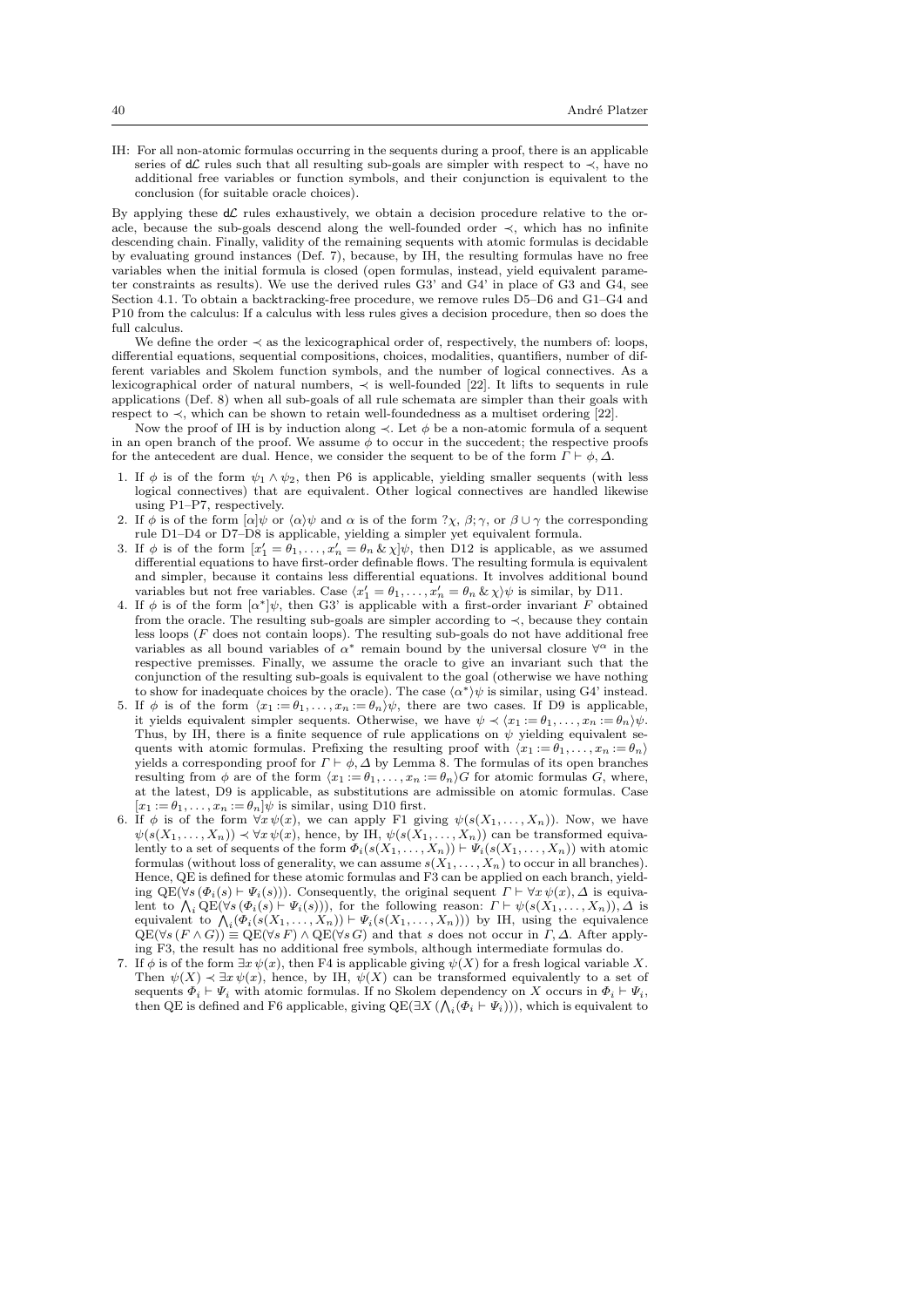$\exists X (\bigwedge_i (\Phi_i \vdash \Psi_i))$ . By IH, this is equivalent to  $\Gamma \vdash \exists X \psi(X), \Delta$ , because X does not occur in Γ, Δ. Otherwise, if a Skolem term  $s(X_1, \ldots, X, \ldots, X_n)$  occurs in a  $\Phi_i \vdash \Psi_i$ , then, by IH, the Skolem function s already occurred in  $\psi(X)$ . By Lemma 9,  $s(X_1, \ldots, X, \ldots, X_n)$ itself must already have occurred in  $\psi(X)$ , which contradicts the fact that X is fresh and that bound variable x does not occur in Skolem terms of  $\exists x \psi(x)$ , again by Lemma 9. After applying  $F6$  the additional free variable  $X$  disappears.

# References

- 1. Abrah´am-Mumm, E., Steffen, M., Hannemann, U.: Verification of hybrid systems: For- ´ malization and proof rules in PVS. In: ICECCS, pp. 48–57. IEEE Computer Society  $(2001)$
- 2. Alur, R., Courcoubetis, C., Dill, D.L.: Model-checking for real-time systems. In: LICS, pp. 414–425. IEEE Computer Society (1990)
- 3. Alur, R., Courcoubetis, C., Halbwachs, N., Henzinger, T.A., Ho, P.H., Nicollin, X., Olivero, A., Sifakis, J., Yovine, S.: The algorithmic analysis of hybrid systems. Theor. Comput. Sci. 138(1), 3–34 (1995).
- 4. Anai, H., Weispfenning, V.: Reach set computations using real quantifier elimination. In: M.D.D. Benedetto, A.L. Sangiovanni-Vincentelli (eds.) HSCC, LNCS, vol. 2034, pp. 63–76. Springer (2001).
- 5. Asarin, E., Dang, T., Girard, A.: Reachability analysis of nonlinear systems using conservative approximation. In: Maler and Pnueli [42], pp. 20–35.
- 6. Beckert, B.: Equality and other theories. In: M. D'Agostino, D. Gabbay, R. Hähnle, J. Posegga (eds.) Handbook of Tableau Methods. Kluwer (1999)
- 7. Beckert, B., Hähnle, R., Schmitt, P.H. (eds.): Verification of Object-Oriented Software: The KeY Approach, LNCS, vol. 4334. Springer (2007)
- 8. Beckert, B., Platzer, A.: Dynamic logic with non-rigid functions: A basis for object-oriented program verification. In: U. Furbach, N. Shankar (eds.) IJCAR, LNCS, vol. 4130, pp. 266– 280. Springer (2006)
- 9. Branicky, M.S.: Studies in hybrid systems: Modeling, analysis, and control. Ph.D. thesis, Dept. Elec. Eng. and Computer Sci., Massachusetts Inst. Technol., Cambridge, MA (1995)
- 10. Branicky, M.S.: Universal computation and other capabilities of hybrid and continuous dynamical systems. Theor. Comput. Sci. 138(1), 67–100 (1995).
- 11. Branicky, M.S., Borkar, V.S., Mitter, S.K.: A unified framework for hybrid control: Model and optimal control theory. IEEE T. Automat. Contr. 43(1), 31–45 (1998).
- 12. Chaochen, Z., Ji, W., Ravn, A.P.: A formal description of hybrid systems. In: R. Alur, T.A. Henzinger, E.D. Sontag (eds.) Hybrid Systems, LNCS, vol. 1066, pp. 511–530. Springer (1995)
- 13. Chutinan, A., Krogh, B.H.: Computational techniques for hybrid system verification. IEEE T. Automat. Contr. 48(1), 64–75 (2003).
- 14. Clarke, E.M., Fehnker, A., Han, Z., Krogh, B.H., Ouaknine, J., Stursberg, O., Theobald, M.: Abstraction and counterexample-guided refinement in model checking of hybrid systems. Int. J. Found. Comput. Sci. 14(4), 583–604 (2003)
- 15. Clarke, E.M., Grumberg, O., Peled, D.A.: Model Checking. MIT Press, Cambridge, MA, USA (1999)
- 16. Collins, G.E., Hong, H.: Partial cylindrical algebraic decomposition for quantifier elimination. J. Symb. Comput. 12(3), 299–328 (1991)
- 17. Cook, S.A.: Soundness and completeness of an axiom system for program verification. SIAM J. Comput. 7(1), 70–90 (1978).
- 18. Damm, W., Hungar, H., Olderog, E.R.: Verification of cooperating travel agents. International Journal of Control 79(5), 395–421 (2006)
- 19. Damm, W., Mikschl, A., Oehlerking, J., Olderog, E.R., Pang, J., Platzer, A., Segelken, M., Wirtz, B.: Automating verification of cooperation, control, and design in traffic applications. In: C.B. Jones, Z. Liu, J. Woodcock (eds.) Formal Methods and Hybrid Real-Time Systems, LNCS, vol. 4700, pp. 115–169. Springer (2007)
- 20. Davoren, J.M.: On hybrid systems and the modal  $\mu$ -calculus. In: P.J. Antsaklis, W. Kohn, M.D. Lemmon, A. Nerode, S. Sastry (eds.) Hybrid Systems, LNCS, vol. 1567, pp. 38–69. Springer (1997).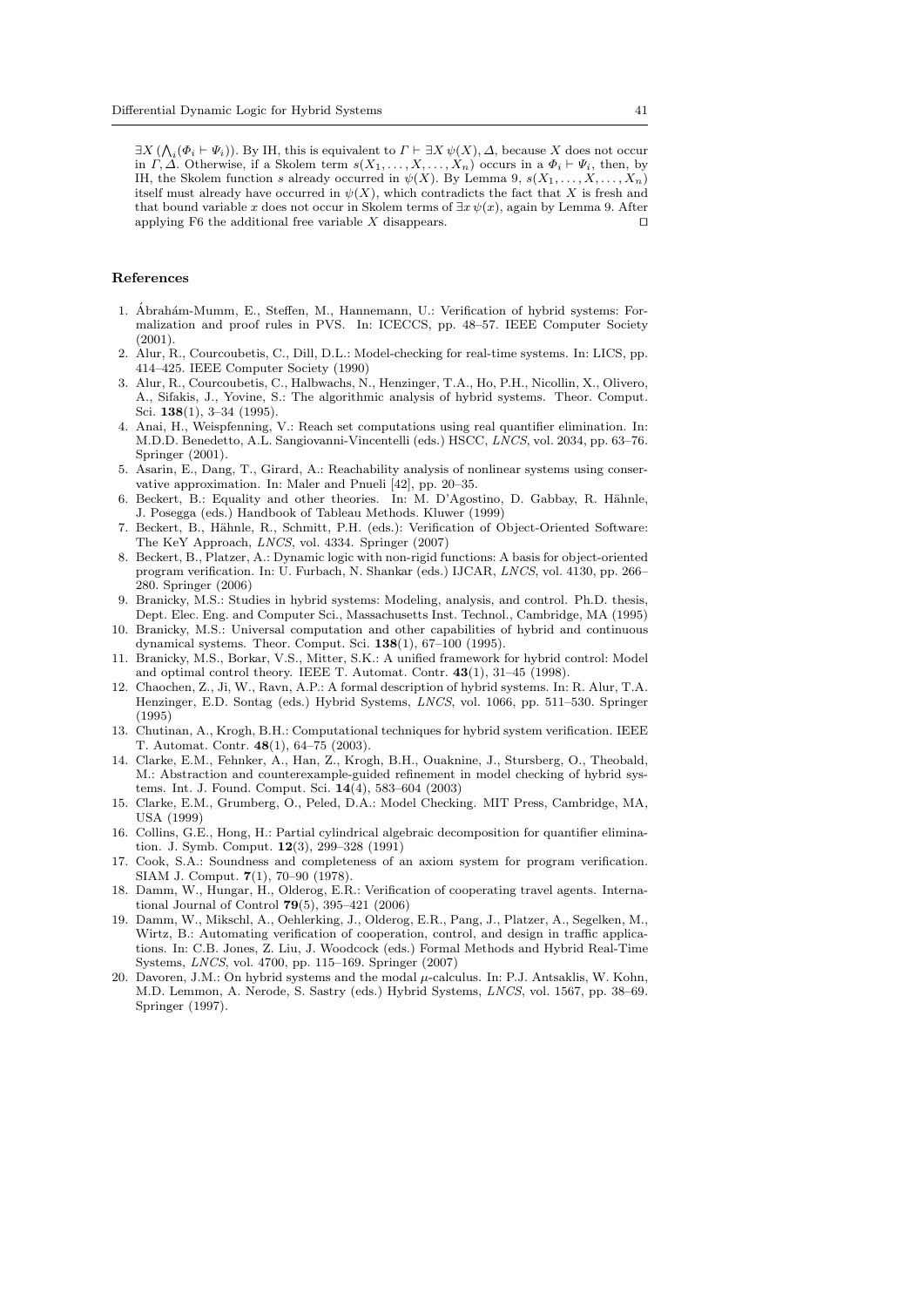- 21. Davoren, J.M., Nerode, A.: Logics for hybrid systems. Proceedings of the IEEE 88(7), 985–1010 (2000).
- 22. Dershowitz, N., Manna, Z.: Proving termination with multiset orderings. Commun. ACM 22(8), 465–476 (1979).
- 23. Dowek, G., Hardin, T., Kirchner, C.: Theorem proving modulo. J. Autom. Reasoning 31(1), 33–72 (2003)
- 24. Emerson, E.A., Clarke, E.M.: Using branching time temporal logic to synthesize synchronization skeletons. Sci. Comput. Program. 2(3), 241–266 (1982)
- 25. Emerson, E.A., Halpern, J.Y.: "Sometimes" and "Not Never" revisited: on branching versus linear time temporal logic. J. ACM 33(1), 151–178 (1986)
- 26. Fitting, M.: First-Order Logic and Automated Theorem Proving, 2nd edn. Springer, New York (1996)
- 27. Fitting, M., Mendelsohn, R.L.: First-Order Modal Logic. Kluwer, Norwell, MA, USA (1999)
- 28. Fränzle, M.: Analysis of hybrid systems: An ounce of realism can save an infinity of states. In: J. Flum, M. Rodríguez-Artalejo (eds.) CSL, LNCS, vol. 1683, pp. 126-140. Springer (1999)
- 29. Frehse, G.: PHAVer: Algorithmic verification of hybrid systems past HyTech. In: M. Morari, L. Thiele (eds.) HSCC, *LNCS*, vol. 3414, pp. 258–273. Springer (2005).
- 30. Giese, M.: Incremental closure of free variable tableaux. In: R. Goré, A. Leitsch, T. Nipkow (eds.) IJCAR, LNCS, vol. 2083, pp. 545–560. Springer (2001).
- 31. Gödel, K.: Über formal unentscheidbare Sätze der Principia Mathematica und verwandter Systeme I. Monatshefte für Mathematik und Physik 38, 173–198 (1931).
- 32. Graça, D.S., Campagnolo, M.L., Buescu, J.: Computability with polynomial differential equations. Advances in Applied Mathematics (2007)
- 33. Hähnle, R., Schmitt, P.H.: The liberalized  $\delta$ -rule in free variable semantic tableaux. J. Autom. Reasoning 13(2), 211–221 (1994).
- 34. Harel, D.: First-Order Dynamic Logic. Springer, New York (1979)
- 35. Harel, D., Kozen, D., Tiuryn, J.: Dynamic logic. MIT Press (2000)
- 36. Henzinger, T.A.: The theory of hybrid automata. In: LICS, pp. 278–292. IEEE Computer Society (1996)
- 37. Henzinger, T.A., Nicollin, X., Sifakis, J., Yovine, S.: Symbolic model checking for real-time systems. In: LICS, pp. 394–406. IEEE Computer Society (1992)
- 38. Hutter, D., Langenstein, B., Sengler, C., Siekmann, J.H., Stephan, W., Wolpers, A.: Deduction in the verification support environment (VSE). In: M.C. Gaudel, J. Woodcock (eds.) FME, LNCS, vol. 1051, pp. 268–286. Springer (1996)
- 39. Jifeng, H.: From CSP to hybrid systems. In: A.W. Roscoe (ed.) A classical mind: essays in honour of C. A. R. Hoare, pp. 171–189. Prentice Hall, Hertfordshire, UK (1994)
- 40. Kesten, Y., Manna, Z., Pnueli, A.: Verification of clocked and hybrid systems. Acta Inf. 36(11), 837–912 (2000).
- 41. Lafferriere, G., Pappas, G.J., Yovine, S.: A new class of decidable hybrid systems. In: F.W. Vaandrager, J.H. van Schuppen (eds.) HSCC, LNCS, vol. 1569, pp. 137–151. Springer (1999)
- 42. Maler, O., Pnueli, A. (eds.): Hybrid Systems: Computation and Control, 6th International Workshop, HSCC 2003 Prague, Czech Republic, April 3-5, 2003, Proceedings, LNCS, vol. 2623. Springer (2003)
- 43. Manna, Z., Sipma, H.: Deductive verification of hybrid systems using STeP. In: T.A. Henzinger, S. Sastry (eds.) HSCC, LNCS, vol. 1386, pp. 305–318. Springer (1998).
- 44. Morayne, M.: On differentiability of Peano type functions. Colloquium Mathematicum LIII, 129–132 (1987)
- 45. Mysore, V., Piazza, C., Mishra, B.: Algorithmic algebraic model checking II: Decidability of semi-algebraic model checking and its applications to systems biology. In: D. Peled, Y.K. Tsay (eds.) ATVA, LNCS, vol. 3707, pp. 217–233. Springer (2005)
- 46. Perko, L.: Differential equations and dynamical systems. Springer, New York (1991)
- 47. Platzer, A.: Combining deduction and algebraic constraints for hybrid system analysis. In: B. Beckert (ed.) VERIFY'07 at CADE, Bremen, Germany, CEUR Workshop Proceedings, vol. 259, pp. 164–178. CEUR-WS.org (2007)
- 48. Platzer, A.: Differential dynamic logic for verifying parametric hybrid systems. In: N. Olivetti (ed.) TABLEAUX, LNCS, vol. 4548, pp. 216–232. Springer (2007)
- 49. Platzer, A.: A temporal dynamic logic for verifying hybrid system invariants. In: S.N. Artëmov, A. Nerode (eds.) LFCS, *LNCS*, vol. 4514, pp. 457-471. Springer (2007)